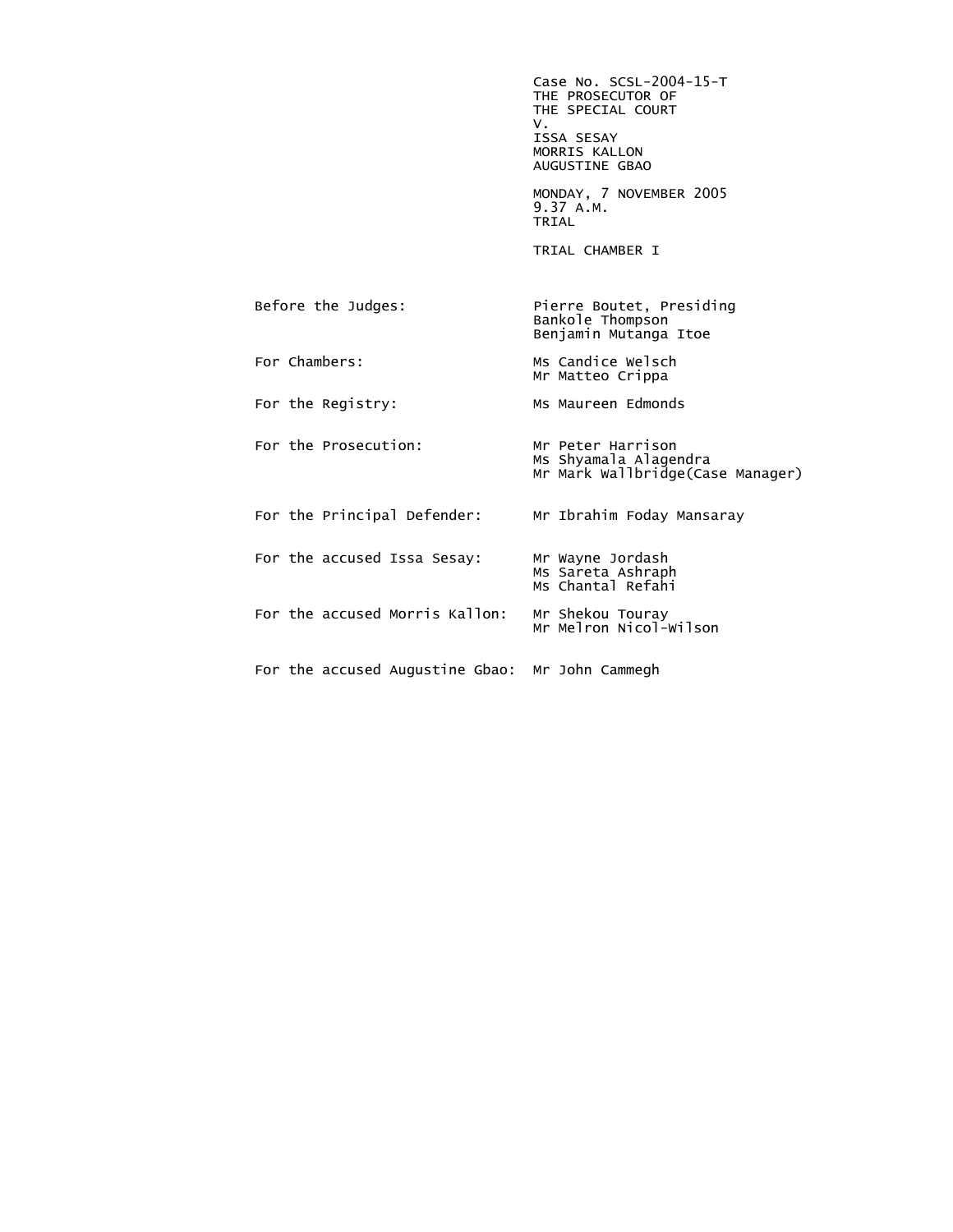| 1             | $[RUF07NOV05A - CR]$                                             |
|---------------|------------------------------------------------------------------|
| 2             | Monday, 7 November 2005                                          |
| 3             | [Open session]                                                   |
| 4             | [The witness entered Court]                                      |
| 09:30:52<br>5 | [The accused Sesay and Kallon present]                           |
| 6             | [The accused Gbao not present]                                   |
| 7             | [Upon commencing at 9.37 a.m.]                                   |
| 8             | TF1-314 [Continued]<br>WITNESS:                                  |
| 9             | PRESIDING JUDGE: Good morning, Madam Witness.                    |
| 09:35:38 10   | THE WITNESS: Yes, good morning.                                  |
| 11            | PRESIDING JUDGE: Mr Cammegh, are you ready to proceed with       |
| 12            | your cross-examination?                                          |
| 13            | MR CAMMEGH: I am, Your Honour, yes. Before I do so, I            |
| 14            | wonder if this file, kindly prepared by Mr Harrison could be     |
| $09:35:56$ 15 | handed to the witness, please, containing the six statements     |
| 16            | taken from her, pursuant to this case.                           |
| 17            | CROSS-EXAMINED BY MR CAMMEGH:                                    |
| 18            | Good morning, madam. When you started giving your evidence<br>Q. |
| 19            | the other day, I think you swore on the Bible; is that right?    |
| 09:36:42 20   | A.<br>Yes.                                                       |
| 21            | Are you a Christian, a practising Christian?<br>Q.               |
| 22            | I am a Christian.<br>A.                                          |
| 23            | Do you go to church?<br>Q.                                       |
| 24            | Α.<br>Yes.                                                       |
| 09:37:08 25   | I am sorry to interrupt, there is an<br>MR HARRISON:             |
| 26            | indication from one of the witness management people in the      |
| 27            | gallery that the voice distortion may not be activated. I wonder |
| 28            | if we can have that confirmed.                                   |
| 29            | PRESIDING JUDGE: Thank you, Mr Harrison.                         |
|               |                                                                  |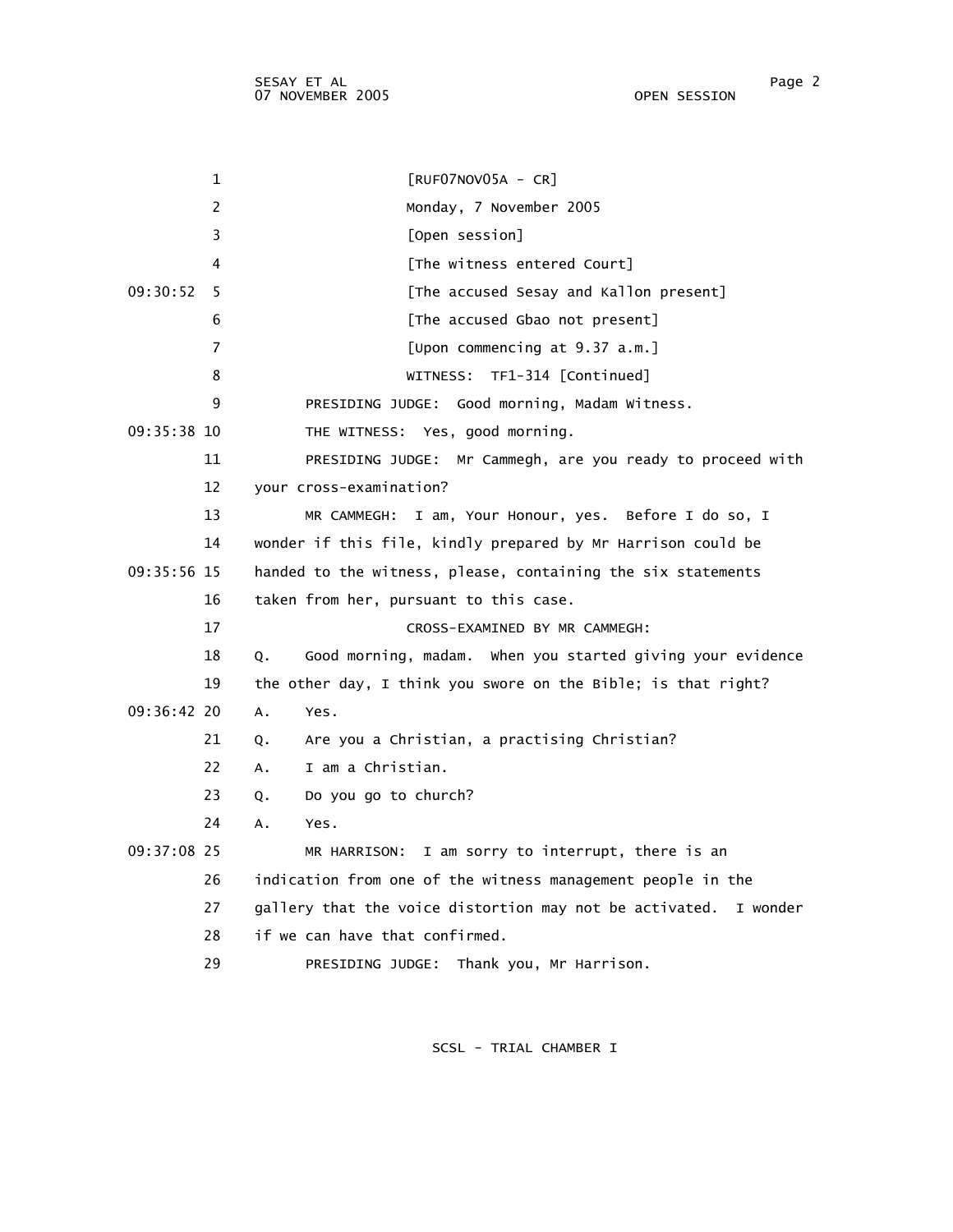|             | 1              |            | AV have indicated that it is working.<br>MS EDMONDS:              |
|-------------|----------------|------------|-------------------------------------------------------------------|
|             | $\overline{2}$ |            | JUDGE THOMPSON: Counsel, perhaps for the enlightenment of         |
|             | 3              |            | the Bench and, of course, without any intention at all to limit   |
|             | 4              |            | the scope of your cross-examination, the issue of whether one     |
| 09:38:24    | 5              |            | goes to church and whether one is a practising Christian, it      |
|             | 6              |            | would seem to be a controversial one. I'm not sure whether -- I   |
|             | 7              |            | don't intend to limit. You may want to elicit, quite rightly,     |
|             | 8              |            | certain pieces of evidence based on that, but I just want to warn |
|             | 9              |            | you that, as a judge, my perception of nominal and practising     |
| 09:38:55 10 |                |            | Christians is a controversial one. I know several people who go   |
|             | 11             |            | to church every day, or every Sunday whom I would not             |
|             | 12             |            | characterise. Not to limit your cross-examination, it's just      |
|             | 13             |            | that we are sensitive of that.                                    |
|             | 14             |            | MR CAMMEGH: Yes, Your Honour, I'm not intending to embark         |
| 09:39:18 15 |                |            | on any theological exercise.                                      |
|             | 16             |            | I take your point.<br>JUDGE THOMPSON:                             |
|             | 17             |            | All will be revealed, almost immediately.<br>MR CAMMEGH:          |
|             | 18             |            | I take your point. I will restrain<br>JUDGE THOMPSON:             |
|             | 19             | myself.    |                                                                   |
| 09:39:36 20 |                |            | MR CAMMEGH:                                                       |
|             | 21             | Q.         | Do you go to church regularly, Madam Witness?                     |
|             | 22             | Α.<br>Yes. |                                                                   |
|             | 23             | Q.         | Have you always gone to church regularly?                         |
|             | 24             | Yes.<br>А. |                                                                   |
| 09:39:45 25 |                | Q.         | By regularly, how frequently do you go to church, please?         |
|             | 26             | Α.         | I go to church on every Sunday.                                   |
|             | 27             | Q.         | Have you always gone to church every Sunday?                      |
|             | 28             | Α.         | Yes. XXX XXXX XXXX XXXXX XXXX XXXX XXX.                           |
|             | 29             | Q.         | Have you been to church every Sunday since you were a             |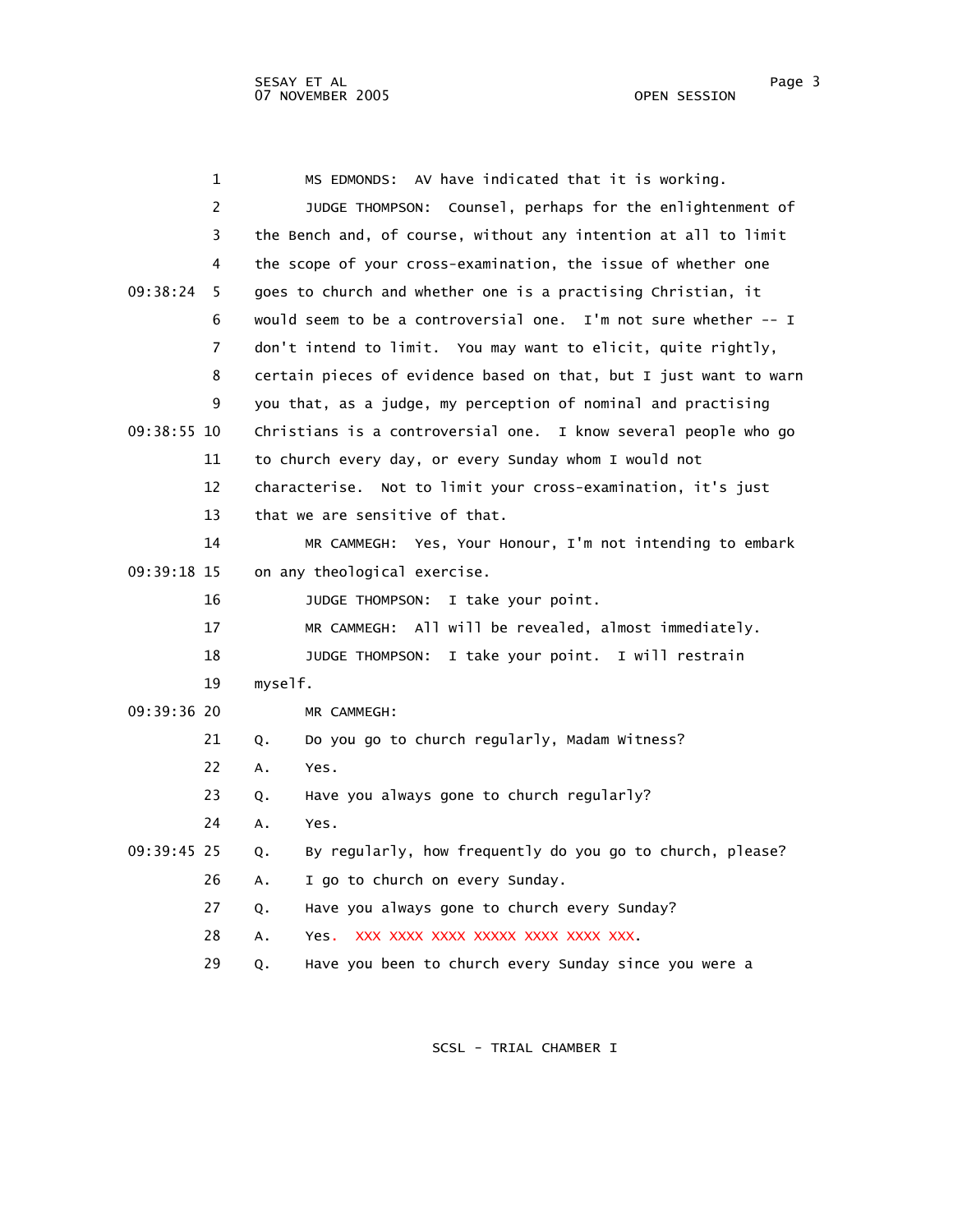1 little girl? 2 A. Yes. 3 Q. Can you tell us, please, the name of the church that you 4 went to every Sunday when you were living in Buedu? 09:40:37 5 A. When I was in Buedu, I didn't go to church. 6 Q. So what you mean to say is this, is it: since you were a 7 little girl, you've been to church every Sunday, except for the 8 XXXXXXX years when you were in Buedu; is that right? 9 A. Yes. 09:41:13 10 Q. Are you able to name -- first of all, are you able to tell 11 us whether there is a church in Buedu? 12 A. Well, I don't know whether there was a church there. 13 Q. You were there for XXXXXXX years? 14 A. Yes. 09:41:38 15 Q. Now, last Friday, you told this gentleman who sits on my 16 left, Madam Witness that you never actually saw Superman in 17 Buedu. Was that true? 18 A. Yes. 19 Q. Also on Friday, you told this gentleman who sits on my 09:41:58 20 right that you never saw Morris Kallon in Buedu, was that true? 21 A. Yes. 22 Q. If at any stage you were to tell anybody that you had seen 23 Superman on Buedu, or Kallon in Buedu, that would be a lie, 24 wouldn't it? 09:42:26 25 A. I don't understand you. 26 Q. Well, let's try again. 27 A. Yes. 28 Q. You just told us you weren't sure you saw Superman or 29 Kallon in Buedu; correct?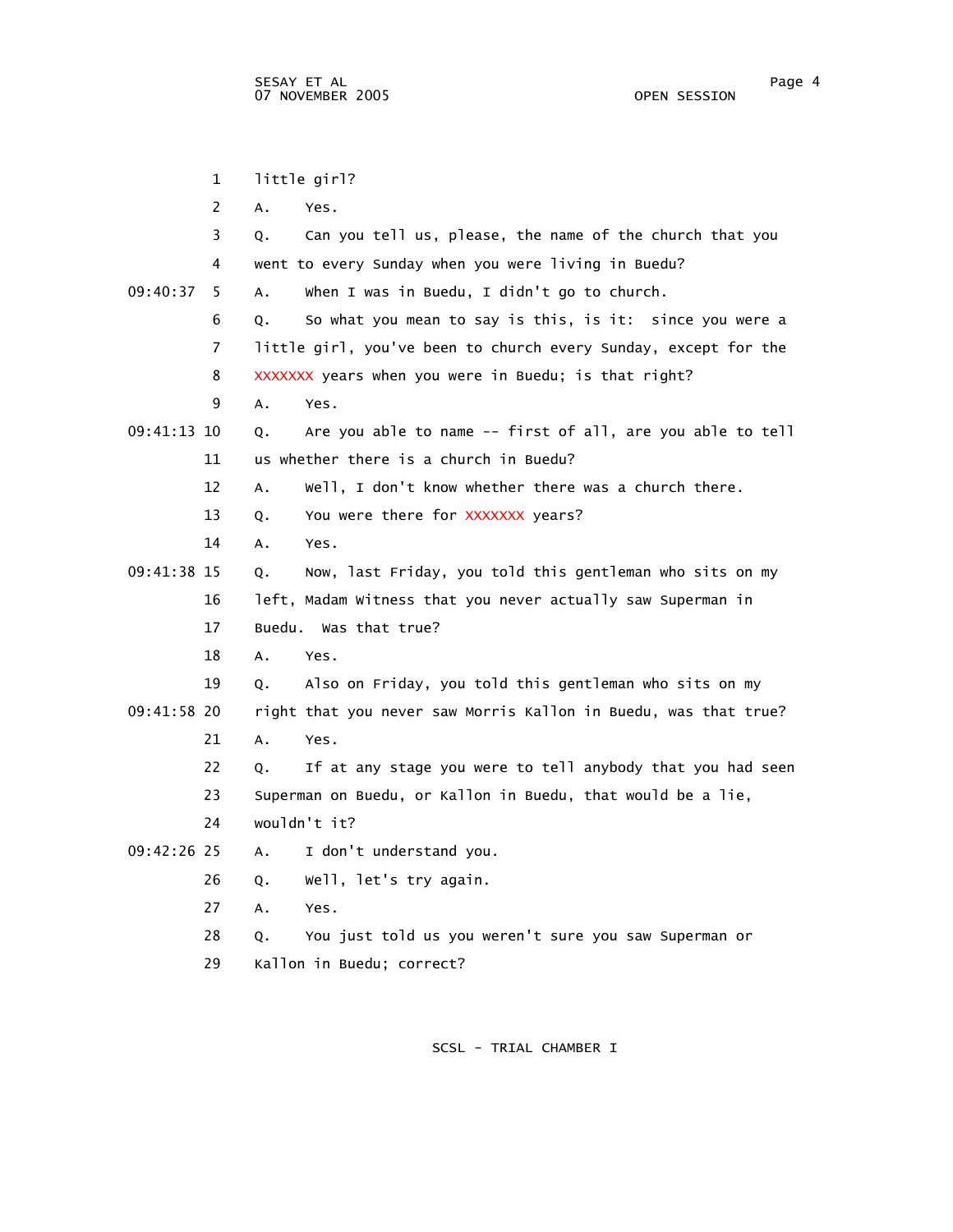1 A. Yes. 2 Q. So it would be a lie, wouldn't it, to say you had seen them 3 in Buedu. It's obvious, isn't it? 4 A. Well, I don't take it as a lie, because you can be in the 09:43:01 5 place and you wouldn't know many people, as long as you don't 6 walk about, you will not know whether people were there. 7 Q. You never saw Superman or Kallon in Buedu; correct? 8 A. Yes, I don't know them at all. 9 Q. Right. Did you see Augustine Gbao in Buedu? 09:43:33 10 A. I don't know him. 11 Q. What is the answer? Yes or no? Did you see Augustine Gbao 12 or not? 13 A. The top commanders, all the top commanders, I did not see 14 them there. Even if I saw them, I wouldn't be able to recognise 09:43:59 15 them whether they were the ones, because I was a little girl. 16 Q. Can you tell us who Augustine Gbao was? Are you able to 17 help me with that? 18 A. Well, I only heard about him that he was a rebel, but I did 19 not really know him. I only heard that Augustine Gbao was a 09:44:27 20 rebel. 21 Q. Did you hear anything about his job? 22 A. No. 23 Q. So you're unable to tell us, are you, whether or not he was 24 one of the top commanders? 09:44:58 25 A. Well, I heard -- I used to hear that he was a rebel, but I 26 don't know whether he was a top commander or not, until when we 27 came to Freetown. That was the time I knew him very well, that 28 he was a top commander. 29 Q. Did you go to Freetown after you left Buedu?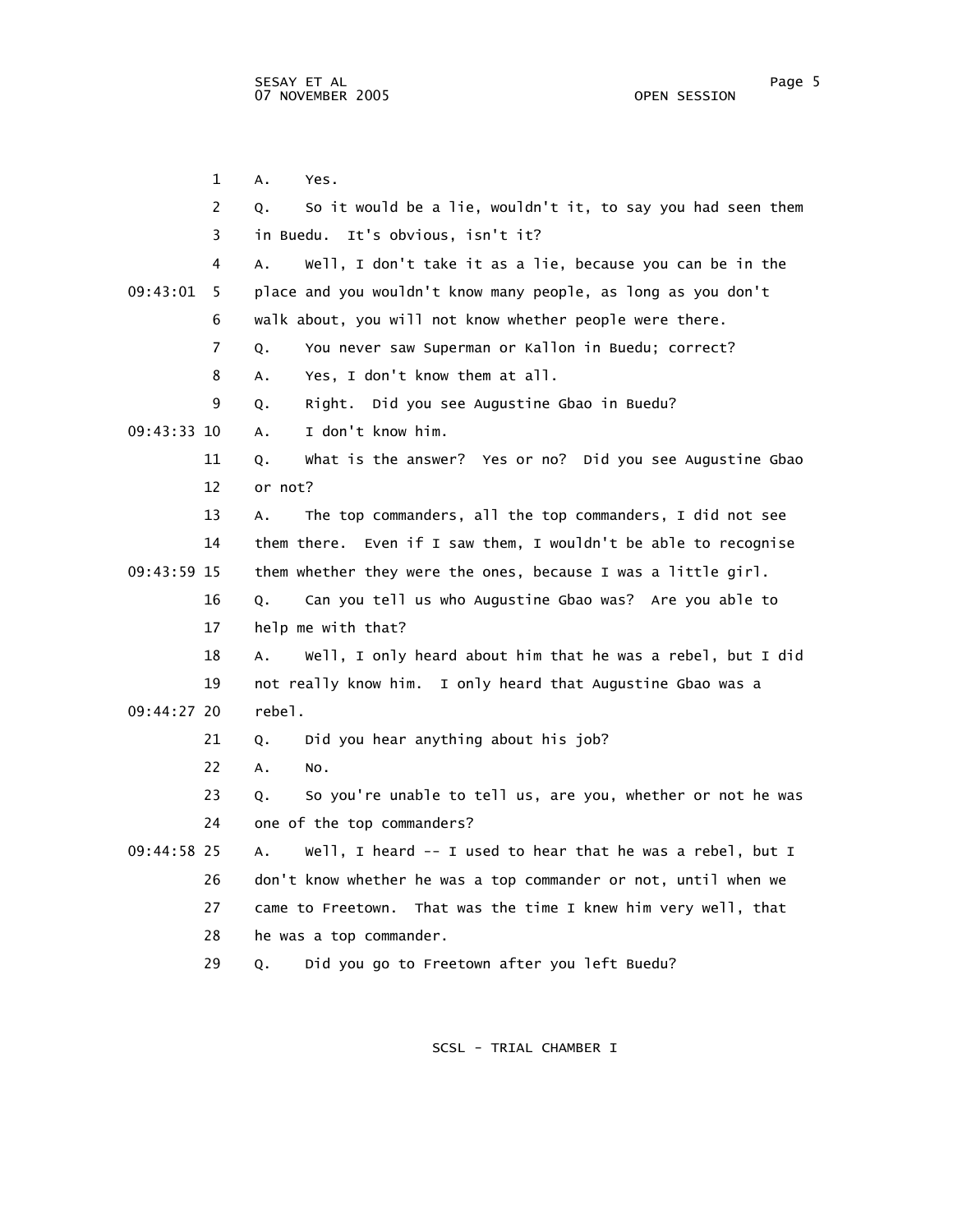1 A. Myself? No. 2 Q. When were you in Freetown? 3 THE INTERPRETER: Correction, interpreter. 4 PRESIDING JUDGE: [Microphone not activated] 09:45:42 5 THE INTERPRETER: The witness actually said, "When we came 6 to town," but she did not specify which town, so she did not 7 really say Freetown. That is the correction. 8 MR CAMMEGH: 9 Q. Madam Witness, I just want to be clear about what you're 09:45:57 10 saying. When was it you came to town? 11 A. Freetown? It was when the Special Court people went to 12 where I was staying and they interviewed me. It was after that 13 that I came to Freetown. 14 Q. Was that the time when you first heard 09:46:29 15 about Augustine Gbao? 16 A. When I came to Freetown? 17 Q. Yes. 18 A. No. I said it was in Makeni that I knew him. 19 Q. Right. Are you able to tell us when it was, please, that 09:46:54 20 you arrived in Makeni? 21 A. The year? 22 Q. Yes, please. 23 A. It was in 199X. 24 Q. Was Augustine Gbao in Makeni in 199X? 09:47:31 25 A. Well, really, I didn't know if he was there. 26 Q. Did you ever see Augustine Gbao? 27 A. Yes, I saw him in Makeni. 28 Q. Now, I want you to help me with this as best you can, 29 please.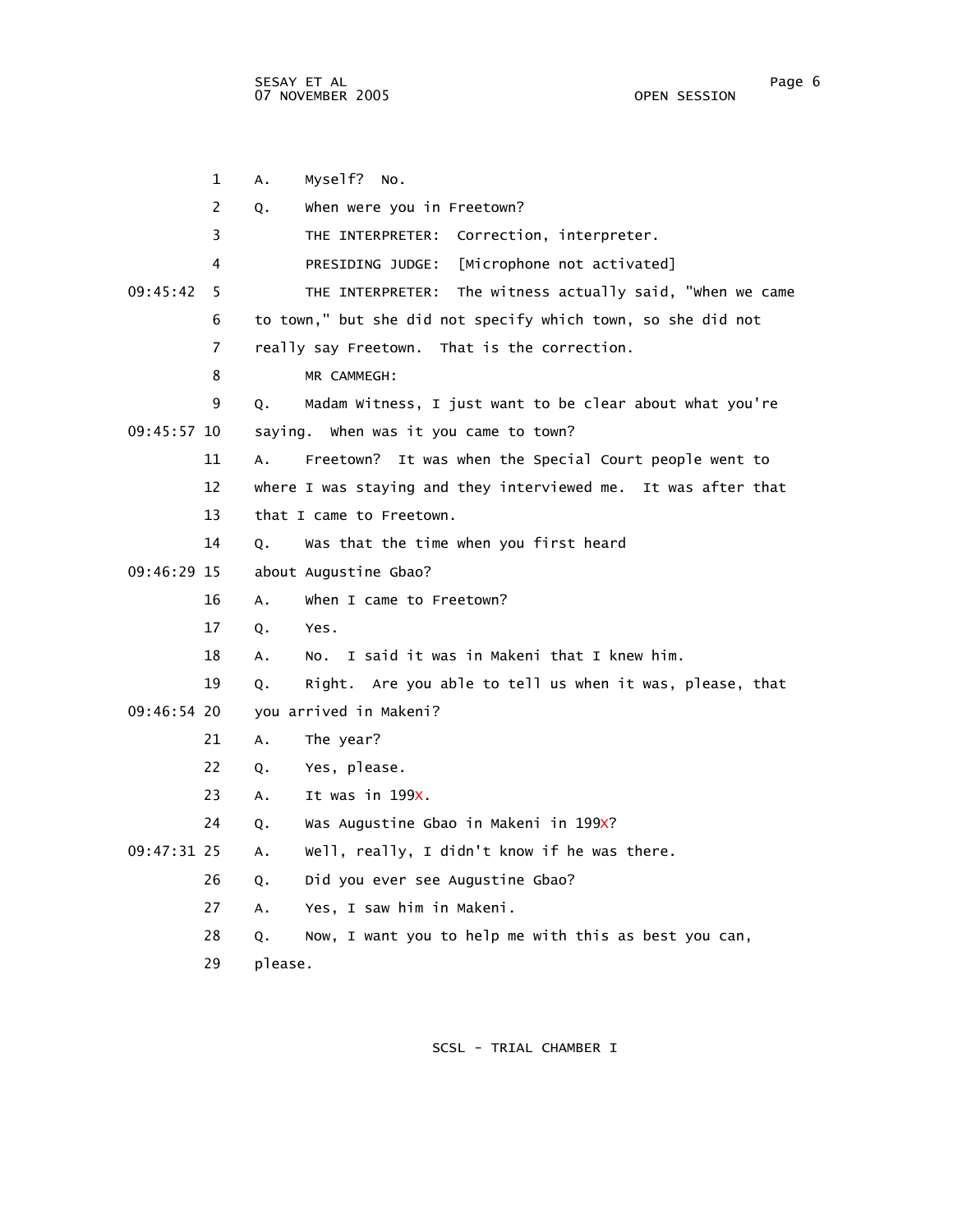1 A. Yes. 2 Q. Can you remember, as precisely as you can, which year it 3 was when you first saw Augustine Gbao? 4 A. I could not really recall the year, but after we've left 09:48:10 5 the bush and came, before the disarmament took place, that was 6 the time I saw him. 7 Q. Well, let me see if I can help you. 8 A. Uh-huh. 9 Q. You told us on Friday about an event when the UNAMSIL 09:48:30 10 peacekeepers were taken away by various rebels. You remember 11 telling us that? 12 A. Yes. 13 Q. All right. Well, we all agree in this courtroom that that 14 event took place in May of 2000. 09:48:57 15 A. Well, I cannot tell the year. 16 Q. You can accept it from me, we all agree, it's a historical 17 fact. 18 PRESIDING JUDGE: Mr Cammegh, who is "we" all agree? 19 MR CAMMEGH: The Court; it is a historical fact, Your 09:49:17 20 Honour, that the -- 21 PRESIDING JUDGE: Have we taken judicial notice of that 22 fact? 23 MR CAMMEGH: I would have hoped so, with respect, 24 because -- 09:49:22 25 PRESIDING JUDGE: It may be true, but I have no such 26 recollection. 27 MR CAMMEGH: I think the Prosecution's case would be that 28 the -- 29 PRESIDING JUDGE: It's the language you are using, "In this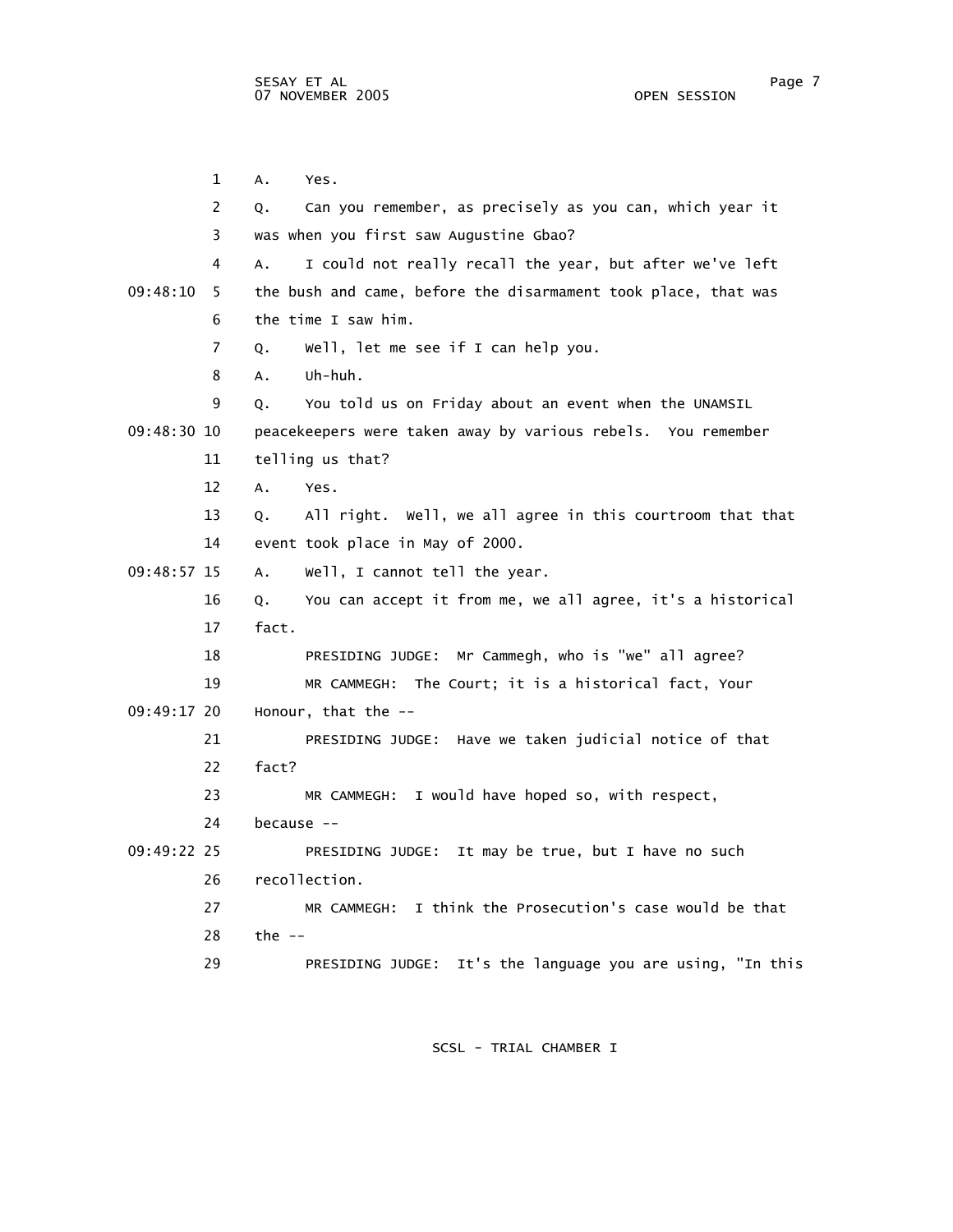1 Court, we all agree." I may be on the defensive due to that. I 2 am not sure that the Court has agreed to it. 3 MR JORDASH: I don't agree to it. 4 MR CAMMEGH: I'll try again. 09:49:50 5 Q. You told us about an event. 6 JUDGE THOMPSON: Did you say we took judicial notice of 7 this? 8 MR CAMMEGH: No, Your Honour, I'm moving on. 9 Q. You told us about an event when the UNAMSIL peacekeepers 09:50:20 10 were abducted. 11 A. Yes. 12 Q. You can remember that event clearly in your mind, can you? 13 A. Yes. 14 Q. Was that when you first saw Augustine Gbao? 09:50:35 15 A. No. 16 Q. How long before that, do you think, did you first 17 see Augustine Gbao in Makeni? 18 A. After we've left the bush, it took a long time before I saw 19 him. 09:51:16 20 Q. By the time you say the UNAMSIL peacekeepers had been 21 abducted, how many times had you seen Augustine Gbao, do you 22 think in Makeni? 23 A. Before -- I don't understand. 24 Q. How many times had you seen Augustine Gbao before the 09:51:42 25 peacekeepers were abducted, as you tell us? 26 A. Well, from that time when we were in Makeni, everybody has 27 its freedom, his or her freedom of movement, so there were times 28 when he would pass by when, on my way to the market, and he would 29 come and pass me on the way to task force, and then I would see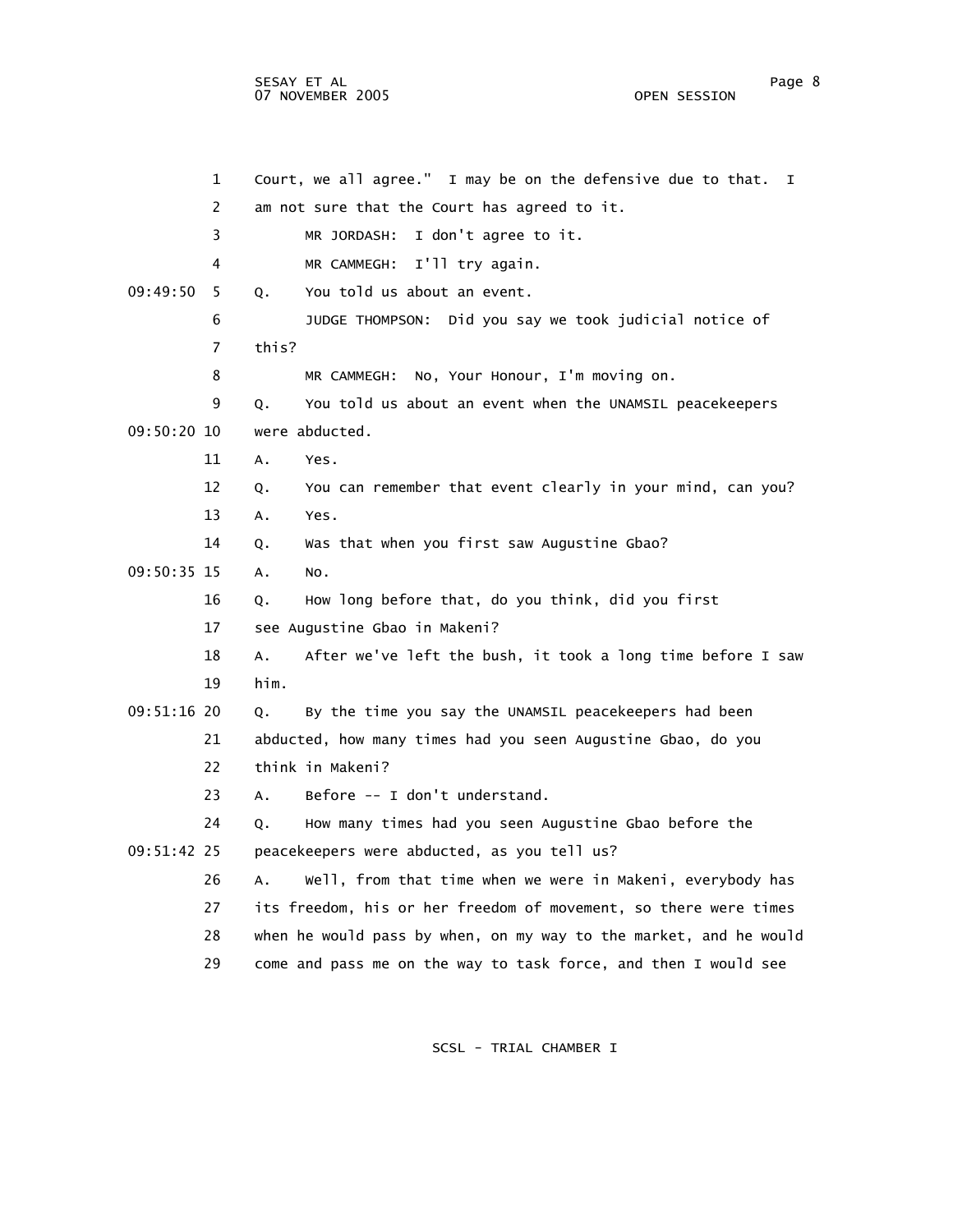|             | 1  | him.       |                                                                   |
|-------------|----|------------|-------------------------------------------------------------------|
|             | 2  | Q.         | What was his job in Makeni?                                       |
|             | 3  | Α.         | well, I don't know.                                               |
|             | 4  | Q.         | Was he a police officer?                                          |
| 09:52:22    | 5  | Α.         | I don't know.                                                     |
|             | 6  | Q.         | Who was the chief of the RUF police, or the MPs, in Makeni        |
|             | 7  |            | while you were living there?                                      |
|             | 8  | Α.         | Well, I knew of one Pa Jalloh, Pa Jalloh.                         |
|             | 9  | Q.         | He was chief of police, was he, of RUF police?                    |
| 09:52:55 10 |    | А.         | Well, I don't know, but I used to hear that he was the MP         |
|             | 11 |            | commander. I don't know whether he was the chief of the MPs. I    |
|             | 12 |            | couldn't tell.                                                    |
|             | 13 | Q.         | What did Augustine Gbao look like? Can you describe him?          |
|             | 14 | А.         | I will try. He is short. He's not too dark. Then the              |
| 09:53:25 15 |    |            | time when he was in Makeni, he had a projected belly, a small     |
|             | 16 | belly.     |                                                                   |
|             | 17 | 0.         | You saw him from time to time in the streets of Makeni, but       |
|             | 18 |            | you don't remember what job he held there?                        |
|             | 19 | А.         | It was not all the time that I saw him.<br>It was once<br>NO.     |
| 09:53:58 20 |    |            | in a while when I saw him, but I really couldn't tell the work he |
|             | 21 | was doing. |                                                                   |
|             | 22 | Q.         | Were you disarmed in Makeni?                                      |
|             | 23 | Α.         | Yes.                                                              |
|             | 24 | Q.         | And you gave up what, an AK-47, was it?                           |
| 09:54:18 25 |    | А.         | Yes.                                                              |
|             | 26 | Q.         | What did you have an AK-47 for?                                   |
|             | 27 | Α.         | To disarm.                                                        |
|             | 28 | Q.         | Yes, but what were you doing with an AK-47 before you             |
|             | 29 |            | disarmed yourself?                                                |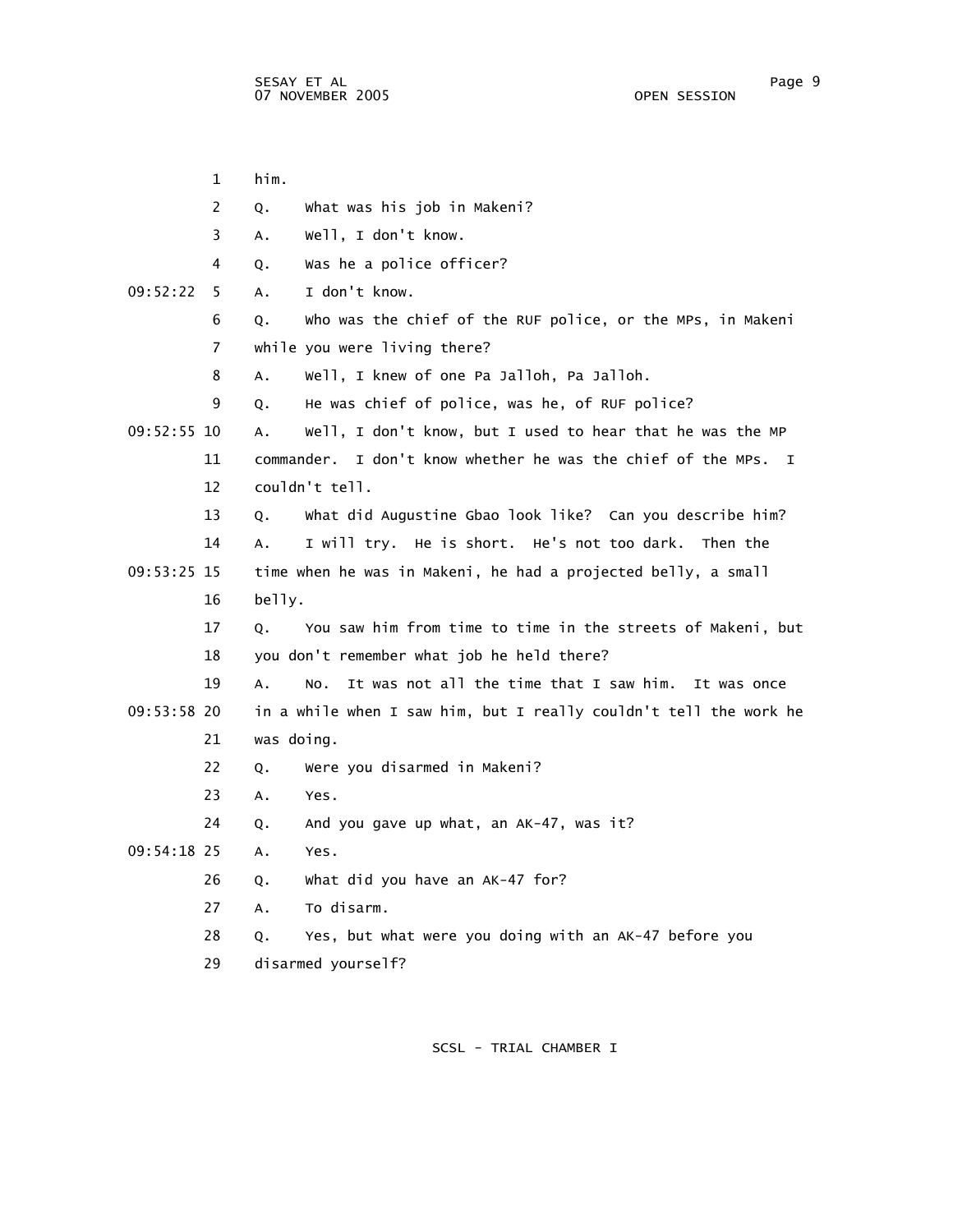1 A. Well, it was not mine. It was given to me so that I could 2 disarm. 3 Q. Who gave it to you? 4 PRESIDING JUDGE: Be careful. You don't have to say the 09:54:58 5 name per se. If Mr Cammegh wants to have the name, he may have 6 it written down. 7 MR CAMMEGH: I will move on to a different question. 8 JUDGE ITOE: You see, we have the name in evidence already. 9 If you want her to confirm the name, you can write it down and -- 09:55:14 10 MR CAMMEGH: I'm happy to move to a different question. 11 It's not terribly important for my purposes, thank you. 12 Q. Madam Witness, I would like you now to open the file in 13 front of you and turn to page 10730. That's 10730. It might 14 help you, Madam Witness, if you turn to the fifth page of the 09:55:54 15 bundle. That's probably the easiest way to do it. Just turn to 16 the fifth page. 17 MR HARRISON: If I can just suggest, there are yellow 18 pieces of paper stuck on each of the individual statements with 19 the date of the statement written on it. I should think the 09:56:22 20 witness has already passed by what you are trying to draw her 21 attention to. 22 MR CAMMEGH: Thank you. I wasn't aware of that. 23 Q. Madam Witness, if you would like to close the pages again, 24 please. Now, on those yellow pieces of paper -- you can open it 09:56:40 25 again. Do you see some yellow pieces of paper down the side? 26 A. Yes. 27 Q. Do you see one with a date on it, 30/06/04? 28 MR HARRISON: Unfortunately, I did 30th June. 29 THE WITNESS: Uh-huh.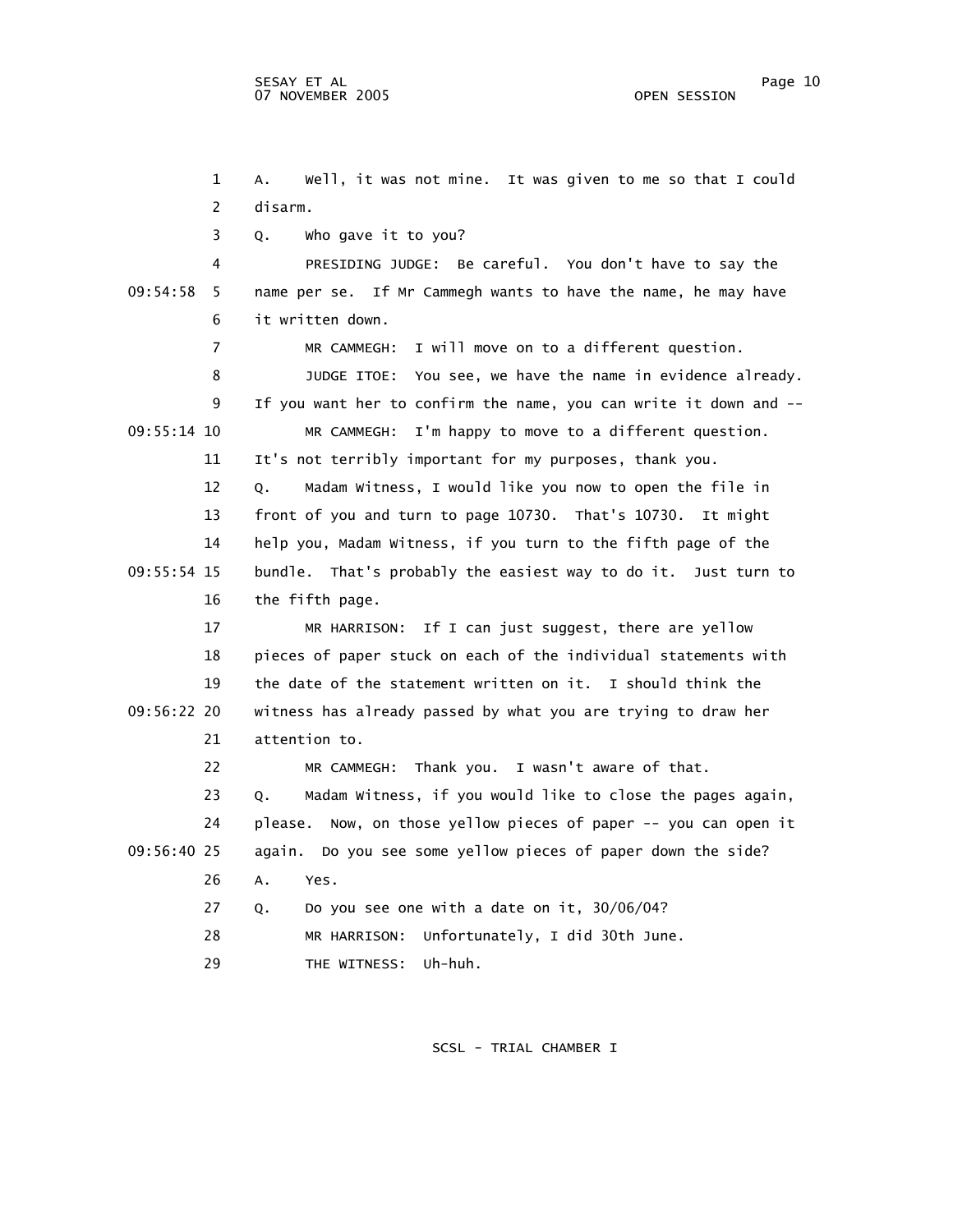1 MR CAMMEGH: 2 Q. Now, I want to address you to the bottom three lines of 3 this document, please. This is the second statement that was 4 taken from you, the first being on 29 October 2003. This is what 09:57:38 5 you told the Prosecution representative Sharan Parmar. You said 6 this: 7 "I fought during the war in surrounding villages of Buedu. 8 We were doing" -- 9 THE INTERPRETER: Your Honour, could the counsel repeat and 09:57:58 10 slowly for the interpreter. 11 MR CAMMEGH: 12 Q. "I fought during the war in surrounding villages of Buedu. 13 We were doing food finding and I carried a gun. I fired a 14 gun. When we would go out, they would give you drugs, so 09:58:26 15 it is hard for me to remember who I fired my gun at." 16 Do you recall telling Sharan Parmar that particular story? 17 A. Yes. 18 Q. Would you now please turn to the date 26 October 2005? At 19 paragraph 1, it's apparent that you told the Prosecution 09:59:36 20 representative about two weeks ago the following: 21 "During the food finding missions the witness" - that's 22 you - "was not armed as stated in the interview notes of 23 30 June 2004." 24 Do you remember telling the Prosecution representative that 10:00:13 25 about two weeks ago? 26 A. Yes. 27 Q. Now what do you think, Madam Witness, changed between June 28 2004 and about two weeks ago for you to change your story? 29 A. Well, not that I only wanted to make a change. When we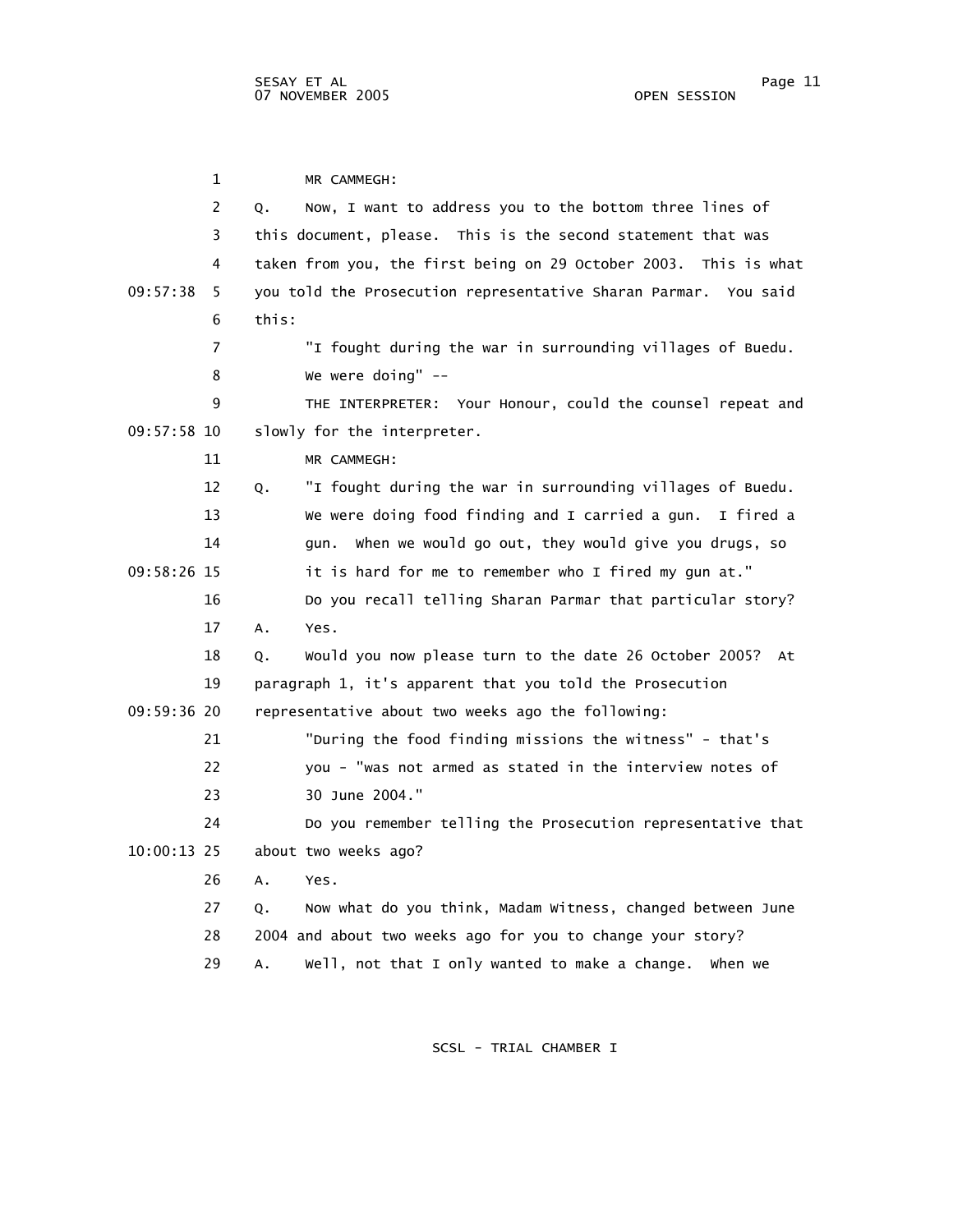1 were first interviewed, it was -- my head was just -- I was not 2 really composed that I would come here to give evidence. 3 Q. Perhaps now you would like to tell us which of those two 4 accounts is the truthful one: That you carried a gun and used it 10:01:16 5 in anger during food finding around Buedu; or that you were never 6 armed. Which is the truth? 7 A. I was not armed. 8 Q. Would you care to reconsider why it was that you were 9 disarming an AK-47 in 2000 to the UNAMSIL peacekeepers? 10:01:53 10 A. Well, the man with whom I was, it was he who gave me this 11 weapon to disarm. 12 Q. Isn't the truth this, Madam Witness, that you, at all 13 times, between your arrival in Buedu and your eventual 14 disarmament six years later, were entitled to carry a gun? Is 10:02:30 15 that not true? 16 A. Well, it was -- I don't see it as a right for me to have a 17 gun. There's no right in me having the gun. 18 Q. Is it not the case that you used that gun in anger on more 19 than one occasion? 10:02:54 20 A. It was my first time. When we left the training base, I 21 did not carry any gun until the time when we disarmed. That was 22 the time I carried the gun. 23 Q. I suggest to you, Madam Witness, that what you told the 24 Prosecution in June 2004 was actually true, that you did fire a 10:03:13 25 gun, and I suggest that the gun that you gave up in 2000 was, in 26 fact, yours. 27 A. It was not my gun. I have come here and I have taken an 28 oath on the Bible and I continue to keep that oath that I never 29 carried an arm. I did not make any shot until the time of the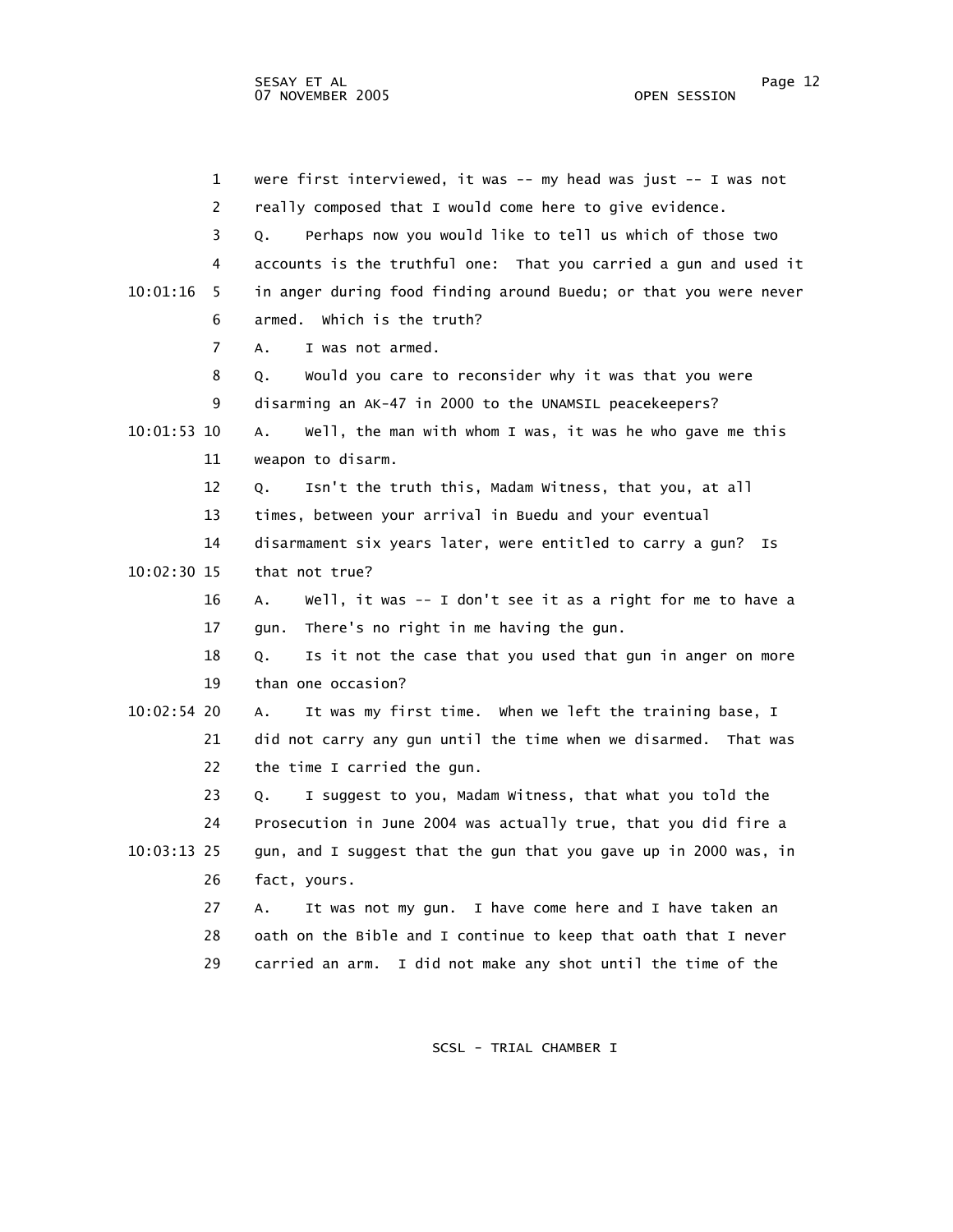1 disarmament when I held a gun. 2 Q. My final question in relation to guns is this, Madam 3 Witness: it's right, isn't it, that by virtue of the fact that 4 in June 2004 you told the Prosecution that you used and fired a 10:04:03 5 gun, and later, in October of this year, changed that story to 6 say that you never had a gun -- 7 A. What happened -- 8 Q. Can I finish the question? By virtue of those two 9 different stories, you have lied to the Prosecution; is that not 10:04:30 10 so? 11 A. I never thought of it wisely. As I've just said, that this 12 program, I didn't feel that this was something that will 13 continue. So that is why the first time when we met, I only gave 14 them this rough statement until the other year when I knew that 10:04:53 15 it was something realistic, then I started to recollect and I 16 composed myself in order to give my right statement. 17 Q. I'm going to move on to the subject of forced marriage now, 18 Madam Witness. You told this Court last Wednesday that various 19 commanders in the RUF, in Buedu, knew that girls were being taken 10:05:30 20 as wives. Do you remember telling the Court that? 21 A. Yes. 22 Q. Was that true? 23 A. Yes. 24 Q. You've told the Court today that you never 10:05:46 25 saw Augustine Gbao in Buedu; is that true? 26 A. Yes. 27 Q. How is it, then, that you were able to tell this Court last 28 Wednesday that Augustine Gbao knew that girls were being taken as 29 rebel wives? How were you able to give this Court that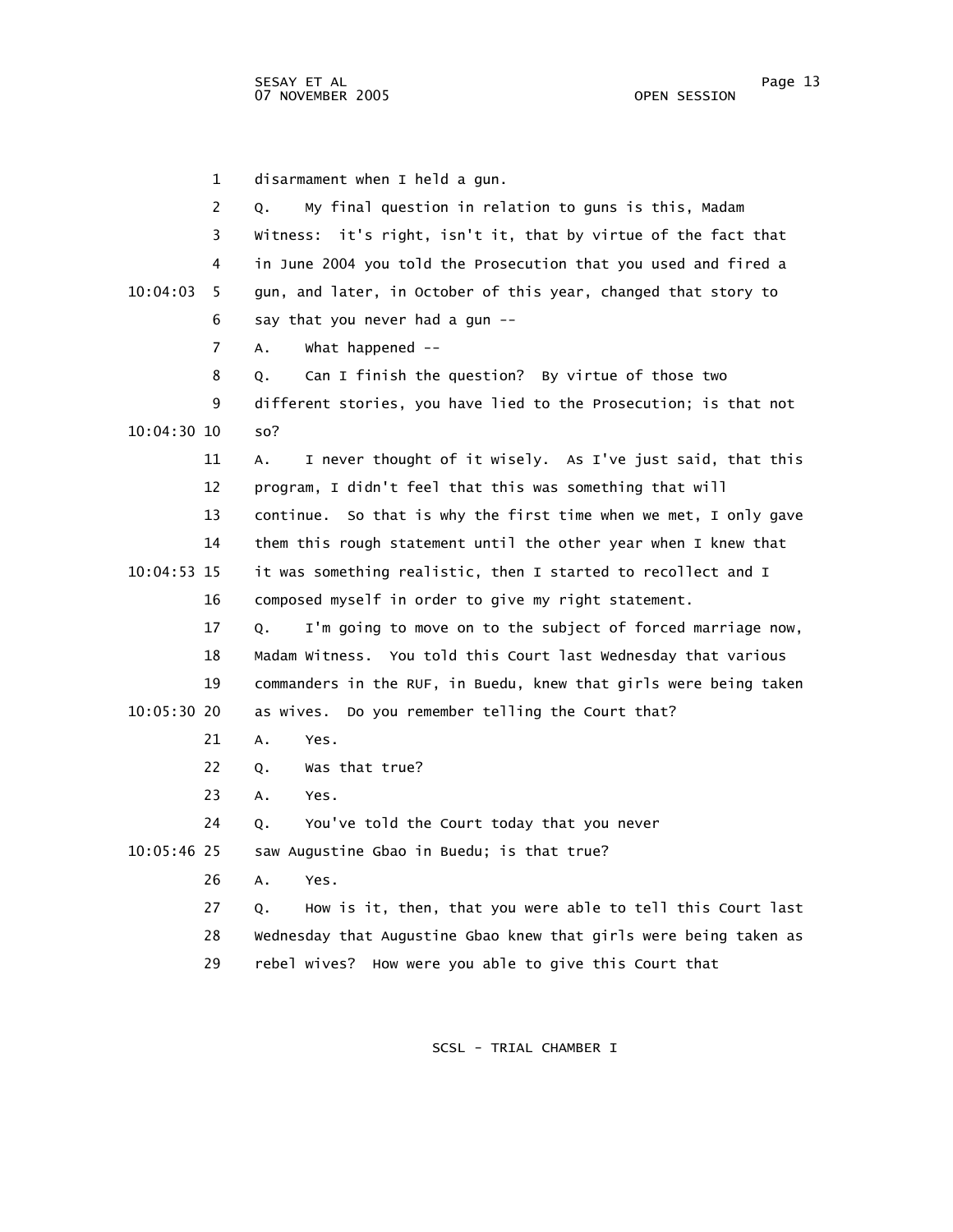1 information if you had never seen him in the town? 2 A. Well, I knew that when we were there, there were commanders 3 and when I used to ask my boss man, he used to tell me that, "I 4 am a commander now, but I have commanders who are on top of me." 10:06:32 5 So, within my conscience, I knew that they must know. 6 Q. So you just assume, do you, that Augustine Gbao must have 7 been one of those commanders? 8 A. Yes. 9 Q. And, secondly, that being one of those unnamed commanders, 10:06:55 10 he must have known about forced marriage; is that what you are 11 saying? 12 A. Well, I don't know them, but that I knew. It was obvious. 13 Q. In other words, Madam Witness, to be fair to you, when you 14 gave that answer last Wednesday, you were just giving the Court a 10:07:30 15 guess, were you? 16 A. I was not guessing. How would I guess? 17 Q. Augustine Gbao clearly, Madam Witness, was not a name that 18 was mentioned to you as a top commander when you were in Buedu, 19 was it? 10:07:59 20 A. They called him. My boss man called him. 21 Q. You are in no position, are you, to tell this Court what 22 was on Augustine Gbao's mind during that period? 23 A. I don't know the person. How would I be able to know the 24 person's mind? 10:08:24 25 Q. Thank you. You told the gentleman who sits on my right 26 here on Friday that you were in love with man B when you bore his 27 child. Do you remember telling us that? 28 A. Yes. 29 Q. How long did you remain with man B?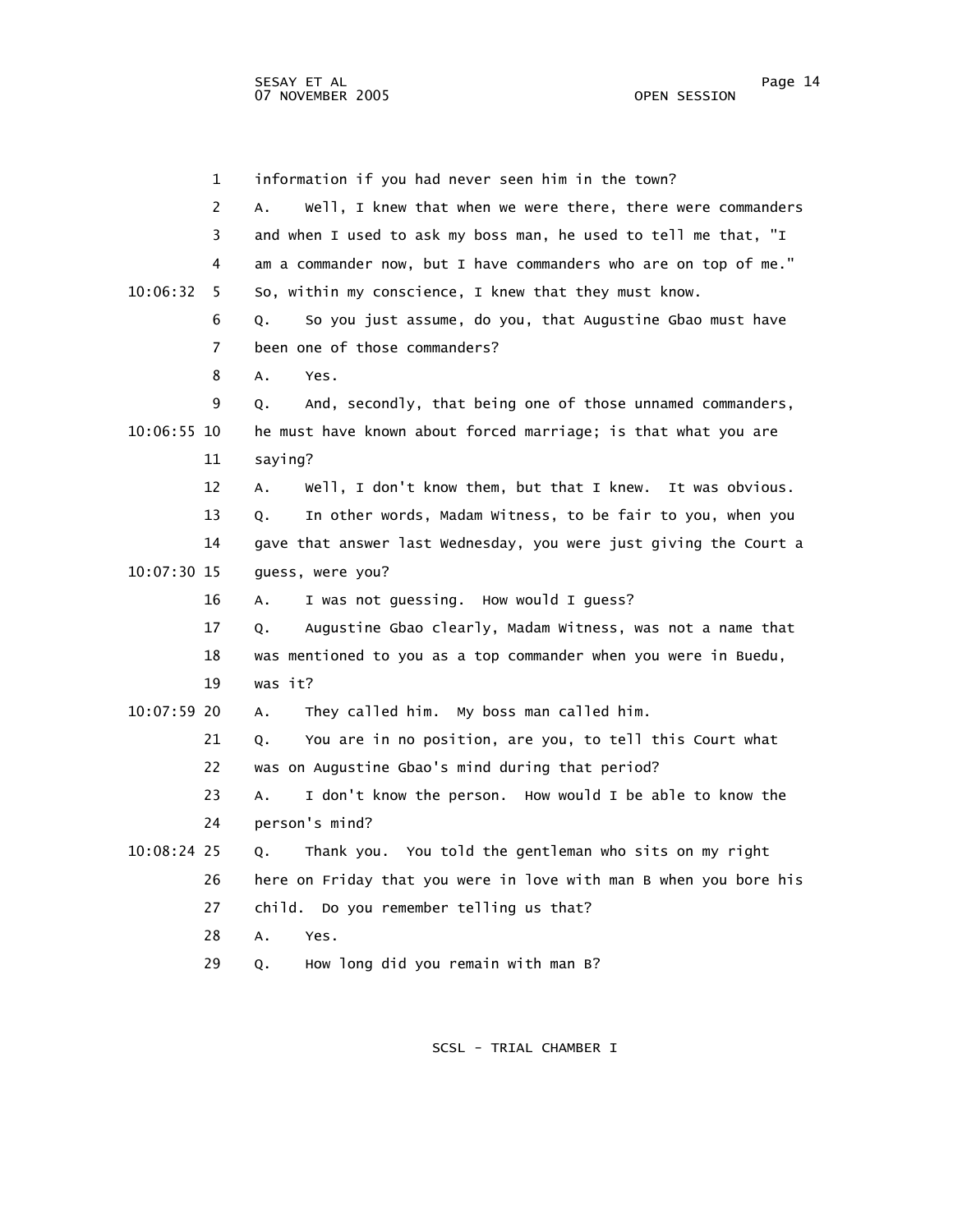|               | $\mathbf 1$    | А.        | I stayed with him until when we came from the bush and when      |
|---------------|----------------|-----------|------------------------------------------------------------------|
|               | $\overline{2}$ |           | we arrive in town, that was the time we dispersed.               |
|               | 3              | Q.        | When you arrived in Makeni, do you mean?                         |
|               | 4              | А.        | Well, when we arrived in Kono, he left me there and he said      |
| 10:09:45      | 5.             |           | he was going to Makeni. From that time when he left me there, up |
|               | 6              |           | till now, I have not seen him.                                   |
|               | 7              | Q.        | Very well. But you were in love with him, yes?                   |
|               | 8              | А.        | Yes.                                                             |
|               | 9              | Q.        | How long were you with him? Can you give us some idea how        |
| $10:10:03$ 10 |                |           | long you were together?                                          |
|               | 11             | Α.        | I cannot tell.                                                   |
|               | 12             | Q.        | Try. Give us some idea. Was it less than one year?<br>More       |
|               | 13             |           | than two years? Just give us a rough idea, please, if you can?   |
|               | 14             | Α.        | I cannot actually tell the length of period we stayed            |
| 10:10:31 15   |                | together. |                                                                  |
|               | 16             | Q.        | He was the father of your first surviving child. You must,       |
|               | 17             |           | surely, Madam Witness, have some idea how long the relationship  |
|               | 18             | lasted?   |                                                                  |
|               | 19             | Α.        | NO.                                                              |
| 10:10:52 20   |                | Q.        | Was it more than a week?                                         |
|               | 21             | Α.        | It's more than that.<br>Eh.                                      |
|               | 22             | Q.        | More than that month?                                            |
|               | 23             | A.        | More than that.                                                  |
|               | 24             | Q.        | More than six months?                                            |
| 10:11:07 25   |                | А.        | It was over a year, but I cannot tell you exactly.               |
|               | 26             | Q.        | That's fine. Was man B a rebel?                                  |
|               | 27             | А.        | Yes.                                                             |
|               | 28             | Q.        | Did he carry a gun?                                              |
|               | 29             | А.        | Yes.                                                             |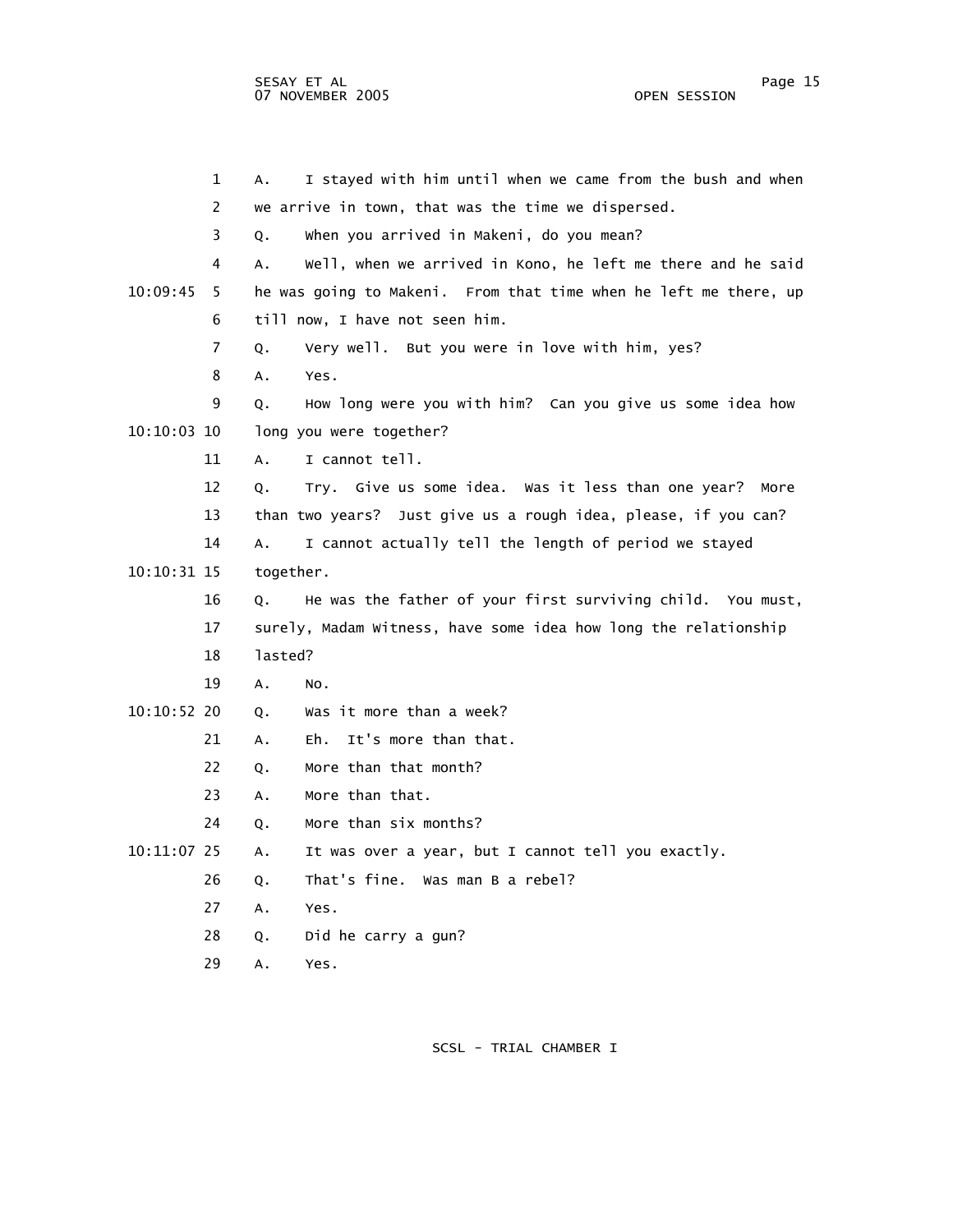sesay et al. In the second service of the service of the service of the service of the service of the service o 07 NOVEMBER 2005 OPEN SESSION

|             | $\mathbf 1$           | Q. | Do you know if he used his gun?                                  |
|-------------|-----------------------|----|------------------------------------------------------------------|
|             | $\mathbf{2}^{\prime}$ | А. | I don't know.                                                    |
|             | 3                     | Q. | Was he an officer within the RUF?                                |
|             | 4                     | А. | NO.                                                              |
| 10:11:51    | 5.                    | Q. | Did he have a rank?                                              |
|             | 6                     | Α. | He had no rank.                                                  |
|             | 7                     | Q. | You told us about man A, do you remember?                        |
|             | 8                     | Α. | Yes.                                                             |
|             | 9                     | Q. | Were you fond of man A?                                          |
| 10:12:19 10 |                       | Α. | Well, yes, I loved him. I like him.                              |
|             | 11                    | Q. | So you must have been very upset when you lost him?              |
|             | 12                    | Α. | Yes.                                                             |
|             | 13                    | Q. | Do you still have fond memories of man A?                        |
|             | 14                    | А. | NO.                                                              |
| 10:12:47 15 |                       | Q. | You have another husband now, don't you?                         |
|             | 16                    | А. | Yes.                                                             |
|             | 17                    | Q. | I'll come back to man A a little later. Can you turn,            |
|             | 18                    |    | please, to the first statement. The date is 29 October 2003.     |
|             | 19                    |    | Now, Madam Witness, if you just want to turn three pages back.   |
| 10:13:46 20 |                       |    | Thank you, you can stop there. Now, this was your first          |
|             | 21                    |    | statement to the Prosecution in which you talk about Buedu. At   |
|             | 22                    |    | the very end you told the Prosecution representative this -- and |
|             | 23                    |    | this, I'm hopeful, will be accepted by my learned friend is the  |
|             | 24                    |    | first time we read the name Gbao. It reads as follows:           |
| 10:14:15 25 |                       |    | "It was Superman and Gbao that led the men who kidnapped         |
|             | 26                    |    | the UNAMSIL personnel at Makoth. I know because I was in         |
|             | 27                    |    | Makeni."                                                         |
|             | 28                    |    | Do you remember telling the Prosecution that?                    |
|             | 29                    | А. | Yes.                                                             |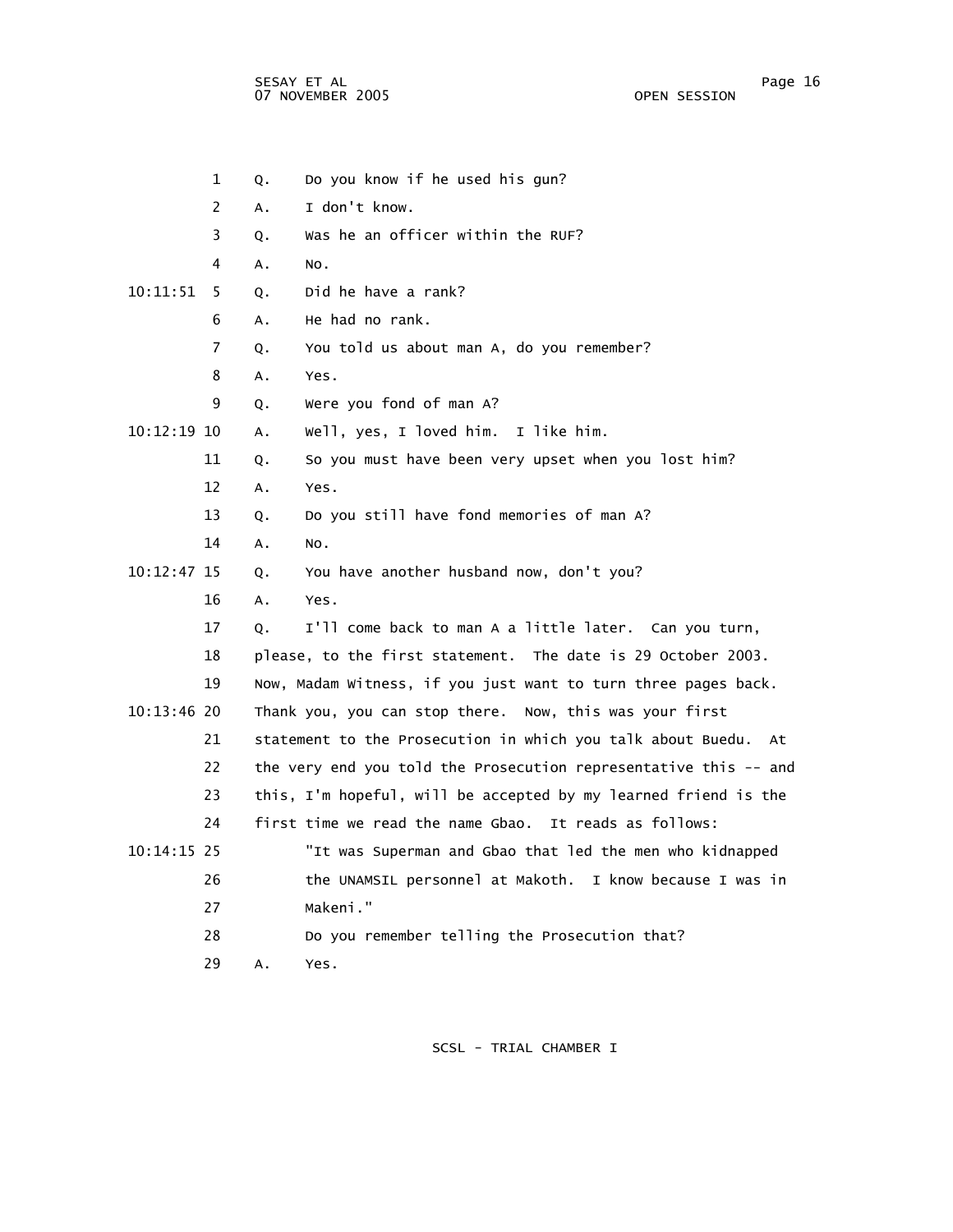1 Q. I want you to go to your file again, please, and go to -- 2 do you see on the yellow piece of paper a date, 19 and 20 July 3 2005? Have you got that? 4 A. Yes. 10:15:09 5 Q. Now, turn over the next page, please. Do you see there is 6 a number 8? 7 A. Yes. 8 Q. A paragraph number 8. I'm just going to read part of that 9 out to you, right. This is the information you gave to the 10:15:31 10 Prosecution, I assume, on 20 July this year. It is about three 11 months ago: 12 "Augustine Gbao and Superman had a meeting where they 13 planned an ambush of UNAMSIL trucks. They led a group to 14 Makoth" -- 10:15:48 15 THE INTERPRETER: Your Honour, could the counsel go very 16 slowly for the interpreter. 17 MR CAMMEGH: I will try again. 18 Q. I'm going to read this back again to you, Madam Witness: 19 "Augustine Gbao and Superman had a meeting where they 10:16:03 20 planned an ambush of UNAMSIL trucks. They led a group to 21 Makoth and laid the ambush." 22 Do you remember telling the Prosecution that on 20 July 23 this year? 24 A. Yes. 10:16:37 25 Q. Would you turn over to the next page. The date is 26 20 October 2005, a little over two weeks ago. Do you have that, 27 Madam Witness? 28 A. Yes. 29 Q. It's paragraph one. Do you see that?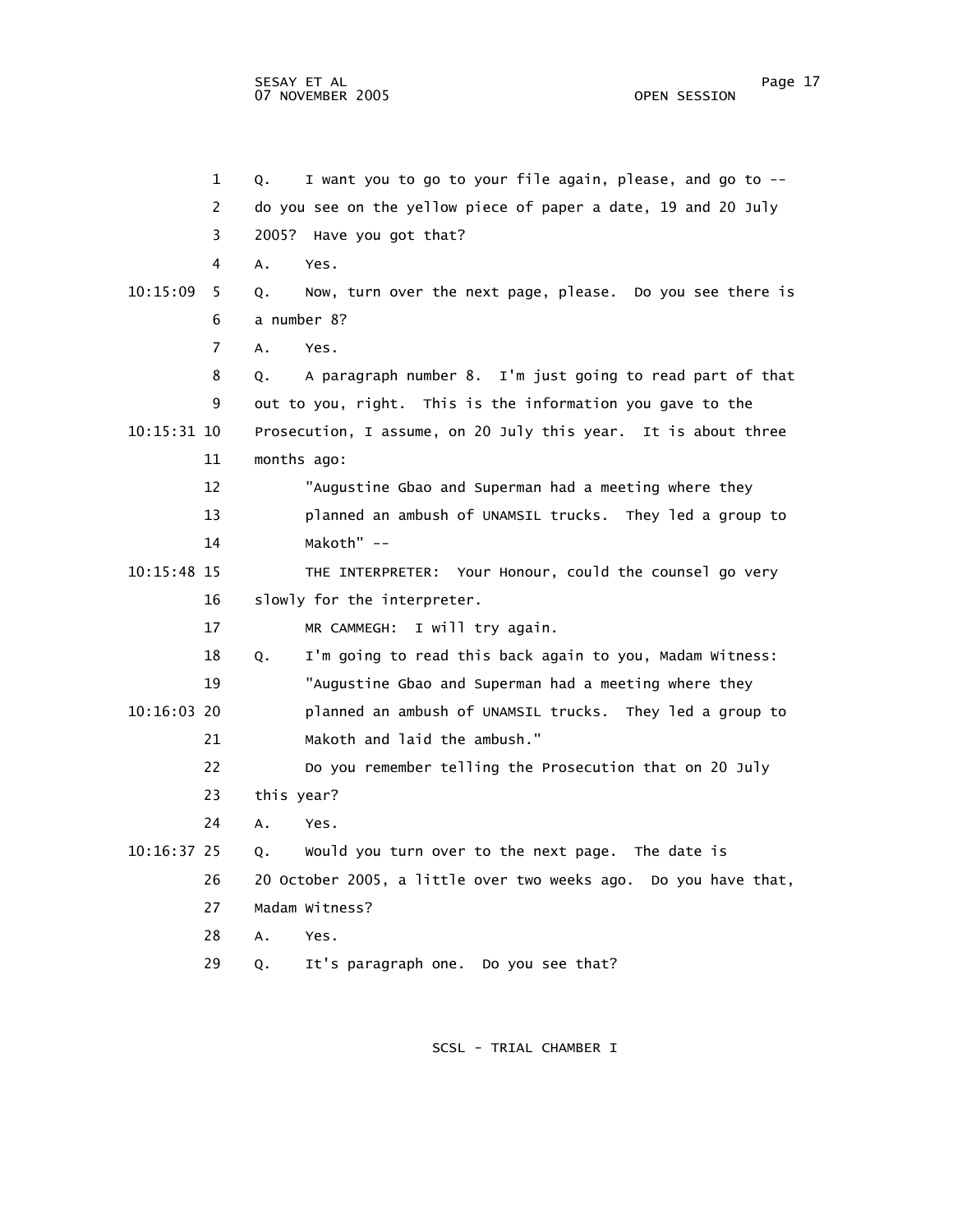|               | 1  | Α.<br>Yes.                                                             |
|---------------|----|------------------------------------------------------------------------|
|               | 2  | It reads as follows:<br>Q.                                             |
|               | 3  | "It was Augustine Gbao and Morris Kallon who carried out an            |
|               | 4  | ambush of UNAMSIL trucks at Makoth."                                   |
| 10:17:10      | 5  | Superman was not present as stated in paragraph 8 of the               |
|               | 6  | additional information of 19 and 20 July 2005, or, indeed, as          |
|               | 7  | stated in your original statement of 29 October 2003, which we         |
|               | 8  | just read out. Perhaps you can first of all tell me this:<br><b>DO</b> |
|               | 9  | you remember telling the Prosecution representative on 20 October      |
| $10:17:51$ 10 |    | it was Kallon and not Superman? Do you remember telling them           |
|               | 11 | that, or is this a mistake?                                            |
|               | 12 | A.<br>Yes.                                                             |
|               | 13 | You remember telling them that; yes?<br>Q.                             |
|               | 14 | Yes.<br>А.                                                             |
| 10:18:11 15   |    | What happened, Madam Witness, between 20 July of this year<br>Q.       |
|               | 16 | and 20 October of this year for you to change your mind and say        |
|               | 17 | that it was Kallon and not Superman who was involved in the            |
|               | 18 | organisation of the abduction of UNAMSIL?                              |
|               | 19 | During one night, I was lying and I started thinking<br>A.<br>Okay.    |
| $10:18:50$ 20 |    | about the Special Court.                                               |
|               | 21 | MR TOURAY: Your Honour --                                              |
|               | 22 | PRESIDING JUDGE: Madam Witness, just wait, please.                     |
|               | 23 | MR TOURAY: Your Honour, this is evidence which is sought               |
|               | 24 | to be elicited is directed at my client. It is evidence which          |
| 10:19:07 25   |    | has connections with my client and not with my learned friend's        |
|               | 26 | client, so I don't see how it could be --                              |
|               | 27 | JUDGE THOMPSON: Can we discuss it in the absence of the                |
|               | 28 | witness?                                                               |
|               | 29 | MR TOURAY:<br>Yes.                                                     |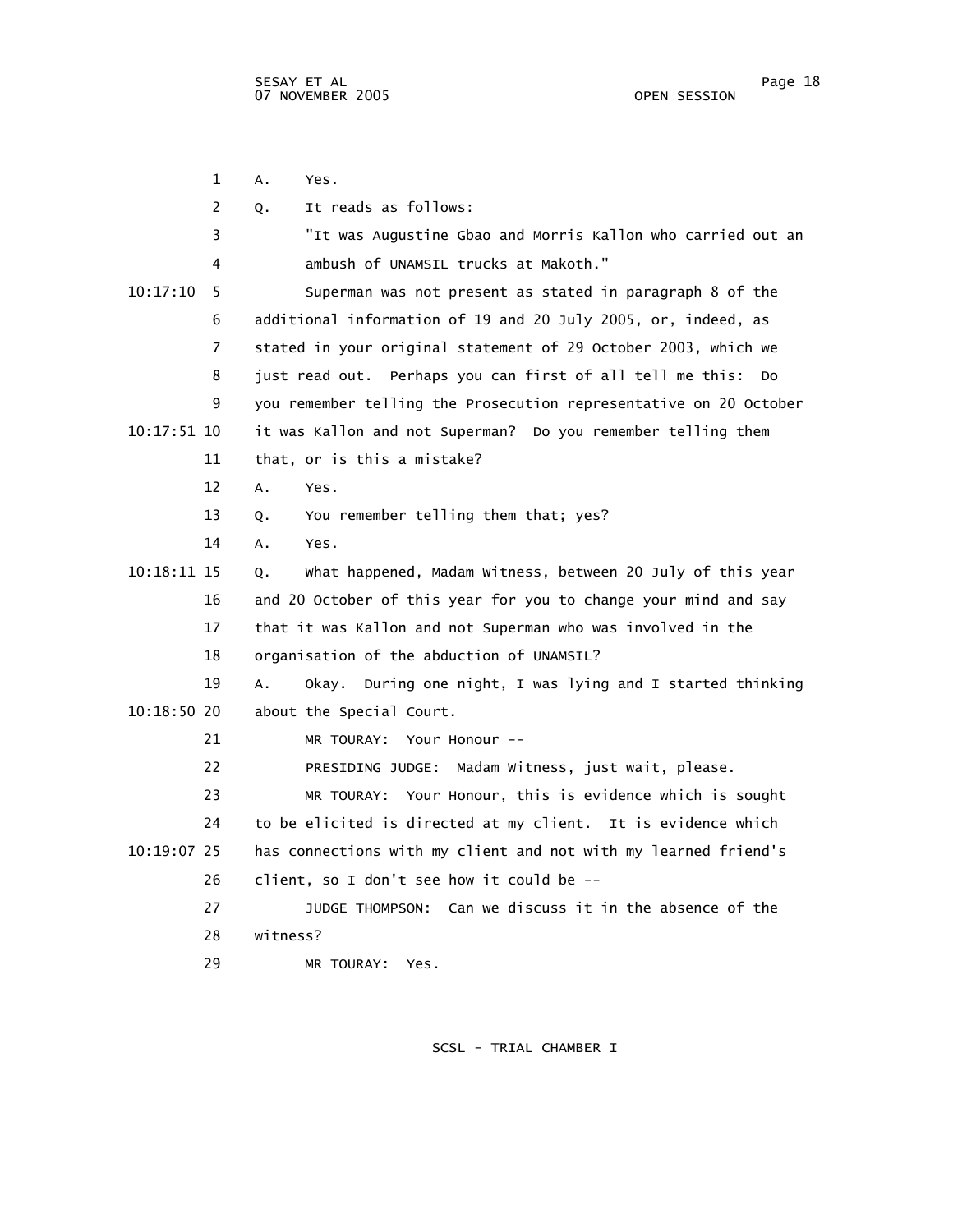1 JUDGE THOMPSON: You want to expand on that? 2 MR TOURAY: Indeed so. 3 JUDGE THOMPSON: Would the Victims and Witness Unit please 4 escort the witness out for the period of the discussion? 10:19:42 5 [The witness stood down] 6 JUDGE THOMPSON: We can proceed. 7 MR TOURAY: Thank you, Your Honour. My observation, 8 perhaps, which is also an objection, is the question posed by my 9 learned friend to the witness which, in my submission, has 10:21:17 10 nothing to do with his client, but my client. Having regard to 11 that, whatever answers that might be elicited by this witness 12 against my client will already be on record and we have no 13 further opportunity to deal with it. We have already 14 cross-examined. We feel such questions should not be allowed by 10:21:48 15 the Court in view of the embarrassing nature and the prejudicial 16 nature of the answers that might come out against the second 17 accused, which have nothing to do with Mr Gbao, my learned 18 friend's client in this matter. 19 PRESIDING JUDGE: Are you suggesting, Mr Touray, based on 10:22:16 20 the reasons you're advancing that counsel for the third accused 21 should be limited in his cross-examination and, therefore, not 22 allowed to explore that avenue? 23 MR TOURAY: Well, in so far as matters purely restricted 24 and directed to the second accused is concerned. The question 10:22:39 25 which he sought to pose was really directed against 26 Morris Kallon, not Gbao. 27 PRESIDING JUDGE: The question, as I understood it, was 28 attributed to the statement that the witness would have made, so 29 I don't recall the question was Kallon involved or not involved.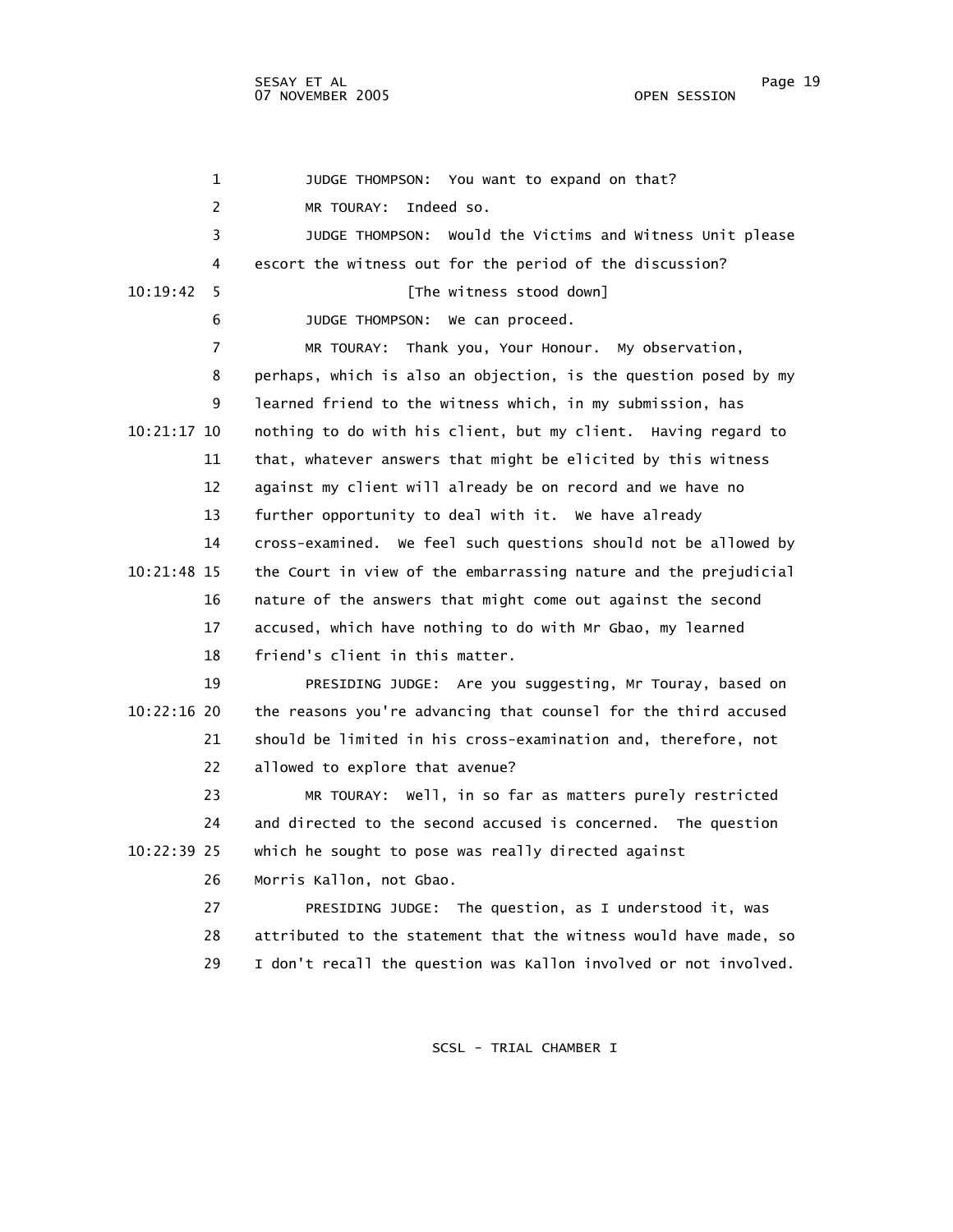| $\mathbf 1$   | It was did you or did you not make that statement on that day.   |
|---------------|------------------------------------------------------------------|
| 2             | MR TOURAY: So why did he involve Kallon or why was he not        |
| 3             | involving the other one. That is the issue, because we know      |
| 4             | that, all along, Gbao was involved. So merely coming out --      |
| 10:23:15<br>5 | PRESIDING JUDGE: I'm not sure I agree with your                  |
| 6             | characterisation of the evidence of this witness. With reference |
| 7             | to Gbao -- but, we're here. Your objection is two-fold, if I     |
| 8             | understand. On the one hand, the counsel for the third accused   |
| 9             | should not be allowed, and I'm just underlining now, you're      |
| 10:23:40 10   | suggesting the Court should not allow that cross-examination to  |
| 11            | take place because it has implications for your client?          |
| 12            | MR TOURAY: Yes.                                                  |
| 13            | PRESIDING JUDGE: Thank you.                                      |
| 14            | [Trial Chamber conferred]                                        |
| 10:25:39 15   | Mr Touray, unless I misunderstand you,<br>JUDGE THOMPSON:        |
| 16            | what is precisely the point of the objection and, also, I ask    |
| 17            | this question particularly in regard to the context with which   |
| 18            | we're dealing here, that these persons are charged jointly;      |
| 19            | they're also being tried jointly. Of course, there are           |
| 10:26:09 20   | safeguards, even in a joint trial, the Court should be very      |
| 21            | vigilant to avoid any kind of prejudice that may result from not |
| 22            | treating the accused persons as if they were having a separate   |
| 23            | trial, but the situation to me doesn't appear as simple as that, |
| 24            | having regard to the fact that the indictment also charges joint |
| 10:26:40 25   | criminal enterprise. So if you can satisfy me as to why this     |
| 26            | particular line of cross-examination is impermissible purely on  |
| 27            | the grounds of prejudice and what precisely is the prejudice     |
| 28            | using the indictment as the road map.                            |
| 29            | MR TOURAY: Your Honour, all three accused persons and some       |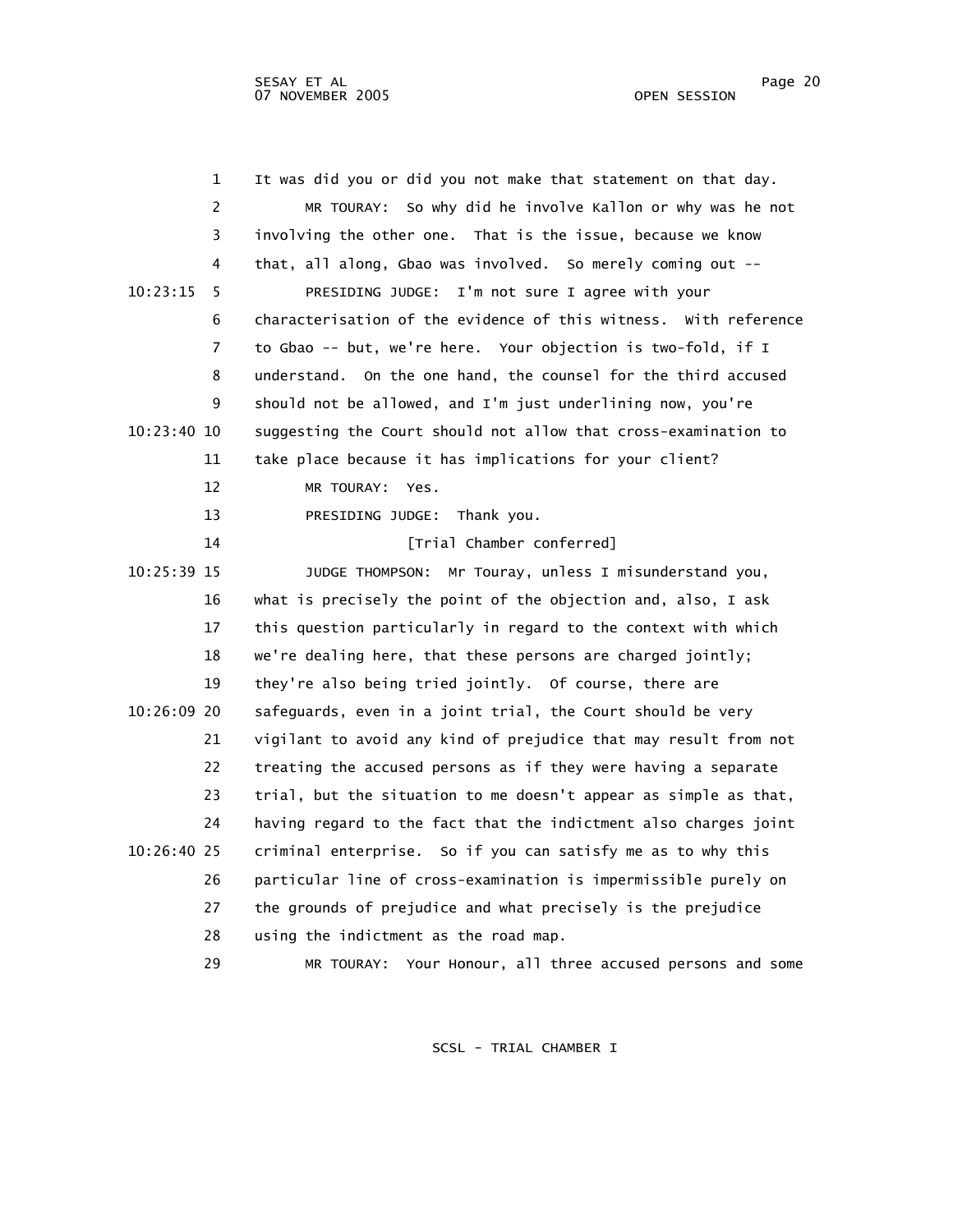1 others not before this Court, are charged on the basis of a joint 2 criminal enterprise. In other words, there was some common 3 concert between them acting together. Now, we, on behalf of the 4 second accused, have cross-examined the witness and certain 10:27:43 5 evidence is already before you on record. We do not have a 6 second opportunity to unravel that further. We've laid our 7 cross-examination on rest, based upon the evidence already before 8 you.

 9 Now, the third accused counsel is seeking to bring in 10:28:07 10 further evidence relating to the second accused purely not 11 relating to the first accused and the second accused together. 12 The statement made by the witness that -- there are three 13 statements made by the witness. One, that Augustine Gbao and 14 Superman were involved in the attack of UNAMSIL. Then there is a 10:28:35 15 third statement which says, "It was not Superman, it 16 was Augustine Gbao and Morris Kallon." Now, what counsel is 17 seeking to have before this Court is an explanation for the 18 inconsistency for bringing Morris Kallon at a later point. We 19 have already cross-examined on that. We do not have any further 10:29:02 20 opportunity to deal with that evidence again. If you allow this 21 line of cross-examination to go on, then we will be embarrassed 22 and prejudiced. This is what I'm saying.

 23 JUDGE THOMPSON: In other words, there is no rule of law 24 which prevents this kind of cross-examination, it's just a 10:29:17 25 question of whether you will be, procedurally speaking, given the 26 opportunity to revisit the issue in case you think that you need 27 to deal with that on behalf of your client. The point is, as I 28 emphasise, there is, in fact, the presumption here, of course 29 which is merely an allegation, that certain things as you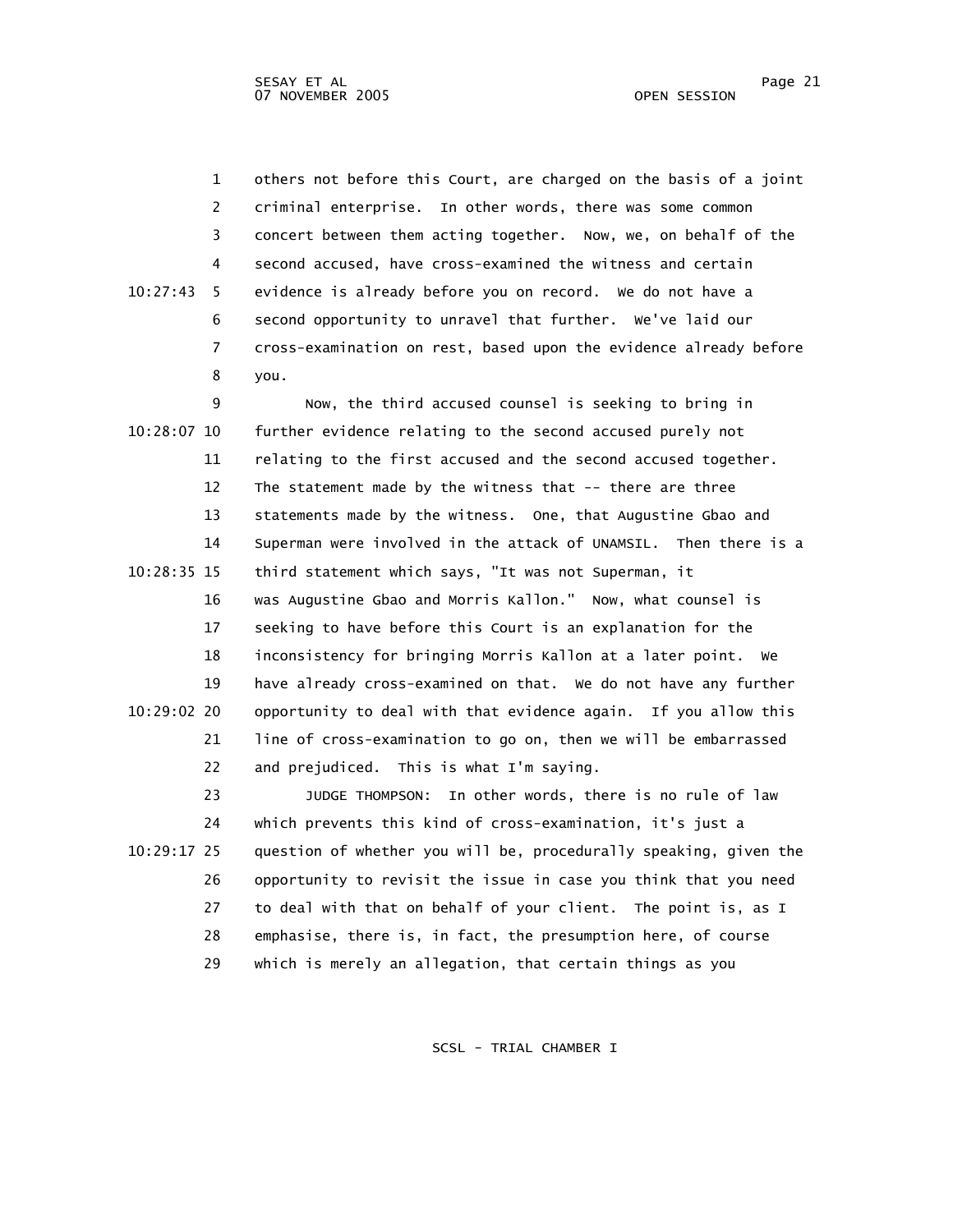1 suggested - you yourself agree - were done in pursuance of a 2 joint criminal design. 3 [RUF07NOV05B - AD] 4 MR TOURAY: Yes. 10:30:06 5 JUDGE THOMPSON: So at some point in time one has to 6 encounter this kind of scenario from counsel. When seeking to 7 cross-examine, the focus should be on whether the client on 8 behalf of whom he is cross-examining is charged individually or 9 is charged in the context of the common design. I am saying to 10:30:40 10 myself that I am not yet persuaded that there is a rule of law or 11 some principle which precludes this line of cross-examination. 12 Only, of course, conceding your point that it may be necessary, 13 having regard to the justice of the case and the need to protect 14 the interests of all the accused persons, to afford you an 10:31:04 15 opportunity to revisit the issue; in other words, with the leave 16 of the Court in cross-examination. That is my own thinking on 17 it. 18 MR TOURAY: Well, Your Honour, with this point, you see, 19 you might have a situation where perhaps almost every evidence 10:31:26 20 led against one particular accused has been neutralised by the 21 cross-examination and then another counsel gets up and implicates 22 that same accused person because of the joint criminal enterprise 23 allegation. Where are we then in the interests of fair trial? 24 JUDGE THOMPSON: You are right in posing that question. It 10:31:47 25 is that -- 26 MR TOURAY: Where is the protection of the separate trial 27 although they are jointly charged? 28 JUDGE THOMPSON: That is a legitimate question. That is 29 right.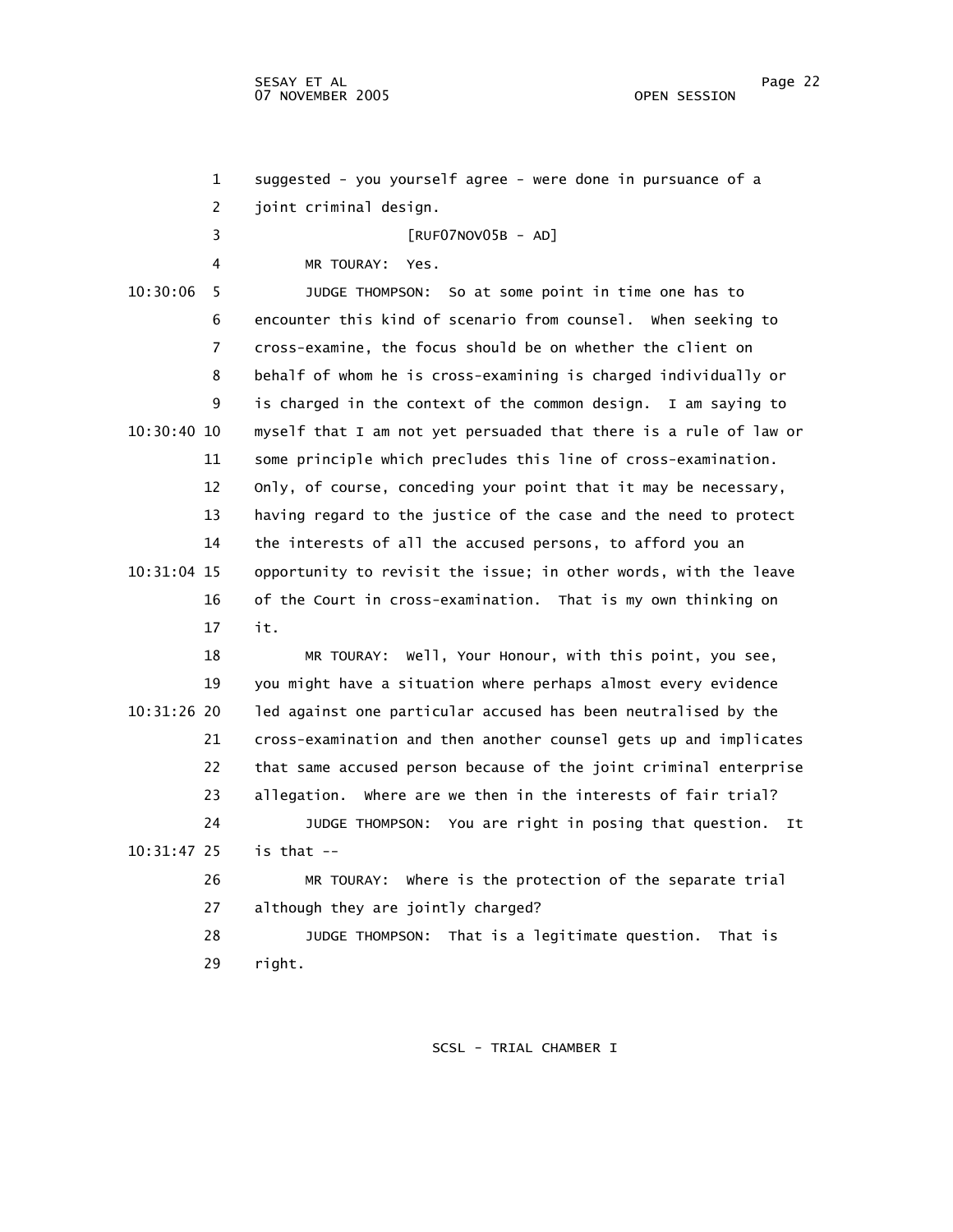1 MR TOURAY: That is my concern.

| 2             | JUDGE ITOE: I think the question to be asked at this stage        |
|---------------|-------------------------------------------------------------------|
| 3             | is whether each counsel representing the accused persons, each of |
| 4             | the accused persons should, to the extent that the trials even    |
| 10:32:23<br>5 | though they are joint have to cater for the defences of each      |
| 6             | accused person, one should want to really caution his mind as to  |
| 7             | whether any defence team can adduce evidence or carry out his     |
| 8             | cross-examination in a manner that prejudices the interests of    |
| 9             | the co-accused person. Because here, although they are being      |
| $10:32:56$ 10 | tried jointly, they are really being also tried separately,       |
| 11            | because in the context of the joint trial the interests of each   |
| 12            | accused person are protected by its defence team. Unless the      |
| 13            | Court so permits, I do not think that a defence team can lead     |
| 14            | evidence that prejudices the interests of a colleague's client,   |
| 10:33:26 15   | if indeed Mr Cammegh's question were to be seen in this           |
| 16            | perspective.                                                      |
| 17            | PRESIDING JUDGE: We will hear from Mr Cammegh on this.            |
| 18            | MR CAMMEGH: The objection is ironic given the                     |
| 19            | concentration Mr Touray put on repeating Gbao's name over and     |
| 10:33:51 20   | over again on Friday in relation --                               |
| 21            | PRESIDING JUDGE: Mr Cammegh, please, don't get into that.         |
| 22            | Well, Your Honour, I feel that we have wasted<br>MR CAMMEGH:      |
| 23            | 10 minutes or so on a complete red herring.                       |
| 24            | No, we have not wasted time. We are involved<br>JUDGE ITOE:       |
| $10:34:02$ 25 | in legal arguments, Mr Cammegh, and I don't think there is any    |
| 26            | waste of time. I don't think that your colleague should be        |
| 27            | treated as $-$                                                    |
| 28            | They are based $-$<br>MR CAMMEGH:                                 |
| 29            | I don't think<br>May I finish, Mr Cammegh?<br>JUDGE ITOE:         |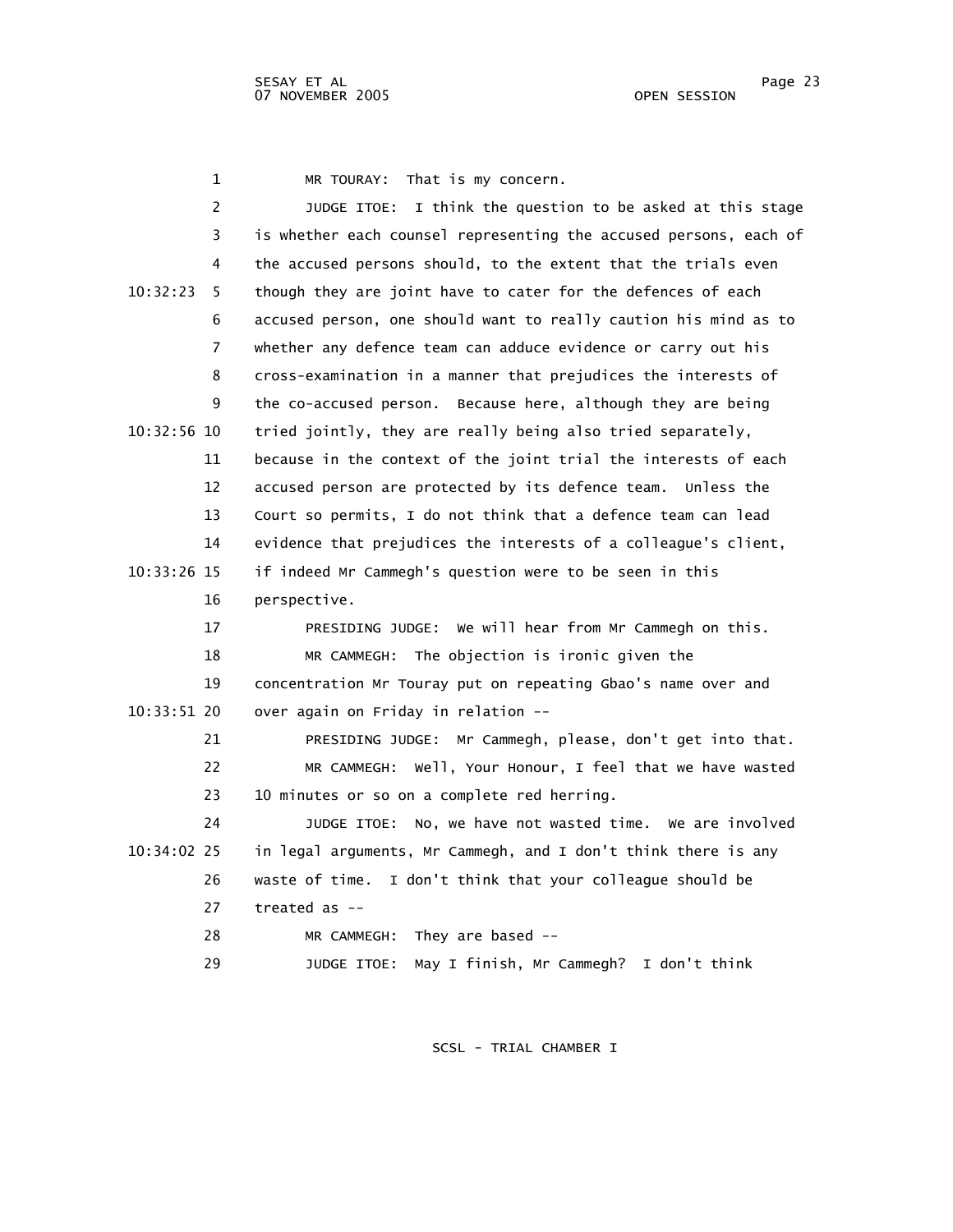1 anybody who has had to speak here, including the Bench, has been 2 wasting time. That is the only observation I want to make. I 3 think we are involved to some legal arguments that would 4 certainly assist us in arriving at the proper determination in 10:34:29 5 this matter. It is the characterisation of a waste of time that 6 calls for this comment.

 7 JUDGE THOMPSON: Let me respond too, that in fact I take 8 objection to that kind of characterisation and I call upon you as 9 counsel, an officer of the Court, to adjust your demeanour to the 10:34:51 10 decorum of this Court.

11 PRESIDING JUDGE: Mr Cammegh?

 12 MR CAMMEGH: If Mr Touray had let me continue, he would 13 have seen that my cross-examination would have been to his 14 benefit. This is the second time the Kallon team have broken my 10:35:12 15 flow in the last two or so weeks that we have sat in here 16 through, once again, a complete misunderstanding. It is my case 17 that this witness's evidence is so fundamentally flawed that she 18 cannot be held as credible on anything at all. Part of that 19 relates to what happened in Makeni. If Mr Touray had just looked 10:35:31 20 a little further he would have noted that what I was coming, in 21 fact what I had already arrived at, indeed, was the fact that 22 this witness had changed her testimony over the Superman or 23 Kallon issue since first committing pen to paper in October 2003, 24 two years ago, as recently as just two weeks ago. She suddenly 10:35:59 25 changes her mind and says, "Oh no, it's not Superman; it's 26 Kallon." My question is: What has happened in the period 27 between July when she reiterated it was Superman and October? 28 What earth-shattering event has happened for her to change her 29 mind, or is it, in fact, that she doesn't know what she is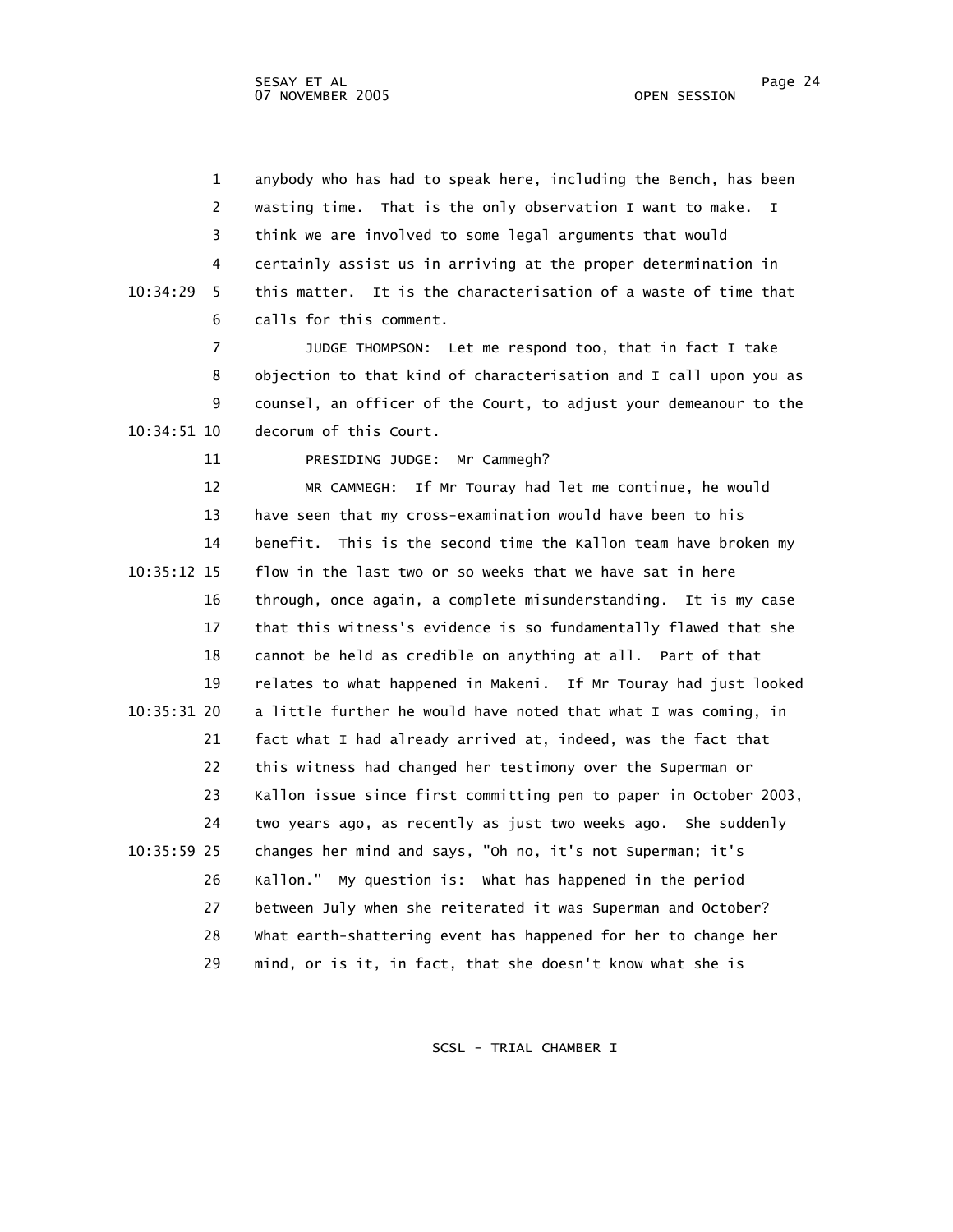1 talking about? I would have hoped that that line of question 2 would have done nothing more than reinforce what Mr Touray was 3 doing the other day. It is relevant to Mr Gbao because, of 4 course, Mr Gbao is suspected as being one of the architects of 10:36:38 5 what happened in Makoth or Makeni in 2000. What I have to do is 6 try and undermine the credibility of any witness who says that he 7 was there or, more importantly, says that he was one of the main 8 architects. A method by which I can achieve that is to take this 9 witness to account on the fact that although she mentions Gbao, 10:37:08 10 she is chopping and changing on the identity of his cohort. If 11 she is doing that, how can we accept, given that this Court 12 requires a standard of proof beyond reasonable doubt, that she is 13 right about Gbao? I am sorry that the Kallon team seem to have 14 been completely oblivious to that. I would have thought that it 10:37:29 15 would have been as obvious as the nose on my face, but clearly I 16 shouldn't make such presumptions. That is why I say we have 17 wasted time, because what I was doing, which I would have 18 thought, and I am sure Mr Jordash would have noticed what I was 19 doing, was absolutely obvious. It was to the Kallon team's 10:37:47 20 benefit because it is again reinforcing their very point on 21 Friday that this witness doesn't know whether Kallon was there or 22 not.

 23 JUDGE THOMPSON: But these are the presumptions that raise 24 this difficulty and why you seem to be so fond of characterising 10:37:59 25 issues which sometimes may appear simple to one counsel. Because 26 of the nature of the complexity of these issues we should have 27 the opportunity to have a healthy exchange of ideas on them. 28 MR CAMMEGH: We should always have that. 29 JUDGE THOMPSON: Yes, quite right. It is not right to say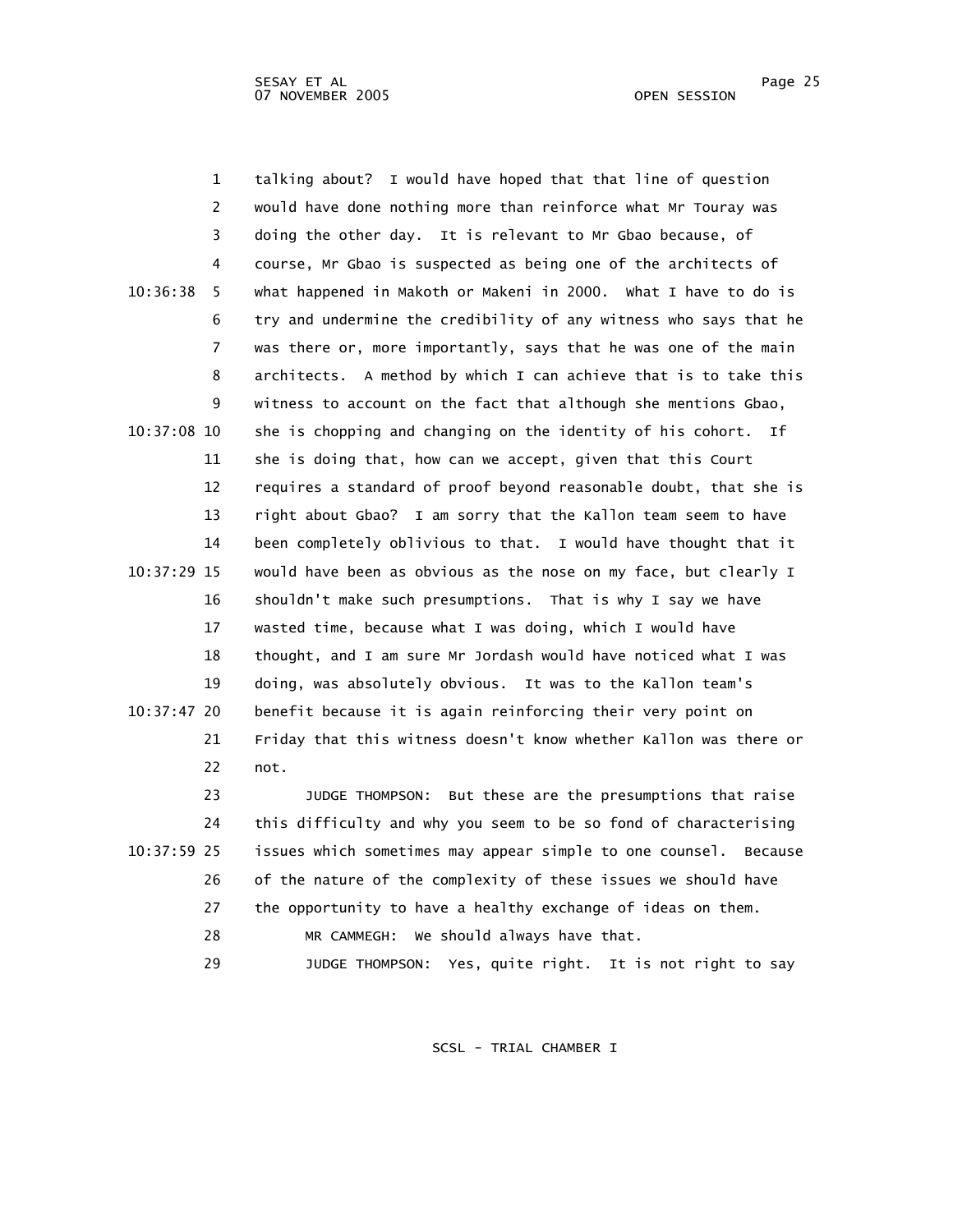| $\mathbf{1}$  | that because your focus is this, it may not have come out very    |
|---------------|-------------------------------------------------------------------|
| 2             | clearly in what you were doing, and counsel has to be vigilant.   |
| 3             | So why are you penalising counsel for being vigilant? It may      |
| 4             | well be that counsel will concede after hearing your further      |
| 10:38:45<br>5 | explanation.                                                      |
| 6             | JUDGE ITOE: I would add "vigilant" and "pre-emptive".             |
| 7             | JUDGE THOMPSON: Yes. That is what he is being paid for.           |
| 8             | I understand that.<br>MR CAMMEGH:                                 |
| 9             | JUDGE THOMPSON: He is being paid for that. It is only             |
| 10:38:55 10   | when we get this kind of explanation and persuasive response from |
| 11            | you that we understand what you are trying to do. There are       |
| 12            | times when you get up and start -- for example, you started on    |
| 13            | something that I thought was a theological kind of exploration,   |
| 14            | but when you said, no, that was not what you were trying to do, I |
| 10:39:18 15   | restrained myself. There shouldn't be any difficulty here.<br>He  |
| 16            | is right to raise the issue.                                      |
| 17            | MR CAMMEGH: Your Honour, the reason I get a bit hot under         |
| 18            | the collar is a very simple one. It is this: Your Honours may     |
| 19            | rightly say it was pre-emptive and vigilant, and on this side of  |
| 10:39:37 20   | the fence I would say it was rather impatient. But added to       |
| 21            | that, Mr Touray $-$                                               |
| 22            | JUDGE ITOE: Ask Mr Touray that, whether it was impatient.         |
| 23            | That is for him to answer, not for us.                            |
| 24            | JUDGE THOMPSON: He is being paid for that.                        |
| 10:39:48 25   | MR CAMMEGH: On my side of the fence, that is how I                |
| 26            | interpret it. It is exacerbated by the fact that Mr Touray,       |
| 27            | without any foundation at all, makes an assertion while he is on  |
| 28            | his feet that I am casting aspersions against his client.<br>Now, |
| 29            | that was not what I was doing.                                    |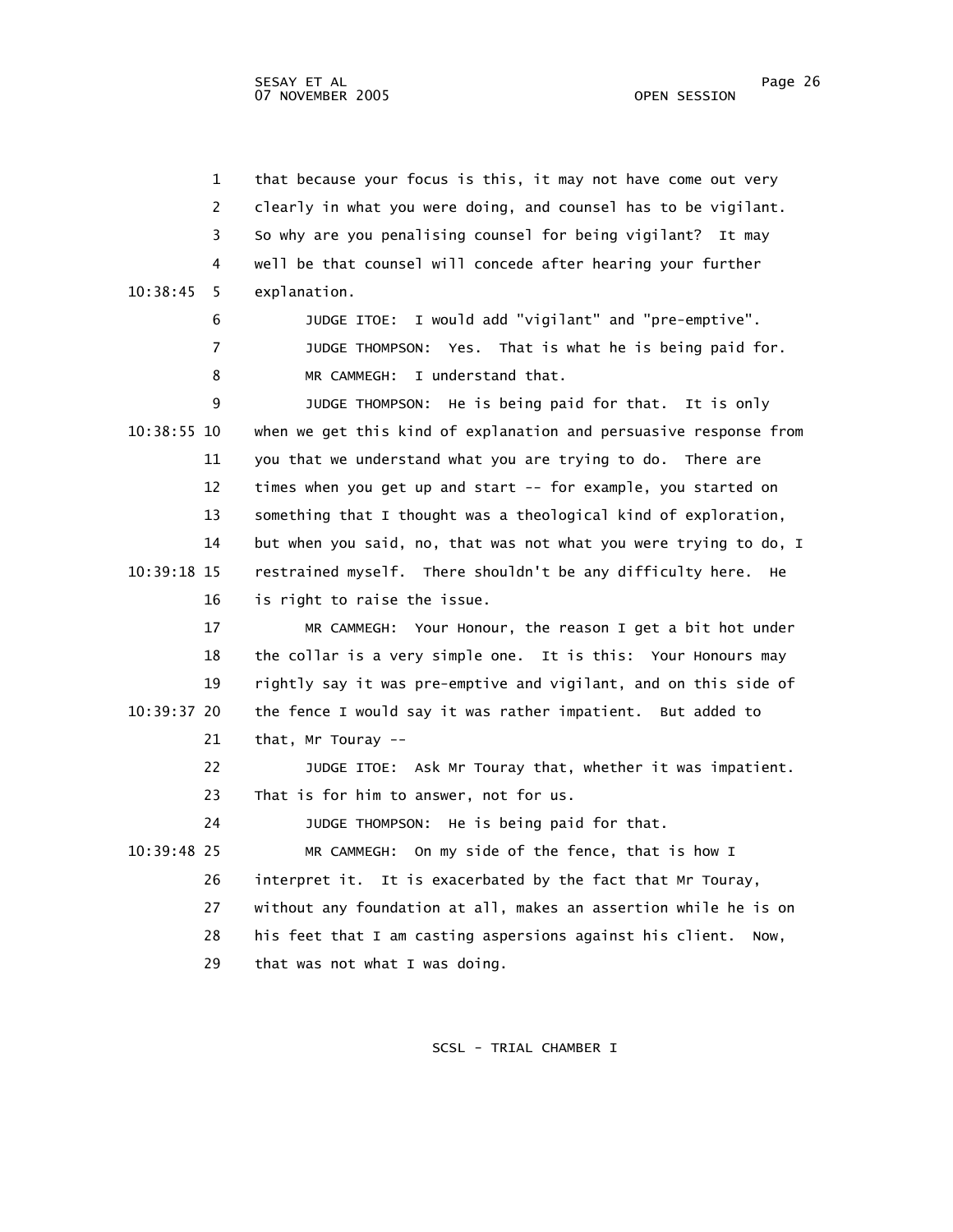1 JUDGE ITOE: No, he did not say you were casting; he said 2 it was likely, he said he saw it coming, that it might. That is 3 what he said. 4 MR CAMMEGH: I think we have probably exhausted the point 10:40:22 5 now, with respect. I understand the point Your Honours are 6 making, and I concede that Your Honours understand my response. 7 But I can assure this Court that there is no cut-throat, there is 8 no conflict as far as I am aware in this case. If there were a 9 conflict between Kallon and Gbao over the Makeni incident, it 10:40:47 10 would be tactical suicide. It is not and has never been my 11 intention to draw a conflict there. 12 JUDGE THOMPSON: Well, an exchange of notes between both of 13 you could have resolved this issue. 14 MR CAMMEGH: It could indeed. 10:41:00 15 JUDGE THOMPSON: Perhaps the best thing to do now, at this 16 stage, so that we wind it up, is to hear what Mr Touray has to 17 say. 18 PRESIDING JUDGE: If I may, before you sit down, 19 Mr Cammegh, I would like to hear you on a principal approach to 10:41:12 20 this issue, because that is the second or third time, maybe not 21 with you, but as to whether one can cross-examination an issue 22 that may indeed have an impact on a co-accused like it was 23 alleged by Mr Touray. The principal approach and principal 24 question I want to pose to you is can we or should we limit your 10:41:39 25 cross-examination because of that given the fact that your 26 accused is jointly tried with the other two accused, but at the 27 same time the protection afforded to each and every accused in a 28 joint house should not be different than if they were tried

29 singly.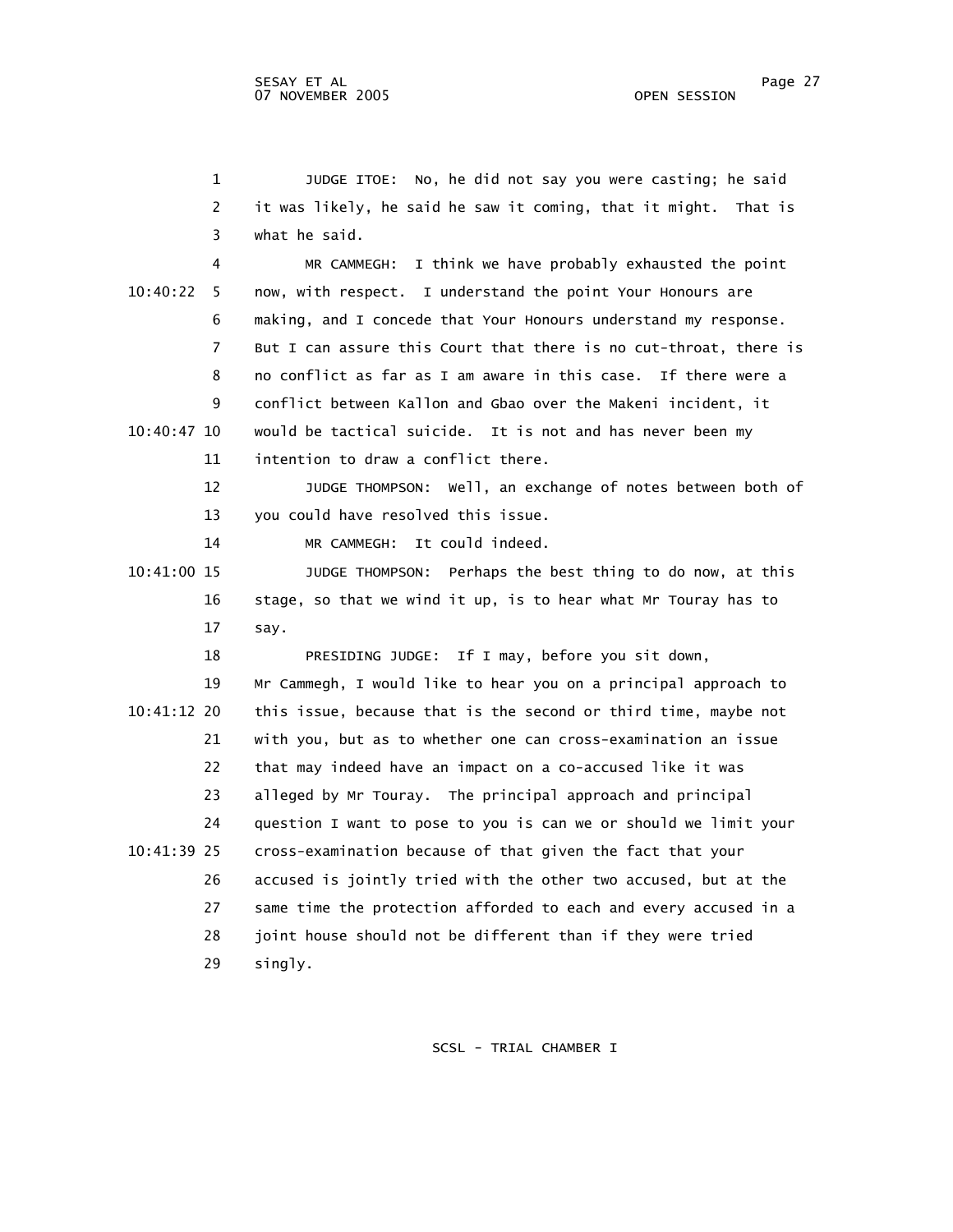1 MR CAMMEGH: In my view the answer is emphatically: No, 2 there should be no restriction on counsel following down the 3 indictment on the issues they raise in cross-examination. If 4 there were a restriction, that would turn the age-old procedure 10:42:17 5 and common law rules on their head. It is part and parcel of 6 being one or two on a multi-handed indictment that you run the 7 risk of defendant's counsel further down raising issue which, by 8 virtue of you already having sat down and completed your 9 cross-examination, you are not at liberty to re-address or 10:42:41 10 re-open. I am afraid that is part and parcel of being higher up 11 on the indictment, always has been, always will be. Of course, 12 it isn't always as brutal as that for two reasons. First of all, 13 cut-throat defences are fairly rare; that is to say, where one 14 defendant further down the indictment is trying to expose a 10:43:12 15 defendant higher up and put the blame on him. Secondly, of 16 course, where a cut-throat defence exists or is likely to appear, 17 it is incumbent upon counsel involved to warn each other. That 18 is the gentlemanly way and the age-old way that it has been done, 19 otherwise a surprise attack would be a most unethical and, in my 10:43:36 20 submission, a reprehensible method of conduct. As a general 21 rule, there can be nothing to prohibit counsel further down the 22 indictment from casting aspersions, a phrase I just used, on 23 defendants further up if that is in line with their defence. 24 Another point that I should make in respect of my client, 10:43:55 25 of course, and it is rather a discrete point that applies to Gbao 26 alone, is I have no proper instructions and, therefore, I am not 27 in a position to posit a defence, much less am I in a position to 28 posit a cut-throat defence. I think this Court can be absolutely 29 satisfied that while I am on my feet representing Gbao that will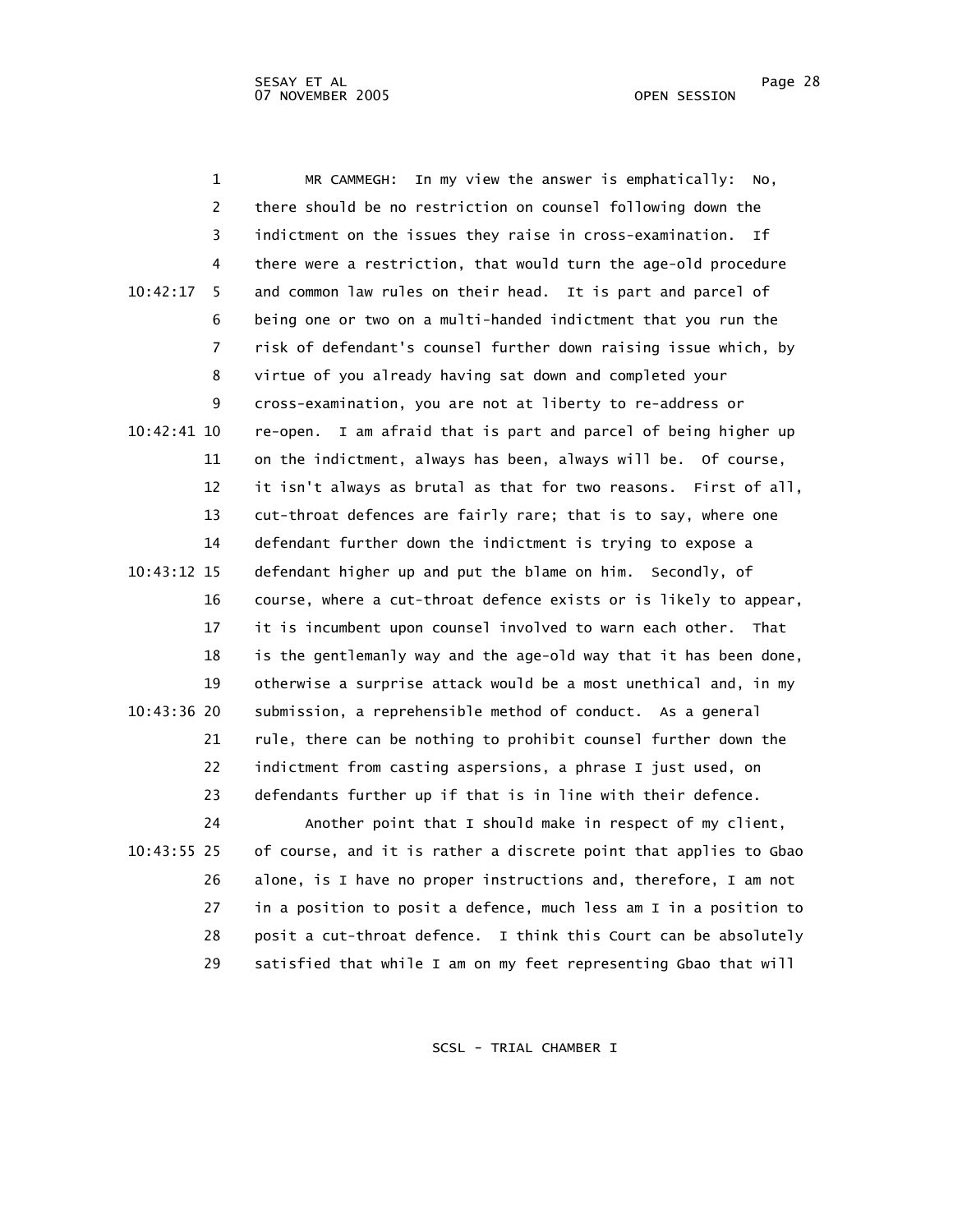1 never occur. That is my response to Your Honour's question as to 2 the principle. It is a simple response. I conclude by saying 3 that as long as I am cross-examining witnesses in this trial 4 there is no conflict which should affect or concern any other 10:44:45 5 defendant, nor will there be.

6 PRESIDING JUDGE: Thank you.

 7 JUDGE THOMPSON: Mr Touray, perhaps we should have a 8 response from you on this issue.

 9 MR TOURAY: Thank you, Your Honour. As far as the remarks 10:45:15 10 of my learned friend are concerned, I, as defence counsel, with 11 all my years of experience as defence counsel, will never ask a 12 witness to explain an established inconsistency. If Mr Cammegh 13 had merely stopped at the point where he had already established 14 the inconsistency between statements made by this very witness, 10:45:48 15 that would have been alright for us. But going further to ask 16 the witness to explain why, that is the issue. I would never 17 have done that, because I know it would be fatal to our case. 18 Having given the explanation, you stop with it. This was why I 19 got up and raised the objection. The question was not only to 10:46:13 20 establish the inconsistencies, but he went further on to ask the 21 witness to explain why she had said two different things at the 22 same time, one after the other. That was merely highlighted 23 against our client, Morris Kallon, not Gbao. That is why we 24 raised the issue. I believe the Court ought to give a ruling on 10:46:43 25 that, because it is something we take very seriously.

 26 JUDGE THOMPSON: You are not satisfied with counsel's 27 further exposition on this issue?

 28 MR TOURAY: The exposition is going further to ask the 29 witness why there was this change with relation to our own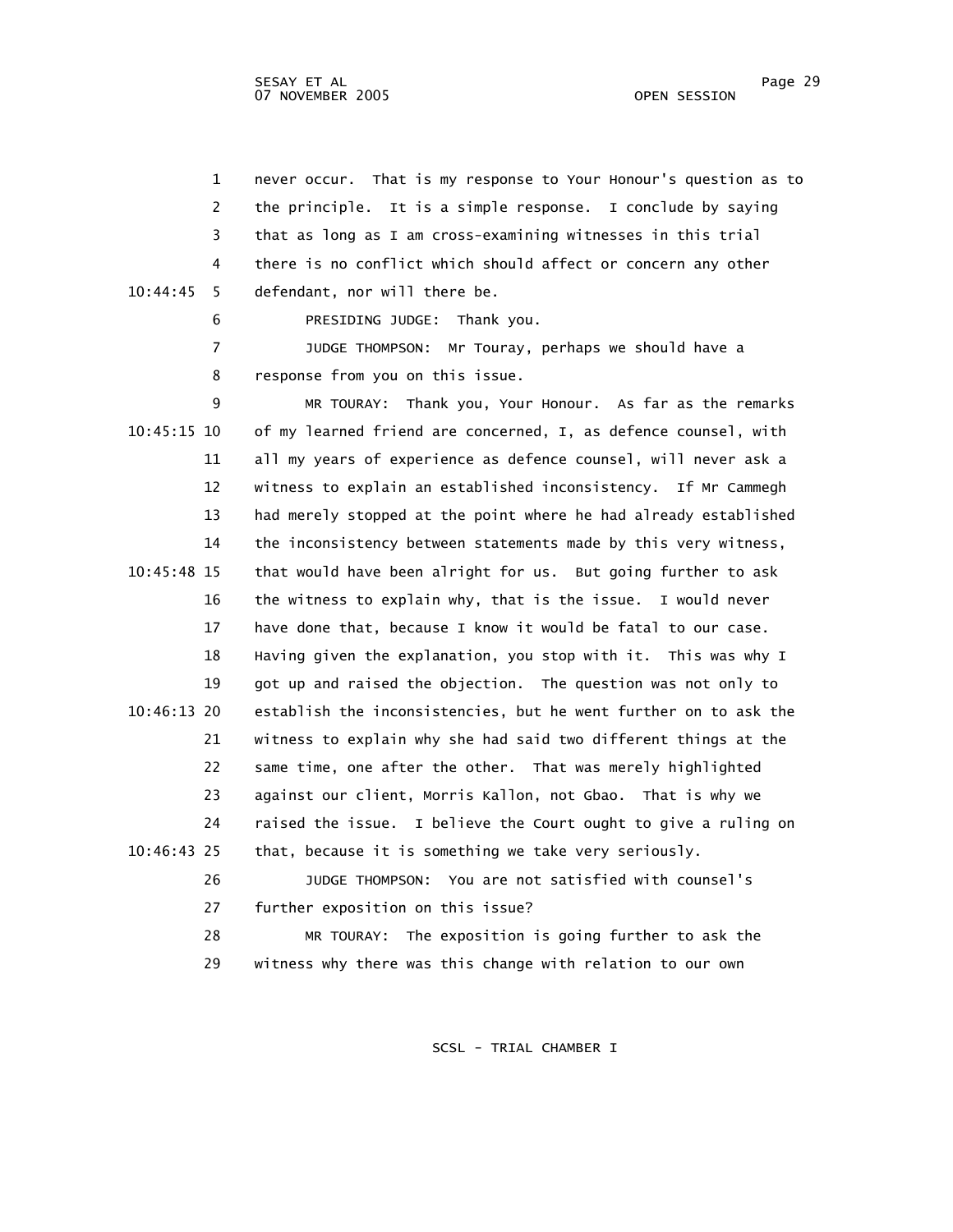1 client. With Gbao, okay. 2 JUDGE THOMPSON: In other words, his explanation of the 3 strategy that he is adopting and the possible -- 4 MR TOURAY: Impact. 10:47:09 5 JUDGE THOMPSON: -- impact, which he sort of profiles in a 6 very favourable light, does not persuade you? 7 MR TOURAY: It does not persuade me at all. 8 PRESIDING JUDGE: We will consult on the matter and come 9 back shortly. 10:47:32 10 MR CAMMEGH: Before Your Honour does, I wonder if this will 11 help, because I am keen for us not to spend too much time. I 12 would have finished by now. In my submission there is absolutely 13 nothing wrong -- in fact, I would be failing in my duty if I 14 didn't ask why. In fact, on Friday, as I was explaining to Your 10:47:52 15 Honours, my purpose was to ask why certain contradictions 16 existed. Perhaps, lest I offend Mr Touray, I can, now that the 17 contradiction has been established, simply cut to the chase and 18 put to the witness, "Because you have changed your story so late 19 in the day following a statement made in October 2003 you are 10:48:15 20 simply not credible on in this and you cannot be sure about Gbao 21 either?" If that will foreshorten matters, I am happy to deal 22 with it in that way. I think I have made the point already. I 23 would have liked an answer as to why this has happened, but I am 24 more concerned on the efficient running of this trial. It is not 10:48:36 25 a ruling that will be required in terms of recourse later on the 26 trial; I don't regard it as that important. 27 JUDGE ITOE: Mr Cammegh, I think your duty to your counsel 28 is to discredit this witness as far as you can -- 29 MR CAMMEGH: So be it.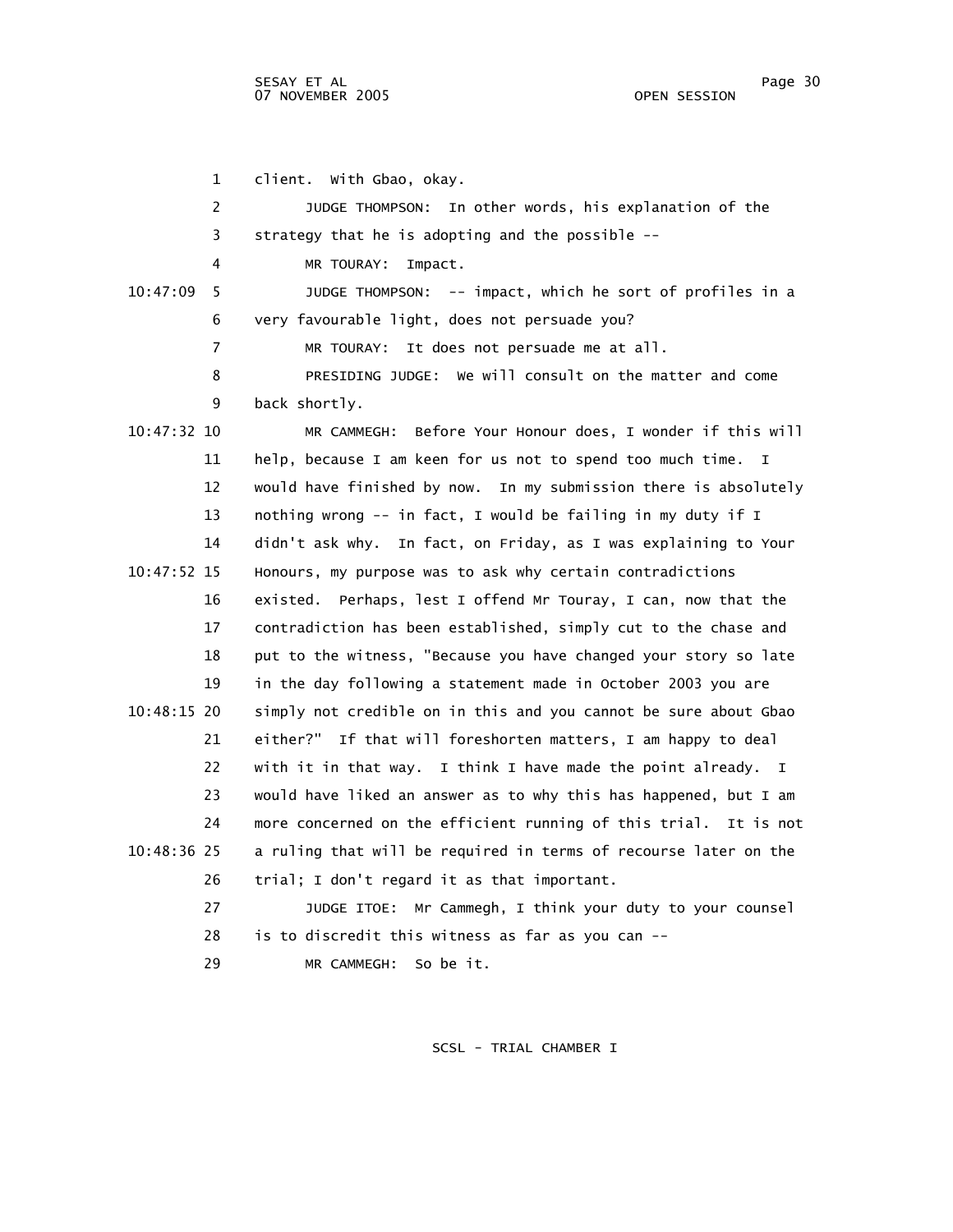1 JUDGE ITOE: -- through contradictions that exist through 2 her oral testimony and the statements which you have before you. 3 Wouldn't you think that you have established those contradictions 4 and that further questions on why, why, why are really not very 10:49:24 5 necessary. 6 MR CAMMEGH: This is the offer I am making: I am prepared 7 to leave it there and conclude in the way I just enunciated. 8 JUDGE ITOE: You have ample time to address this Court in 9 your submissions about the credibility of each witness who you 10:49:40 10 think is not credible -- 11 MR CAMMEGH: Yes. 12 JUDGE ITOE: -- either in respect of viva voce evidence 13 which the witness has given, or in respect of a comparison that 14 you draw between the viva voce evidence and the previous 10:49:53 15 statements which the witness has had to make to the Prosecution. 16 I think these are matters which we have always said could be left 17 to addresses. 18 JUDGE THOMPSON: To support that, in fact, you would have 19 ample opportunity to proffer your own various theories as to why 10:50:13 20 those inconsistencies may well have in fact occurred. You could 21 come with a multiplicity of theories to persuade the court that, 22 in fact, this is why the witness went the way that the witness 23 allegedly went. 24 PRESIDING JUDGE: We will still pause to consult in spite 10:50:33 25 of your offer. What I draw from all of these comments is that 26 there shall be much more discussion and/or cooperation between 27 Defence counsel. You are the first one to say that maybe I 28 should have discussed and maybe I should have informed Mr Touray 29 of that. I can only invite all of you that expressly in cases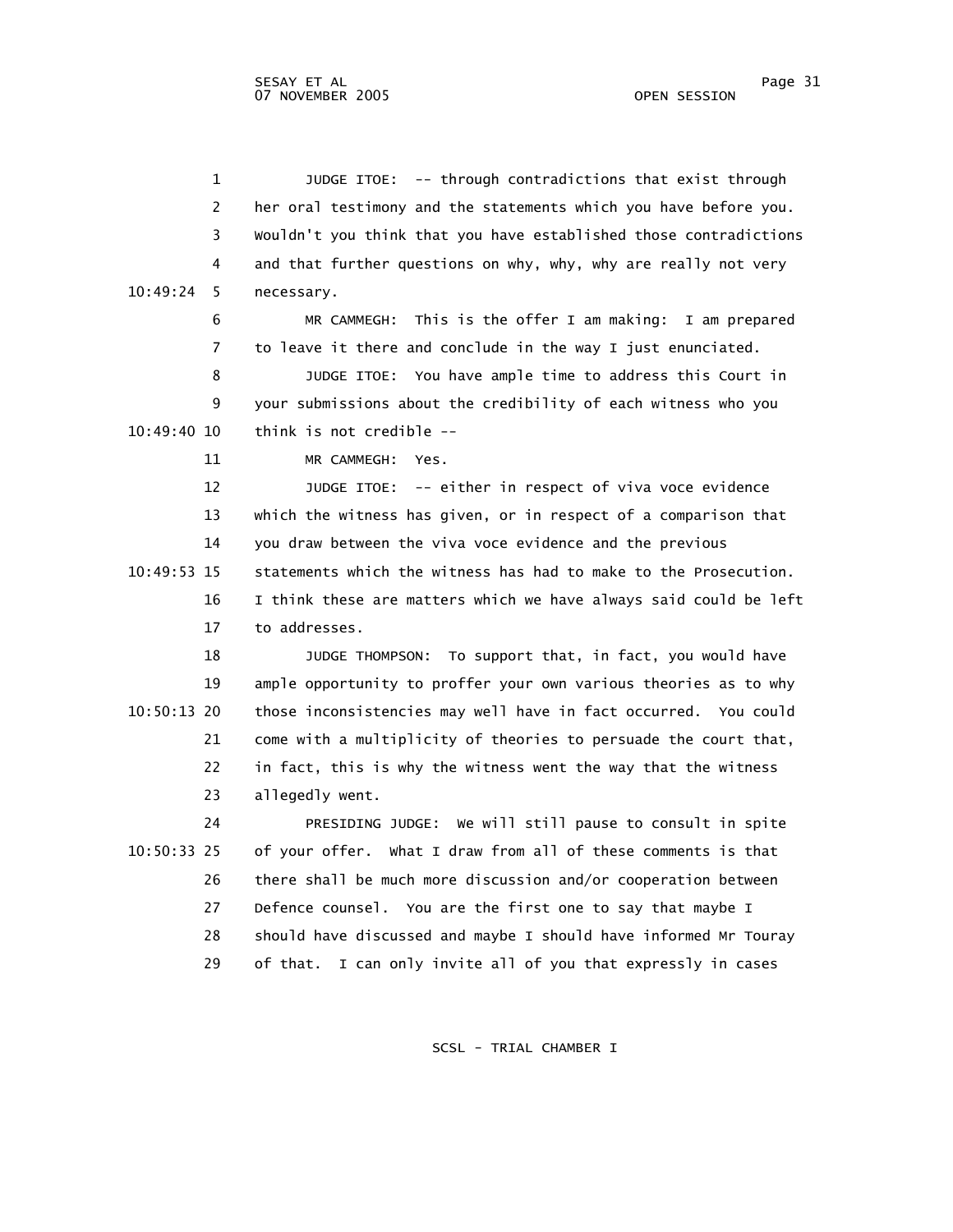|             | $\mathbf 1$    | where you know you are going to be dealing with matters that may  |
|-------------|----------------|-------------------------------------------------------------------|
|             | 2              | cause some difficulties because it is a joint trial, I can only   |
|             | 3              | invite you, if at all possible and feasible, to discuss before so |
|             | 4              | we avoid this kind of scenario. This is not a direction, this is  |
| 10:51:14    | 5              | just a wish of the Court. Thank you, Mr Cammegh.                  |
|             | 6              | [Break taken at 10.55 a.m.]                                       |
|             | $\overline{7}$ | [Upon resuming at 11.15 a.m.]                                     |
|             | 8              | PRESIDING JUDGE: So before we took this pause, Mr Cammegh,        |
|             | 9              | you had proposed to proceed in a particular way with the witness  |
| 11:15:37 10 |                | with the question, and that should satisfy certainly the          |
|             | 11             | requirements for the time being.                                  |
|             | 12             | Mr Touray, I want to tell you and remind you again what we        |
|             | 13             | have said in the past on many occasions: that any evidence that   |
|             | 14             | may come out in cross-examination by one accused will not be used |
| 11:15:57 15 |                | as evidence against a co-accused if that evidence is to cause any |
|             | 16             | prejudice. This is part of the trial of a joint trial.            |
|             | 17             | Obviously evidence elicited by you that may offend and prejudice  |
|             | 18             | the first accused or third accused will not be used against them. |
|             | 19             | This is our duty to make sure that that evidence is there for the |
| 11:16:17 20 |                | purpose that you are trying to lead that evidence in              |
|             | 21             | cross-examination. So the same applies here. Any evidence that    |
|             | 22             | may have come out from the cross-examination by Mr Cammegh of     |
|             | 23             | this witness will not be used against your client. That is a      |
|             | 24             | fundamental rule that this court will apply, given that we are    |
| 11:16:32 25 |                | proceeding in a joint trial.                                      |
|             | 26             | But, at the same time, the rights of your accused and your        |
|             | 27             | client are not to be prejudiced by the fact we are in a joint     |
|             | 28             | trial.<br>I want to reassure you of that and make sure, so the    |
|             | 29             | record so reflects our concerns and our views on this.            |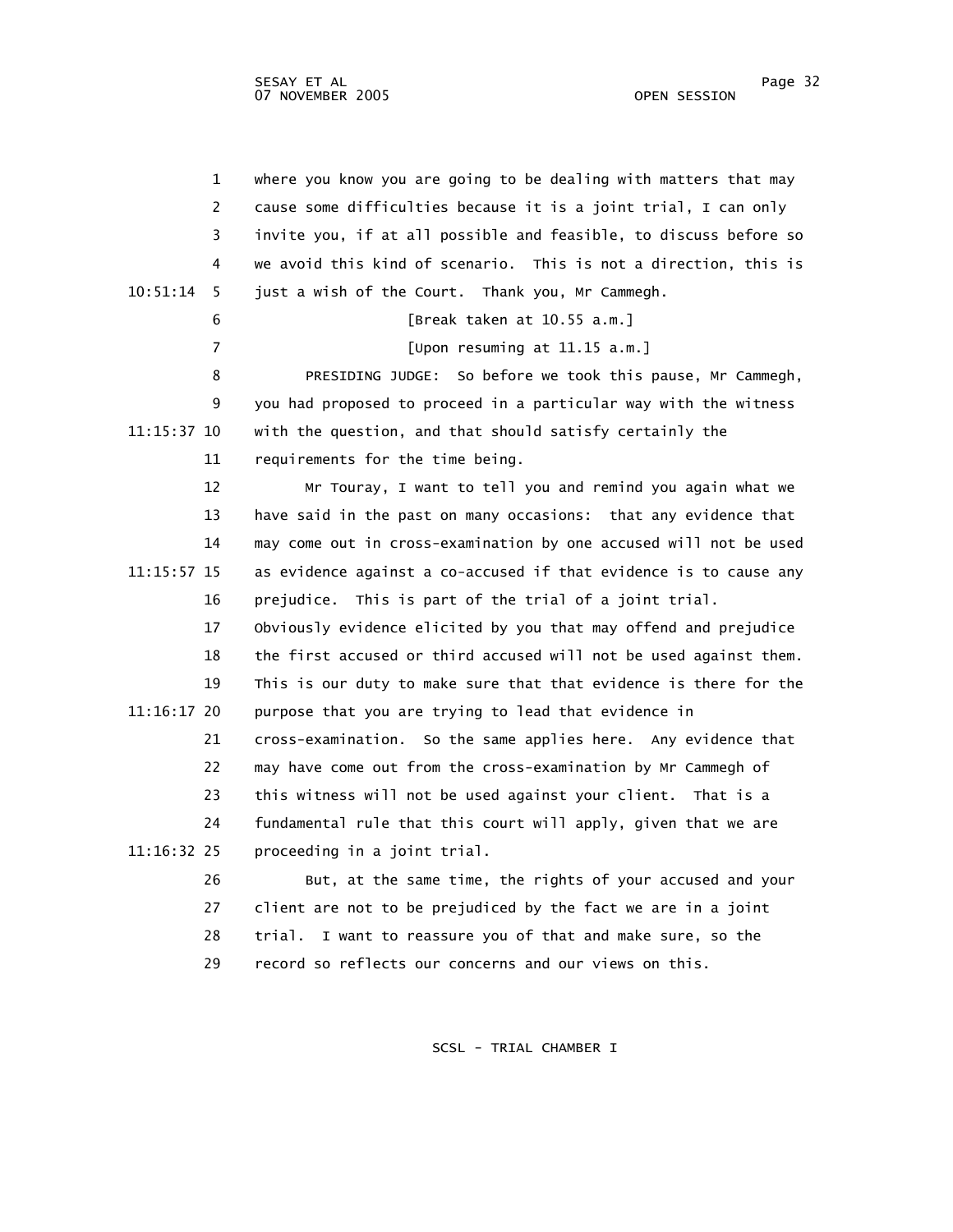1 MR TOURAY: I am satisfied, Your Honour. Much obliged. 2 PRESIDING JUDGE: Thank you. Can the Court officer and the 3 Witness Protection Unit bring back the witness, please. 4 Mr Cammegh, in the meantime, you said before the break you had 11:17:09 5 only one or two questions. 6 MR CAMMEGH: Yes. 7 PRESIDING JUDGE: I hope you haven't changed your mind. 8 MR CAMMEGH: No. 9 JUDGE ITOE: We also think that learned counsel should be 11:17:25 10 very cautious when they are treading those grounds, eliciting 11 evidence which might backfire on any one of the Defence teams. 12 It is important for the purposes of fairness to endeavour not to 13 get there at all, if you can. 14 **14 I** [The witness entered court] 11:19:26 15 PRESIDING JUDGE: Yes, Mr Cammegh, you may proceed. 16 MR CAMMEGH: Thank you, Your Honour. 17 Q. Madam Witness, I want to stay with the UNAMSIL issue. 18 Perhaps it is just as well that I remind you of the various 19 statements that you have made in relation to the men who 11:19:51 20 organised the attack on UNAMSIL. I will just run them through 21 quickly one more time so we are all refreshed. First of all, you 22 agreed with me earlier that on 29 October 2003, two years ago, 23 you told the Prosecution, and I quote: 24 "It was Superman and Gbao that led the men that kidnapped 11:20:22 25 UNAMSIL personnel at Makoth. I know because I was in 26 Makeni." 27 You followed that up as late as July 20th this year, just 28 over three months ago, by telling the Prosecution this, and I 29 quote: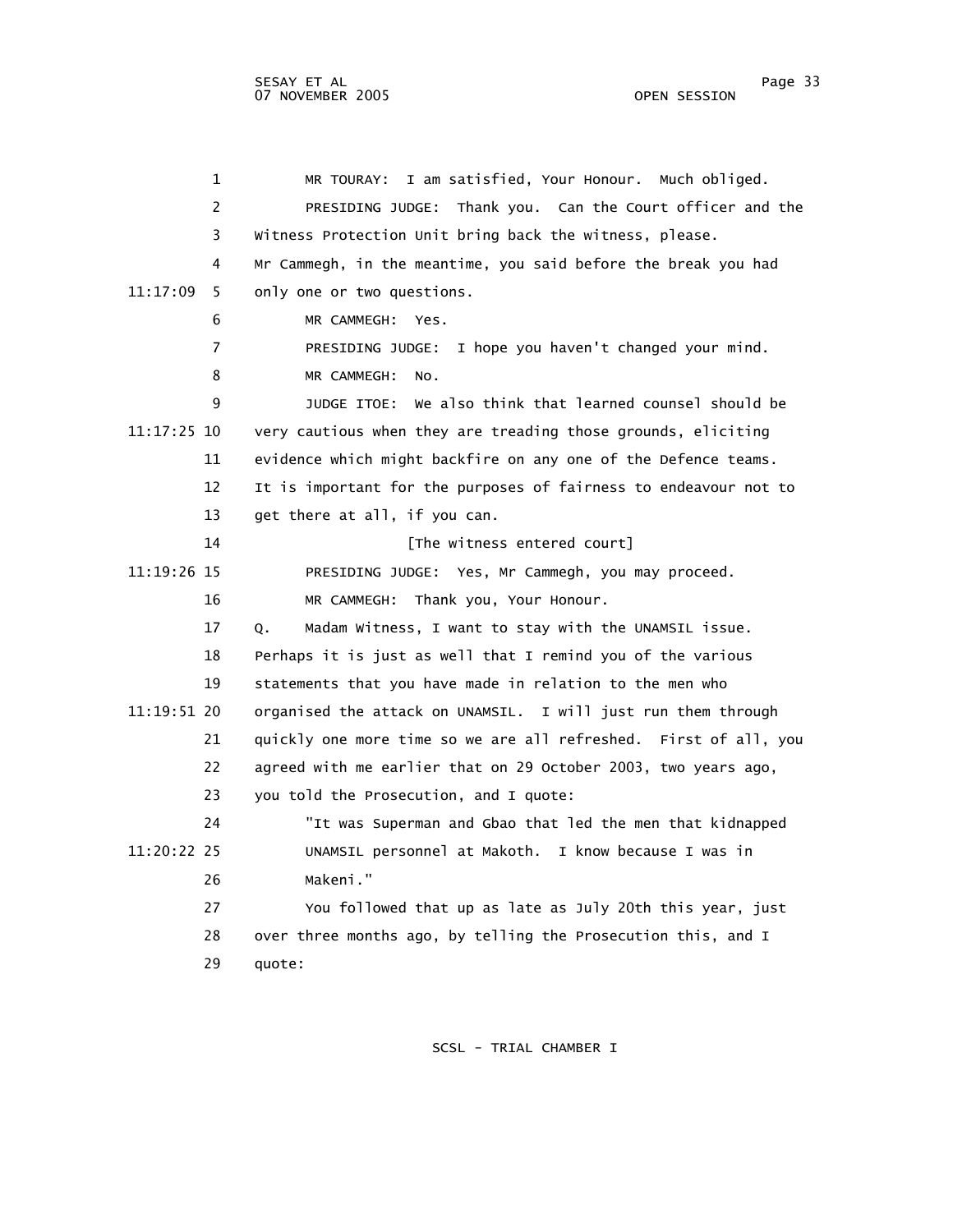|             | $\mathbf 1$ | "Augustine Gbao and Superman had a meeting where they             |
|-------------|-------------|-------------------------------------------------------------------|
|             | 2           | planned an ambush of UNAMSIL trucks. They led a group to          |
|             | 3           | Makoth and laid the ambush."                                      |
|             | 4           | Just over two weeks ago, on 20 October, you spoke to the          |
| 11:21:21    | 5           | Prosecution again, but you changed your story. You said it was    |
|             | 6           | Augustine Gbao and Morris Kallon who carried out an ambush of     |
|             | 7           | UNAMSIL trucks at Makoth; Superman was not present as stated in   |
|             | 8           | paragraph eight of the additional information of 19 and 20        |
|             | 9           | July 2005. Finally, in this room last Wednesday, I believe, you   |
| 11:22:01 10 |             | stated, "Morris Kallon and Augustine Gbao called a meeting they   |
|             | 11          | should attack UNAMSIL."                                           |
|             | 12          | Madam Witness, two years after you stated, "I know it was         |
|             | 13          | Superman and Gbao because I was in Makeni", you changed your      |
|             | 14          | story, didn't you?                                                |
| 11:22:38 15 |             | Yes, because I did not recall well.<br>А.                         |
|             | 16          | But as late -- I will put it a different way -- no, as late<br>Q. |
|             | 17          | as July this year, just over three months ago, you were still     |
|             | 18          | saying it was Augustine Gbao and Superman who organised the       |
|             | 19          | attack, weren't you?                                              |
| 11:23:07 20 |             | Yes, I said so because -- but, I forgot.<br>А.                    |
|             | 21          | Right. Leaving aside how it could possibly be that you<br>Q.      |
|             | 22          | could make such a mistake for such a long time, the simple truth  |
|             | 23          | is this, is it not, Madam Witness --                              |
|             | 24          | Α.<br>Yes.                                                        |
| 11:23:35 25 |             | -- that when it comes to the organisers of the UNAMSIL<br>Q.      |
|             | 26          | abductions, you certainly do not know for sure whether Kallon was |
|             | 27          | involved?                                                         |
|             | 28          | He was involved.<br>А.                                            |
|             | 29          | Because you changed your story so late in the day, having<br>Q.   |
|             |             |                                                                   |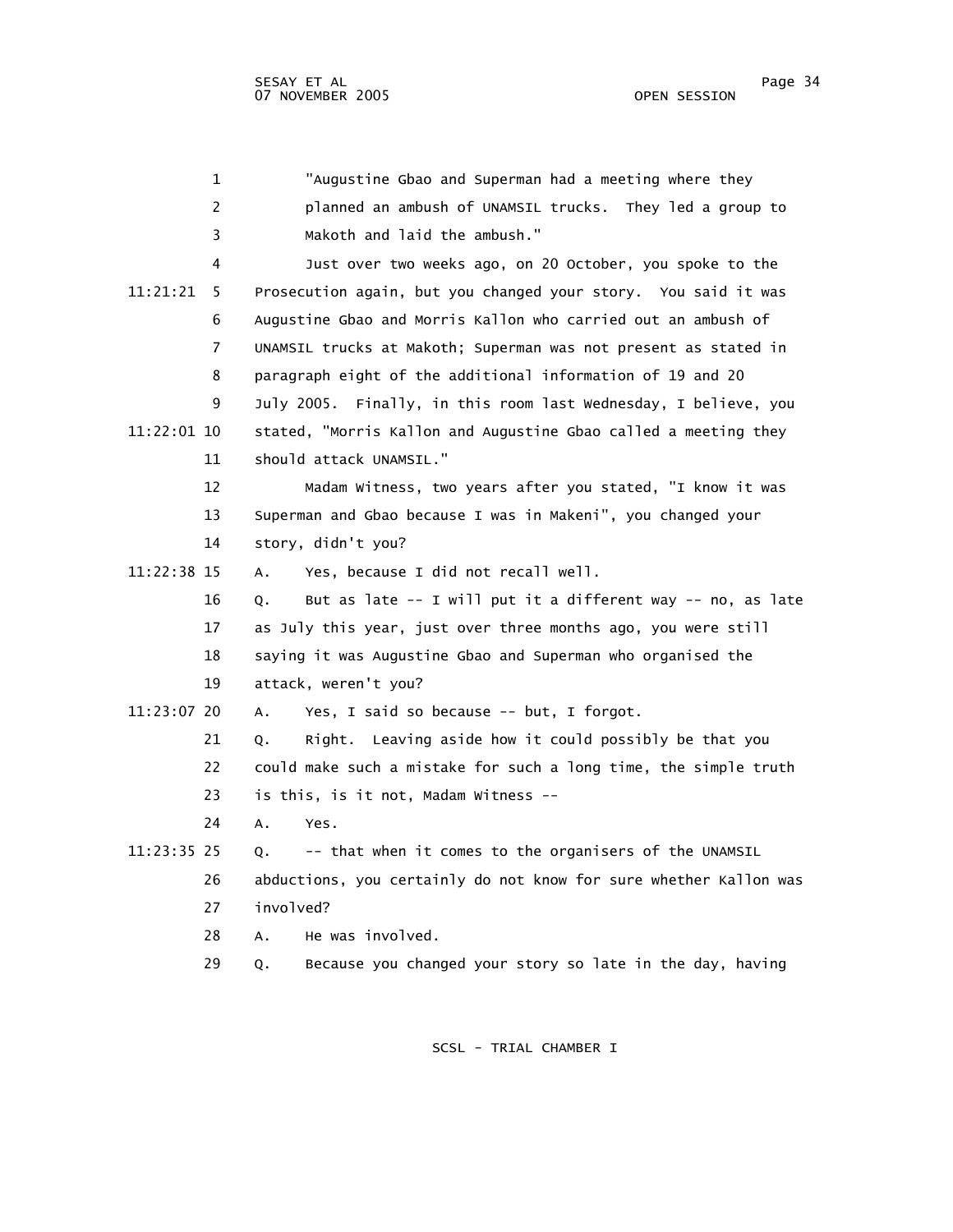1 confirmed that story at least twice and, furthermore, 2 Madam Witness, because you have changed your story about Superman 3 and Kallon, I suggest to you that you simply cannot be believed 4 when you say that Gbao was also involved in the abduction. Could 11:24:32 5 I be right about that? 6 A. Well, Issa was not there. Issa had left for Kono. During 7 that time it was Morris Kallon and Augustine Gbao were in Makeni. 8 Superman himself was in Freetown. 9 Q. Yes, and that is something that occurred to you for the 11:24:55 10 first time on 20 October this year, wasn't it? 11 A. Well, that was the time I recall very well because I knew 12 that whatever the situation may be, I will come to testify. 13 Q. So is the case this then, that when on 29 October 2003 and 14 again on 20 July 2005 you stated in writing to the Prosecution 11:25:30 15 that it was Superman rather than Kallon, you must have been lying 16 to the Prosecution, mustn't you? 17 A. Well, it wasn't lies. As I have told you, I did not recall 18 well. Then I went and made statement. I was taken unawares, so 19 can you understand. And something you have never done and 11:26:00 20 somebody says you should come and do it, it wouldn't be easy. 21 Q. I suggest that you lied to the Prosecution because you have 22 given two different names, Superman and Kallon. They cannot both 23 be true, can they? 24 A. Yes. Superman -- I only mentioned his name because his 11:26:31 25 name kept on coming. So the people that were involved in this 26 exercise were Morris Kallon and Gbao. Superman was not in 27 Makeni. 28 Q. The only reason you have mentioned Augustine Gbao, I 29 suggest, is because you would have known that at that time in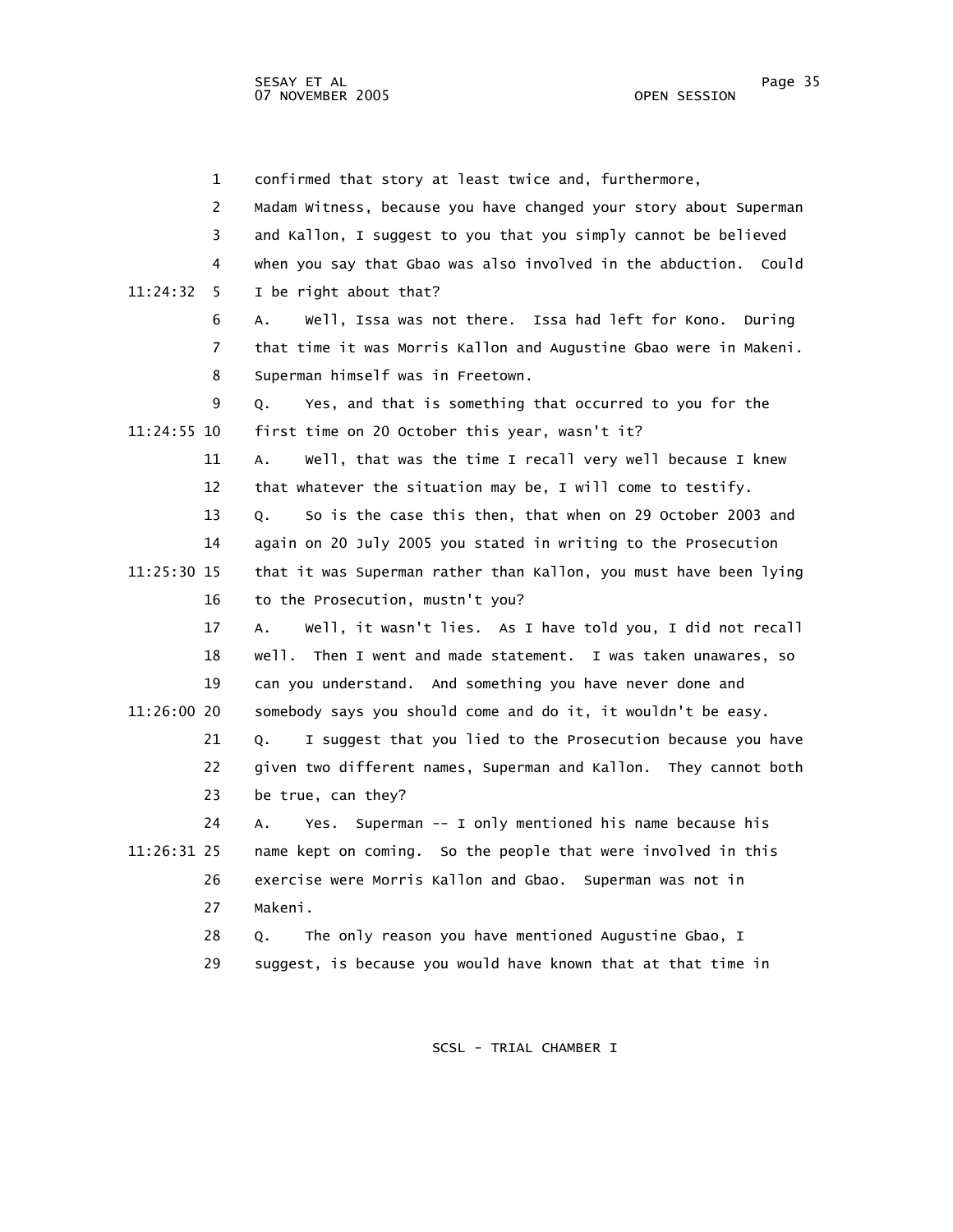1 2000 he was the police chief in Makeni; isn't that right? 2 A. That is not the reason. In fact, I never knew he was the 3 police chief there. I only knew Pa Jalloh. I never knew 4 Pa Gbao's responsibilities. 11:27:22 5 Q. I suggest that when it comes to the abduction of UNAMSIL 6 you really don't know what you are talking about, do you? Do 7 you? 8 A. How wouldn't I know? How would I say something that I 9 never knew about? 11:27:43 10 Q. You told us yourself that when the abductions took place 11 you weren't even there, were you? 12 A. I wasn't at Makoth, but when they come with them in Makeni, 13 we saw them. 14 Q. At the very best, Madam Witness, I suggest you have just 11:28:06 15 been listening to idle gossip and drawing your own conclusions as 16 to who organised this abduction; isn't that right? 17 A. No, that is not so. I saw Augustine Gbao and the UNAMSIL 18 vehicle and I saw Morris Kallon in the UNAMSIL vehicle. So I am 19 not here to say what I heard but what I saw myself. 11:28:34 20 Q. Well, you certainly did not mentioned anything about 21 Morris Kallon in a UNAMSIL vehicle until late this year, did you? 22 You are just making it up, aren't you? 23 A. No, from the beginning I was saying it. 24 Q. You were saying it was Superman, that is right, isn't it? 11:28:57 25 You were saying it was Superman from the beginning. 26 JUDGE ITOE: Mr Cammegh, don't you think -- 27 MR CAMMEGH: It is argumentative and I am going to move on. 28 JUDGE ITOE: Yes, please. 29 MR CAMMEGH: I am going to move on to a separate subject,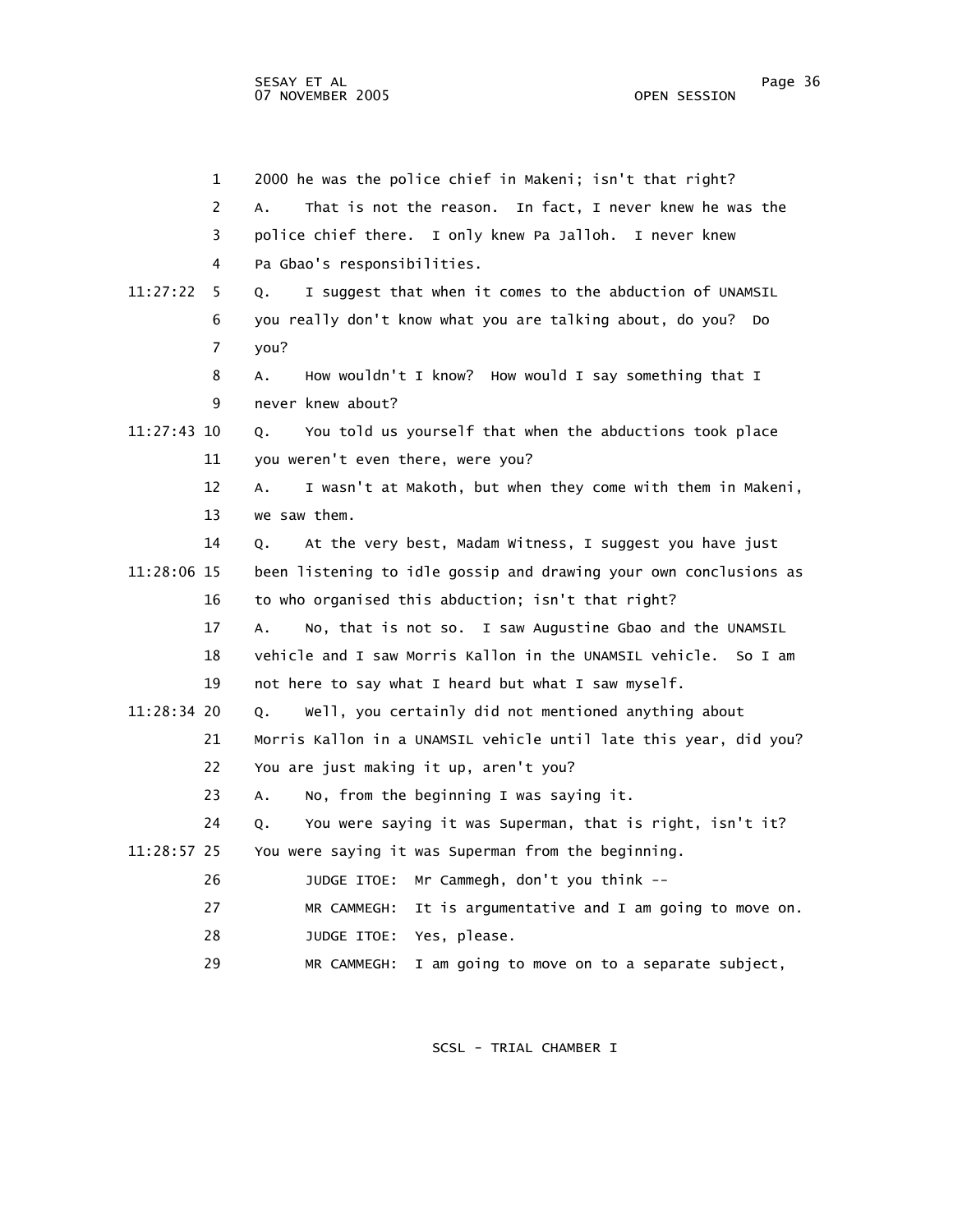1 Madam Witness. I am nearly finished. 2 Q. You told us earlier on, and I'm grateful, when you said you 3 never saw Augustine Gbao in Buedu. Do you remember telling us 4 that earlier this morning? 11:29:24 5 A. Yes. 6 Q. So it follows, doesn't it, that if you didn't see 7 Augustine Gbao in Buedu, you could not have seen Augustine Gbao 8 with some SBUs in Buedu. That would be fair, wouldn't it? 9 A. Yes. 11:29:36 10 Q. And for that reason, Madam Witness, you cannot say whether 11 or not Augustine Gbao ever had any SBUs, can you? 12 A. Well, he should have, because when we are in the jungle, 13 all commanders had women. I did not see him, but I take it that 14 he had. 11:30:07 15 Q. That will do, thank you. 16 The last issue I want to raise with you is this, please. 17 Again, I want to remind you that I don't want you to say anything 18 that might draw your identity out in the open. You told us the 19 other day that you were -- the word you used impregnated by a man 11:30:45 20 we call A; correct? 21 A. Yes. 22 Q. You told me this morning that in actual fact you were in 23 love with A as well as -- before you fell in love with B; 24 correct? 11:31:03 25 A. Yes. 26 Q. And you had a baby with A, didn't you, but the baby died? 27 A. Yes. 28 Q. Remind us, please, where were you when A made you pregnant? 29 Where were you?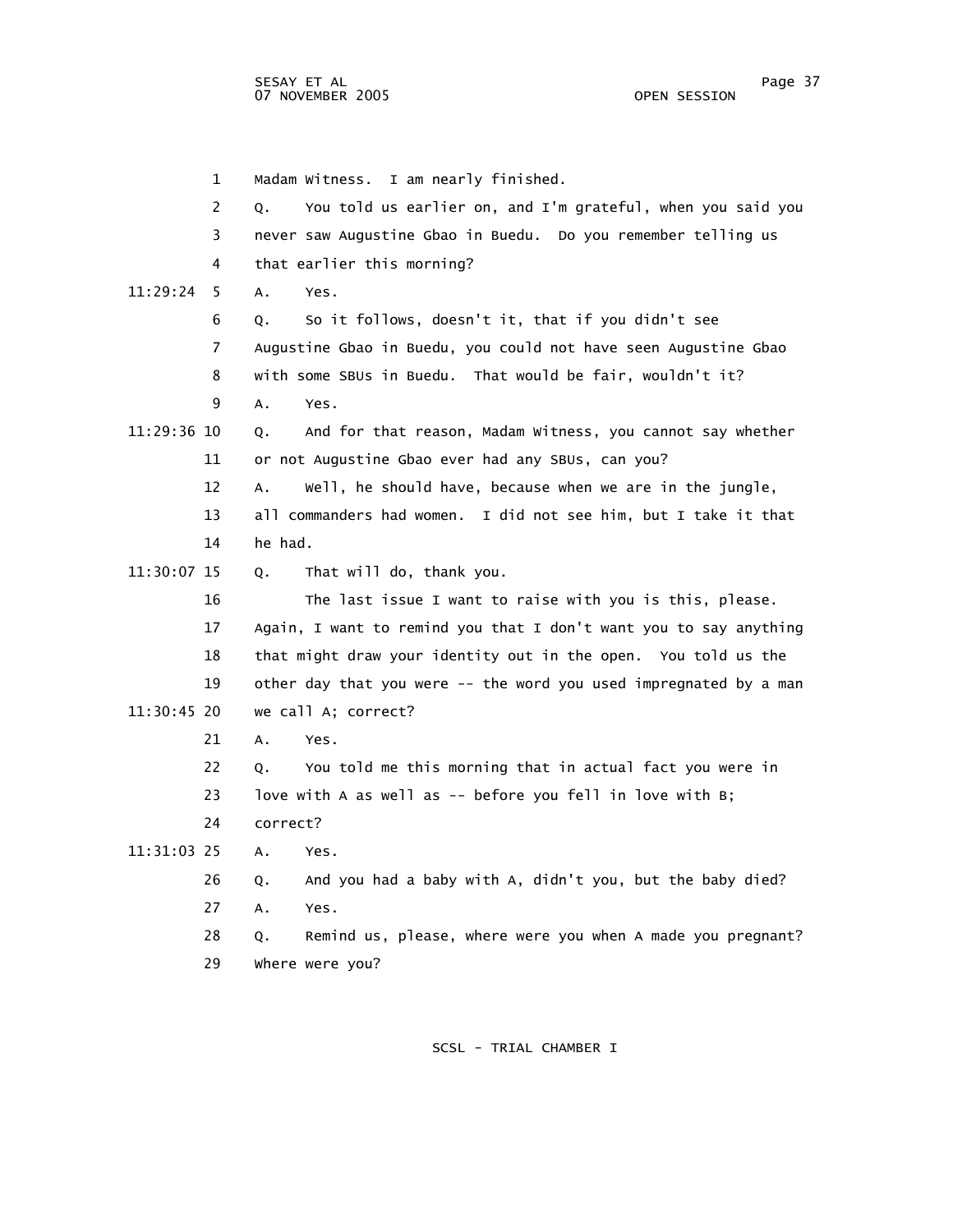1 A. I was in Buedu. 2 Q. Okay. Remind us, please, how old were you when A made you 3 pregnant with your first child, the one that didn't survive, how 4 old were you? 11:31:46 5 A. Well, I was over ten years old, but I wasn't up to 1X years 6 old. 7 Q. Right. So we know that you were born in 198x, don't we? 8 Is that right? 9 A. Yes. Yes. 11:32:04 10 Q. So your evidence is this is it, that that baby must have 11 been conceived in or around 199X, possibly 199X in Buedu; is that 12 right? 13 A. Which child? 14 Q. The first one, the one you had with A? 11:32:27 15 A. Yes. 16 Q. Can you go back, please, to your statement and go to page 17 1. Would you like to open the blue file. I am going to read 18 something to you and I am going ask you to explain it. If you 19 would turn to the next page please, Madam Witness. 11:32:51 20 PRESIDING JUDGE: Mr Cammegh, can I ask you to refer to the 21 page number. 22 MR CAMMEGH: I will. I am asking the witness to look at 23 statement dated 29 October 2003, the second page of that 24 statement which I have as 10727 and I am referring to line 3. 11:33:20 25 Editing it accordingly, I will read it as follows: "It was 26 whilst" -- sorry, Madam Witness, have you got it? It is the 27 third line down. Do you have that? 28 "It was whilst I was in Makeni between 199X and 199X that 29 A" - the name that we have there we substituted for A - "an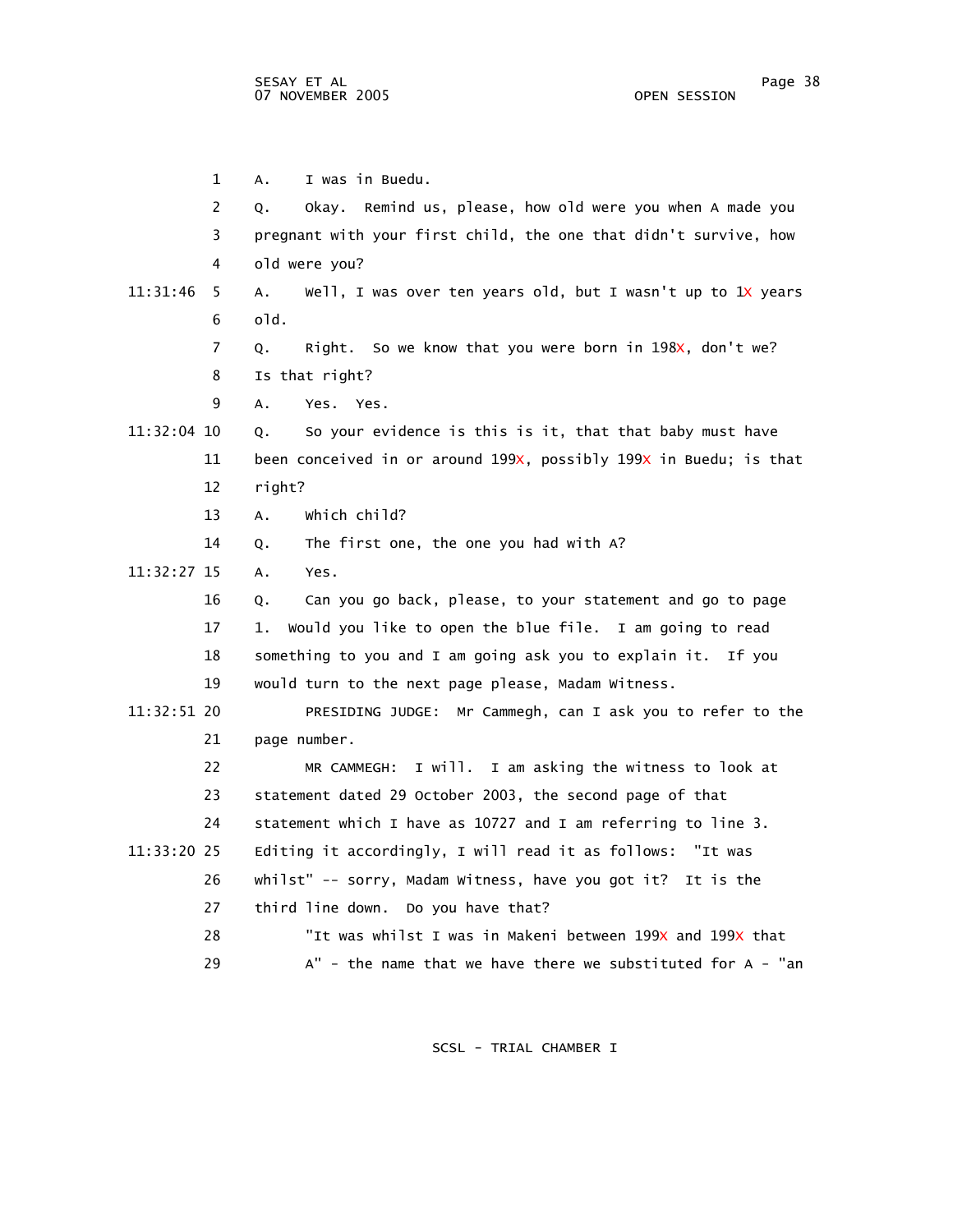| $\mathbf{1}$  | RUF commander took me as his wife. I do not know the full         |
|---------------|-------------------------------------------------------------------|
| 2             | name of A. I do not know his present address. I went back         |
| 3             | to Kailahun with A. I gave birth to a baby boy for him,           |
| 4             | but I lost the child at Kailahun before he was given a            |
| 11:34:19<br>5 | name."                                                            |
| 6             | THE INTERPRETER: Your Honour, could the counsel repeat the        |
| 7             | last part of his question.                                        |
| 8             | MR CAMMEGH: Certainly.                                            |
| 9             | "I gave birth to a baby boy for him, but I lost the child<br>Q.   |
| 11:34:35 10   | at Kailahun before he was given a name." Now, this indicates,     |
| 11            | Madam Witness, that your first child, the one who died was        |
| 12            | conceived not in Buedu, but in Makeni. Was that child conceived   |
| 13            | in Buedu or Makeni; which is right?                               |
| 14            | It was in Buedu. It wasn't in Makeni.<br>А.                       |
| 11:35:09 15   | So the statement that you gave on 29th October 2003 is<br>Q.      |
| 16            | wrong, is it, when it states that the conception took place in    |
| 17            | Makeni?                                                           |
| 18            | Yes, it is wrong. I was not pregnant in Makeni.<br>А.             |
| 19            | Right. The second question is this: It makes clear,<br>О.         |
| 11:35:35 20   | doesn't it, that it was while you were in Makeni between 199x and |
| 21            | 199x that the child was conceived. You were telling us in Court   |
| 22            | it was in 199X, possibly '9X. Which is true, please?              |
| 23            | Makeni -- it was not there I had became pregnant for A. I<br>А.   |
| 24            | was in the jungle when I was pregnant. Thereafter I gave birth    |
| 11:36:09 25   | to the child and the child died.                                  |
| 26            | We are aware of that unfortunate outcome, but can you help<br>Q.  |
| 27            | us with the date, please, because in the statement here that you  |
| 28            | gave two years ago you stated that it happened between '9x and    |
| 29            | '9X. Are those dates right or not?                                |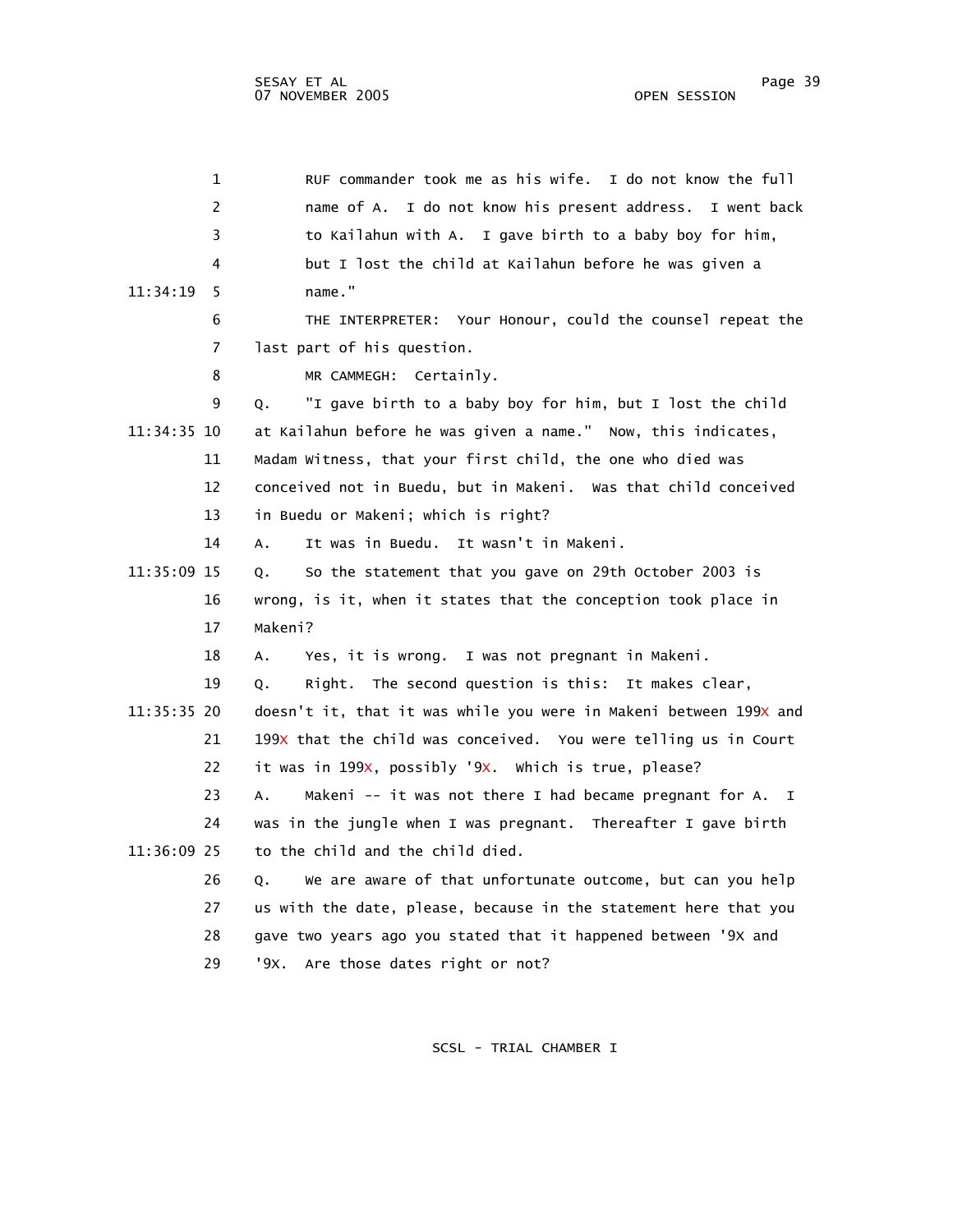|             | $\mathbf 1$    | I did not give any date. At any time I was interviewed I<br>Α.    |
|-------------|----------------|-------------------------------------------------------------------|
|             | $\overline{2}$ | told them that I could not call the dates. I could not recall     |
|             | 3              | the year.                                                         |
|             | 4              | Madam Witness, the fact is that here we have in writing an<br>Q.  |
| 11:36:51    | 5              | account in relation to the birth of your first child, an event, I |
|             | 6              | suggest which is not something you are likely to forget about,    |
|             | $\overline{7}$ | which gives details in terms of location and date which are very  |
|             | 8              | different from those to which you have testified in this room; is |
|             | 9              | that not so?                                                      |
| 11:37:25 10 |                | Well, it is the mind. It used to forget.<br>А.                    |
|             | 11             | So you would accept, would you, that the evidence that<br>Q.      |
|             | 12             | you -- the account you gave in your statement is unreliable; is   |
|             | 13             | that what you are saying?                                         |
|             | 14             | which statement?<br>A.                                            |
| 11:37:54 15 |                | The statement I just read from, 29 October 2003, you are<br>Q.    |
|             | 16             | saying, are you that the account in relation to the birth of your |
|             | 17             | child through A is unreliable; is that what you are saying?       |
|             | 18             | I gave birth to a child for A, but it wasn't in Makeni.<br>А.     |
|             | 19             | Do you accept, Madam Witness, that the account that is<br>Q.      |
| 11:38:28 20 |                | given in your statement of 29 October 2003 in relation to your    |
|             | 21             | first-born child by A is unreliable, that we should not rely on   |
|             | 22             | it; is that what you are saying?                                  |
|             | 23             | The only thing that I could say, it wasn't in Makeni that I<br>А. |
|             | 24             | gave birth to a child for A. I was in the jungle when I gave      |
| 11:39:01 25 |                | birth to a child for A.                                           |
|             | 26             | PRESIDING JUDGE: Can we move from that, Mr Cammegh.<br>I.         |
|             | 27             | think you've made your point.                                     |
|             | 28             | JUDGE THOMPSON: Why not leave the inference for the Court.        |
|             | 29             | Very well.<br>MR CAMMEGH:                                         |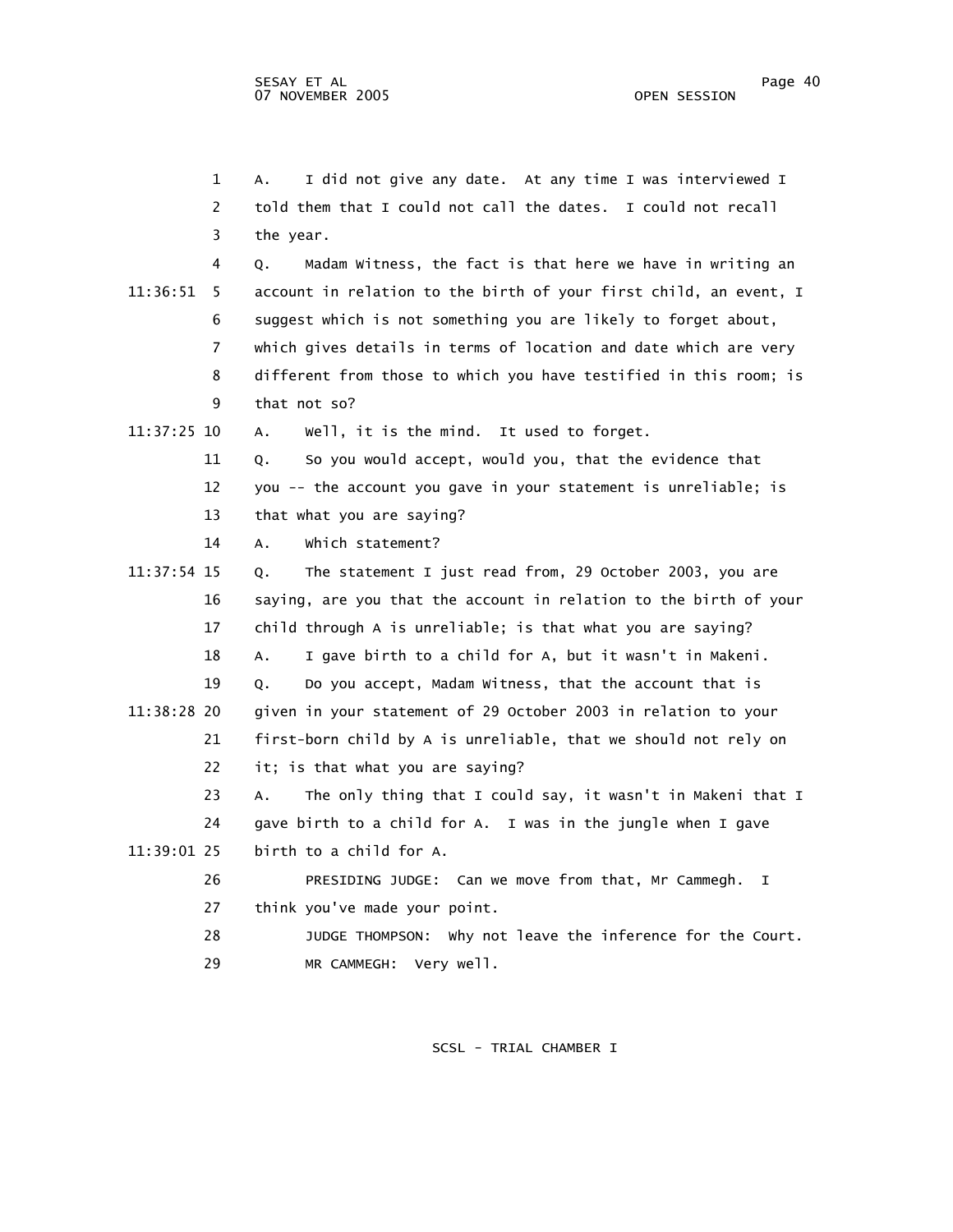|             | $\mathbf 1$ | Madam Witness, what I have to suggest to you, I am afraid,<br>О.   |
|-------------|-------------|--------------------------------------------------------------------|
|             | 2           | is that a very great deal of what you have told the Prosecution    |
|             | 3           | during your statements is inaccurate; that is right, isn't it?     |
|             | 4           | I have come, if I am aware that what I am saying is lies,<br>A.    |
| 11:39:42    | 5           | how would I come to this Court and hold the Bible to swear.        |
|             | 6           | Madam Witness - and I am finishing now - as I have<br>Q.           |
|             | 7           | indicated to you this morning, you have changed your story in      |
|             | 8           | relation to many matters before even reaching this courtroom,      |
|             | 9           | haven't you?                                                       |
| 11:40:09 10 |             | $A_{\bullet}$<br>Yes.                                              |
|             | 11          | Therefore, Madam Witness, I put it to you that this Court<br>Q.    |
|             | 12          | can simply not rely on a single word you have said. Would that     |
|             | 13          | be fair?                                                           |
|             | 14          | Well, it is unfair for me because I have left all that I am<br>Α.  |
| 11:40:38 15 |             | doing. If it were lies, I wouldn't have left what I am doing       |
|             | 16          | then come to sit before this Court to say lies.                    |
|             | 17          | Thank you Madam Witness, you have been most helpful.<br>0.<br>Your |
|             | 18          | Honours, that is all I have. Thank you very much.                  |
|             | 19          | THE INTERPRETER: Your Honours, may the interpreter correct         |
| 11:40:57 20 |             | the record?                                                        |
|             | 21          | JUDGE THOMPSON: Go ahead.                                          |
|             | 22          | THE INTERPRETER: At some stages the interpreter                    |
|             | 23          | interpreted a segment of the witness's statement testimony as:     |
|             | 24          | "when I asked my boss, he told me that there were other            |
| 11:41:16 25 |             | commanders on top of him." This statement should have been         |
|             | 26          | interpreted as: "when I asked my boss, he told me that there       |
|             | 27          | were other senior commanders above him."                           |
|             | 28          | Ensure the records reflect the correction.<br>JUDGE THOMPSON:      |
|             | 29          | PRESIDING JUDGE: Mr Cammegh?                                       |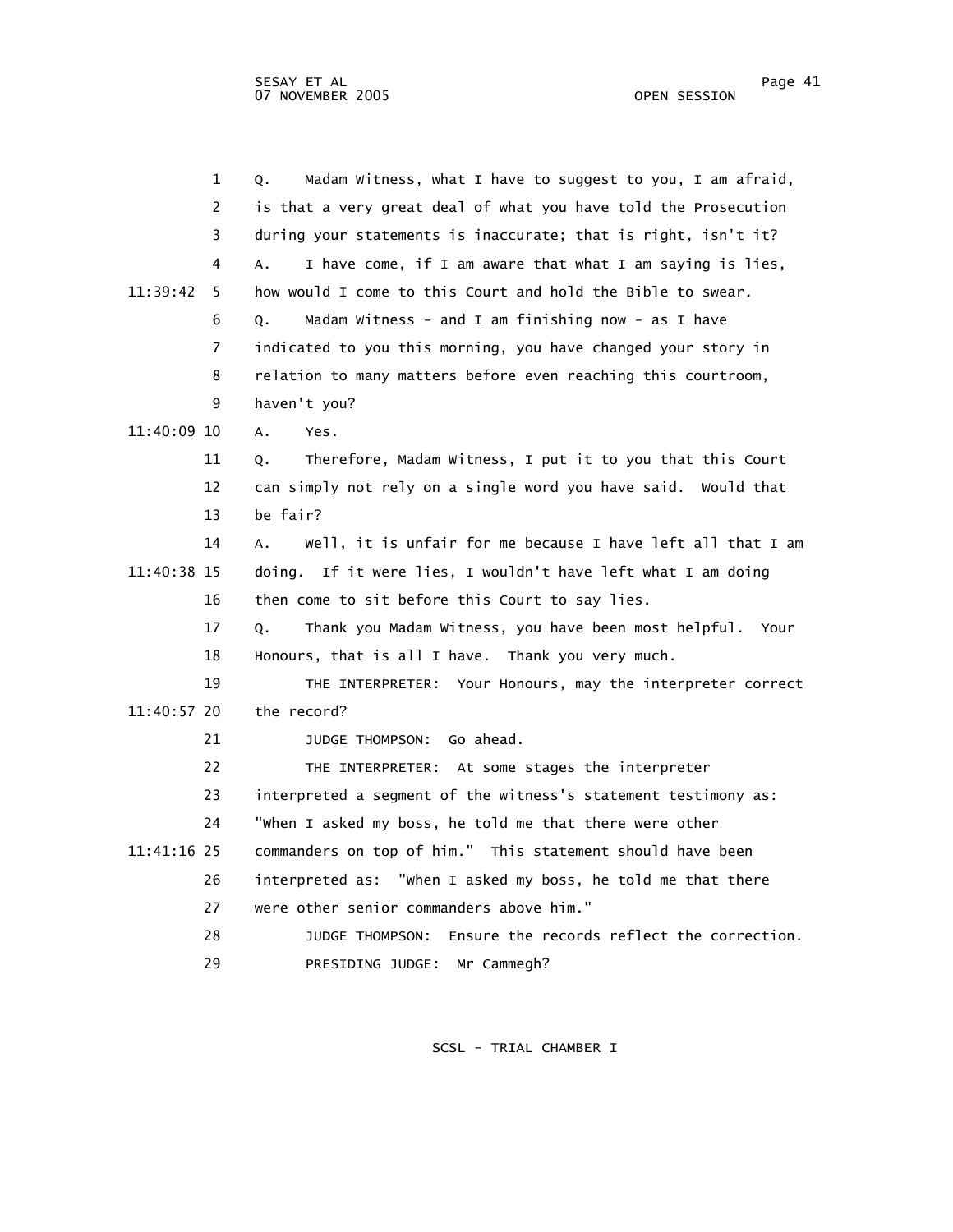| $\mathbf 1$    | I don't think that is a controversial<br>MR CAMMEGH:              |
|----------------|-------------------------------------------------------------------|
| 2              | distinction and I require no action to be taken. Thank you.       |
| 3              | JUDGE THOMPSON: Re-examination?                                   |
| 4              | MS ALAGENDRA: Your Honour, the Prosecution would like to          |
| 11:41:52<br>5. | tender into evidence portions of three previous statements by the |
| 6              | witness. Two of the statements have already been tendered as      |
| 7              | exhibits; namely, Exhibit 51 and Exhibit 52. Your Honour, in      |
| 8              | relation to Exhibit 52, the matters which the Prosecution would   |
| 9              | like to tender --                                                 |
| 11:42:22 10    | PRESIDING JUDGE: Just a second. 52 is which date?                 |
| 11             | MS ALAGENDRA: It is 20 July 2005. The matters in that             |
| 12             | statement which the Prosecution seeks to tender are matters that  |
| 13             | arose solely out of the cross-examination by the defence counsel  |
| 14             | for the first accused. I believe that he does not have any        |
| 11:42:47 15    | objections to these relevant paragraphs being underlined and      |
| 16             | tendered into evidence without the witness being re-examined.     |
| 17             | That is in relation to Exhibit 52, Your Honour.                   |
| 18             | PRESIDING JUDGE: why would you tender that into evidence?         |
| 19             | MS ALAGENDRA: During cross-examination counsel for the            |
| 11:43:11 20    | first accused raised several matters which the witness had        |
| 21             | previously stated in her previous statement, and the matters      |
| 22             | which we want tendered into evidence merely correct what was      |
| 23             | stated in the previous statement.                                 |
| 24             | PRESIDING JUDGE: That is why I am asking why. As you know         |
| 11:43:31 25    | at this stage and as part of cross-examination, the evidence of   |
| 26             | these statements, or portions of these statements, have been      |
| 27             | admitted for a very limited purpose. That is why I am asking you  |
| 28             | the question as to what it is you are seeking to introduce and    |
| 29             | for what purpose.                                                 |
|                |                                                                   |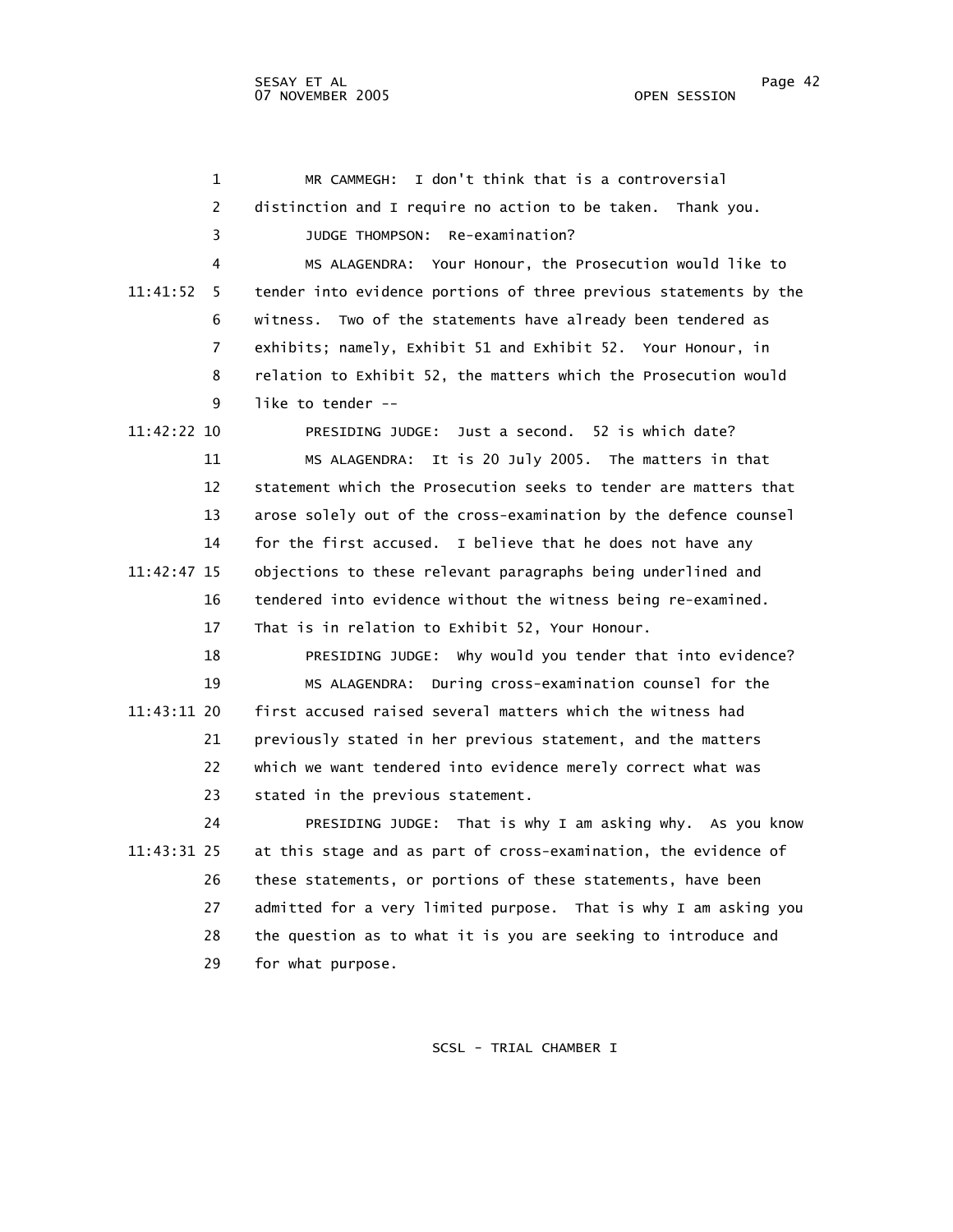1 MS ALAGENDRA: Yes, Your Honour. 2 PRESIDING JUDGE: So we finish with 52. Which part exactly 3 of 52, if you can do that again for me? 4 MS ALAGENDRA: If I can state the paragraphs, Your Honour? 11:43:55 5 PRESIDING JUDGE: Yes, please. 6 MS ALAGENDRA: It is paragraph one, (a), (b) and (c). All 7 the sentences, Your Honour. 8 PRESIDING JUDGE: And it is the position of the Prosecution 9 that one (a), (b) and (c) are statements that have been adduced 11:44:16 10 and this is a change or a correction by the witness about this? 11 MS ALAGENDRA: Precisely, Your Honour. 12 JUDGE THOMPSON: Subsequent correction. 13 MS ALAGENDRA: The next part, Your Honour, is paragraph 14 four. 11:44:27 15 PRESIDING JUDGE: Same statement? 16 MS ALAGENDRA: The same statement, Your Honour. 17 PRESIDING JUDGE: Yes. 18 MS ALAGENDRA: The first two lines, and then the sentence 19 in (a). 11:44:38 20 PRESIDING JUDGE: Yes. 21 MS ALAGENDRA: And the sentence in (c). That is all for 22 this statement. 23 PRESIDING JUDGE: Thank you. You have 51 as well? 24 MS ALAGENDRA: Yes, Your Honour, 51. The Prosecution also 11:44:57 25 seeks to tender into evidence the statement of 20 October 2005, 26 particularly the first sentence of paragraph one. Your Honour, 27 we seek that this paragraph one, the first sentence of 20 28 October, and paragraph one, the sentence in that paragraph of 29 Exhibit 51.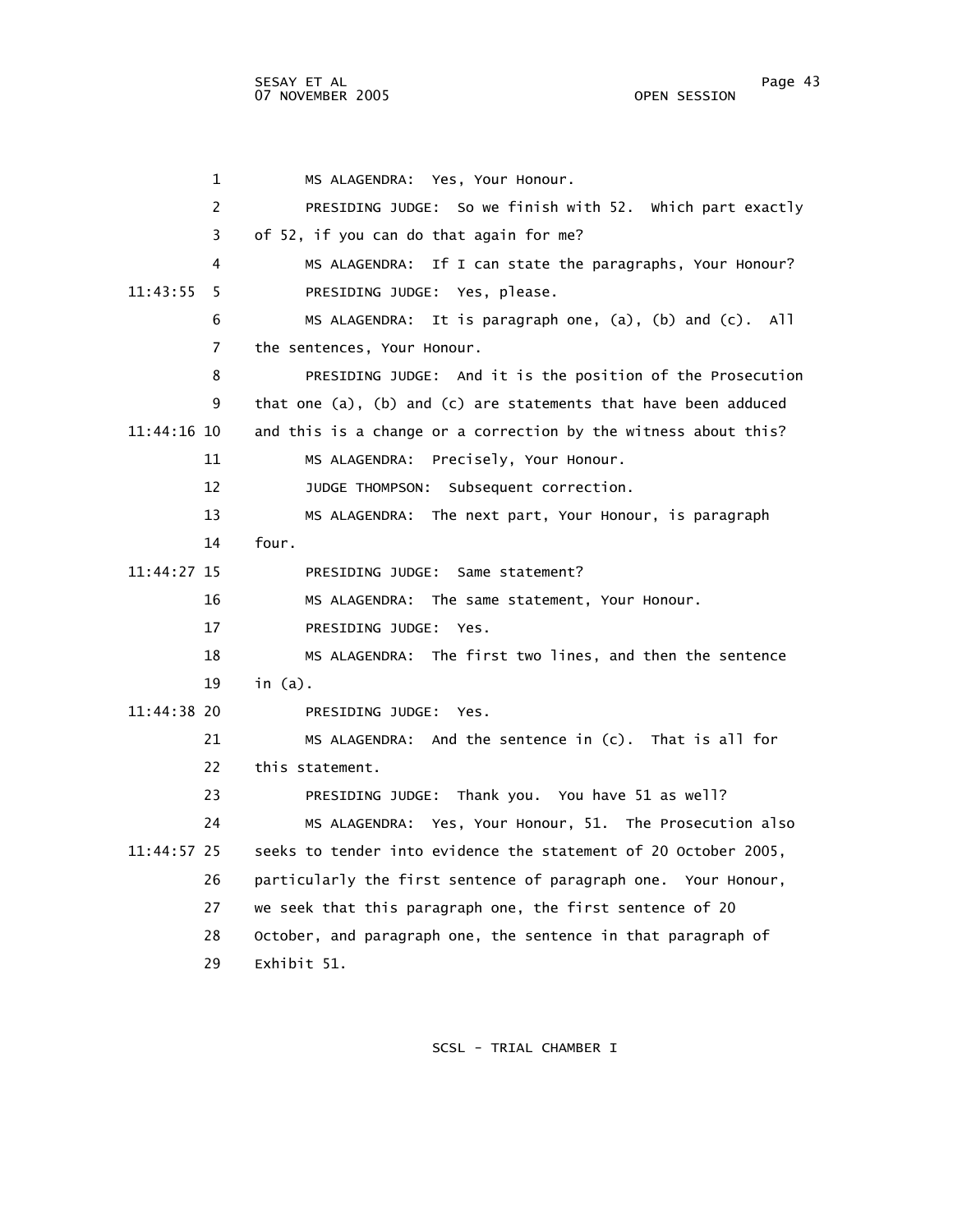1 PRESIDING JUDGE: That is the one you want? 2 MS ALAGENDRA: Tendered into evidence. 3 PRESIDING JUDGE: For the same purpose again? 4 MS ALAGENDRA: For the same purpose, Your Honour. Further, 11:45:39 5 these are paragraphs which have already been put to the witness 6 and we don't think it will be necessary for her to be re-examined 7 because it will be merely repeating the questions back to the 8 witness. 9 PRESIDING JUDGE: Thank you. Mr Jordash? 11:45:58 10 MR JORDASH: No objection. 11 PRESIDING JUDGE: Mr Touray? 12 MR TOURAY: I think it is Exhibit 51; that is, the 13 statement of proofing of 20 October 2005. 14 PRESIDING JUDGE: Yes, that is 51; you are right. 11:46:17 15 MS ALAGENDRA: Your Honour, that statement has not been 16 tendered into evidence yet, 20 October. 17 MR TOURAY: Is it not? 18 MS ALAGENDRA: No. Exhibit 51 is the statement of 26 19 October. 11:46:29 20 MR TOURAY: I believe we did tender during the 21 cross-examination one of the proofings. 22 MR HARRISON: Mr Touray did. My note is that yours was 19 23 and 20 July 2005. 24 MR TOURAY: Okay. 11:46:57 25 PRESIDING JUDGE: What was your objection, Mr Touray, if I 26 may? 27 MR TOURAY: I am still in doubt. I don't know what is the 28 position about the proofing of 20 October 2005. 29 MR CAMMEGH: Can I lend my voice to that? I thought I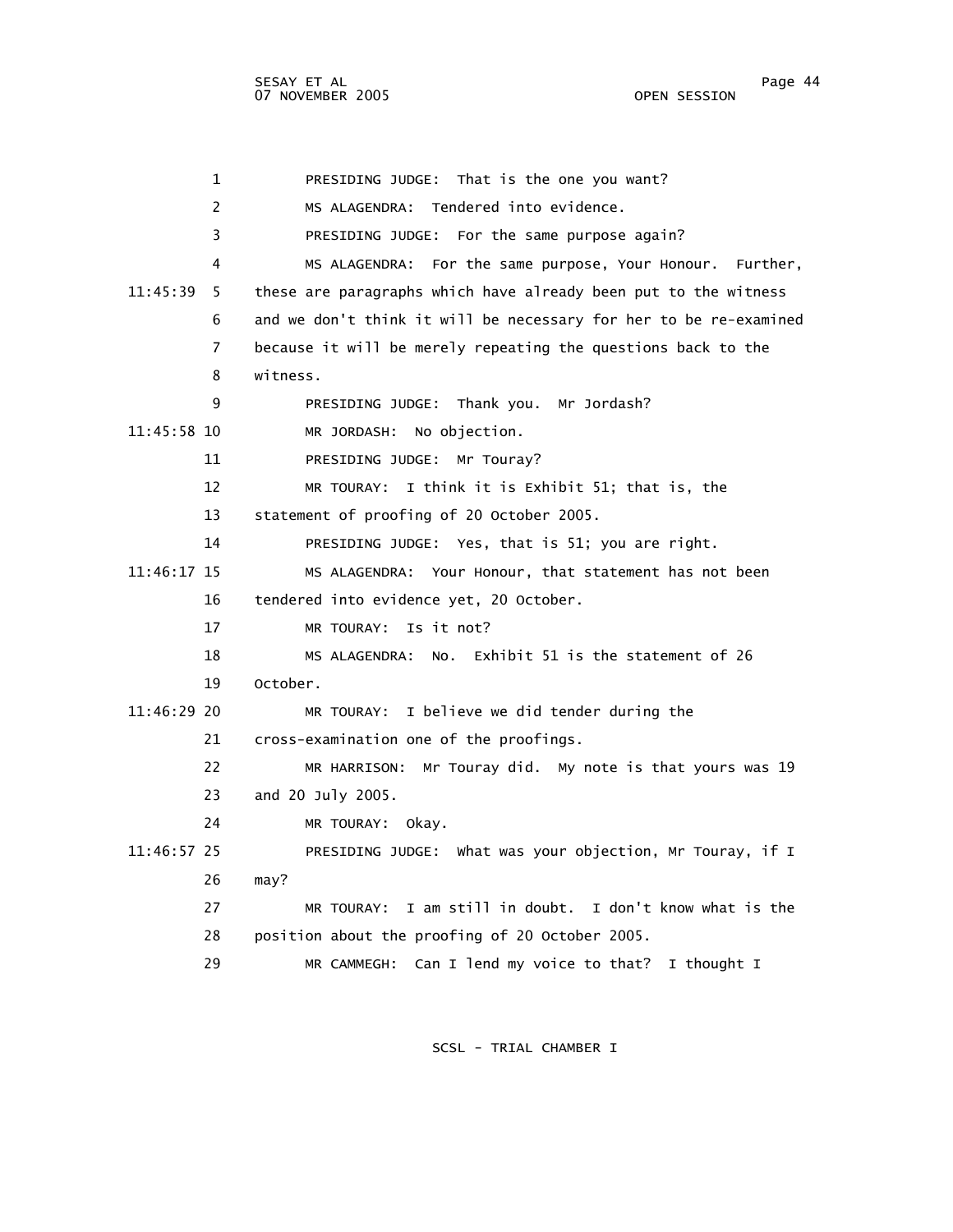1 heard my learned friend referring to this particular document. I 2 anticipate I was about to make exactly the statement point as 3 Mr Touray, which is that if the first sentence of paragraph one 4 is to be brought in then so should the following sentence. 11:47:59 5 PRESIDING JUDGE: You are still talking of the statements 6 of 19, 20 July? 7 MR CAMMEGH: No, 20 October this year. If my learned 8 friend for the Prosecution can confirm she is not seeking for 9 this to be tendered then I can sit down. 11:48:20 10 MS ALAGENDRA: Your Honour, we are seeking to tender the 11 first paragraph. In fact, I said the first sentence of the first 12 paragraph of the statement of 20 October. But we have no 13 objections to the whole paragraph being tendered in as evidence. 14 PRESIDING JUDGE: In my notes I don't have that to have 11:48:35 15 been tendered into evidence at all. 16 MS ALAGENDRA: No, Your Honour, it has not been tendered. 17 PRESIDING JUDGE: You are now moving to have that tendered 18 as an exhibit. 19 MS ALAGENDRA: Yes, Your Honour. 11:48:45 20 PRESIDING JUDGE: And as an exhibit for the purpose of the 21 first paragraph? 22 MS ALAGENDRA: Yes. 23 PRESIDING JUDGE: You are saying the first sentence of that 24 paragraph? 11:48:53 25 MS ALAGENDRA: We had initially asked for the first 26 sentence, but we have no objections to the whole paragraph being 27 tendered into evidence. 28 [RUF07NOV05C - CR] 29 PRESIDING JUDGE: Mr Touray first.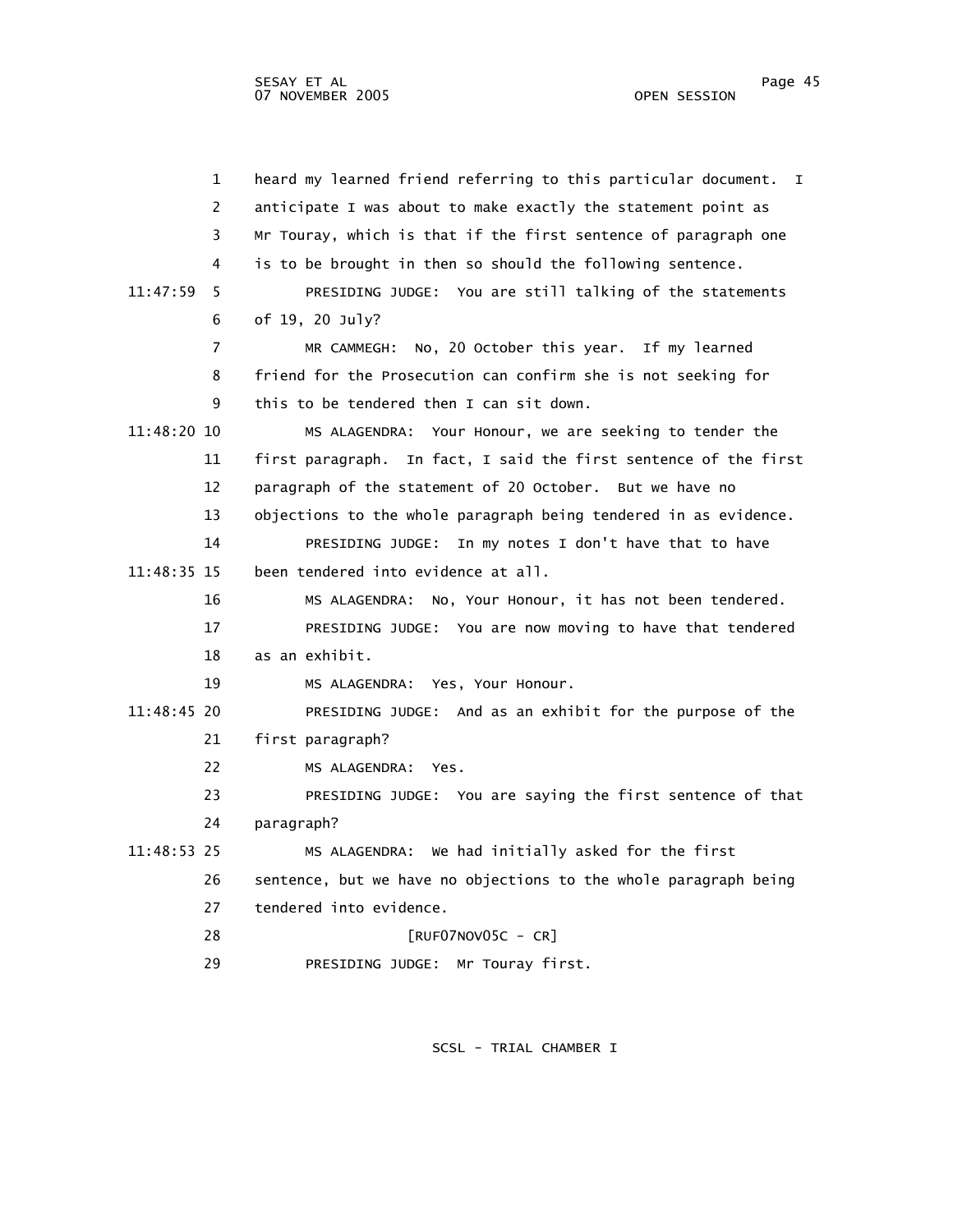| $\mathbf 1$    | Indeed, Your Honour, in that case, we object to<br>MR TOURAY:     |
|----------------|-------------------------------------------------------------------|
| 2              | the tendering of this document as an exhibit at this stage.<br>No |
| 3              | foundation has been laid by the Prosecution as to whether the     |
| 4              | proofing or the tendering of this document is in relation to a    |
| 11:49:27<br>5  | re-examination of evidence already led. We don't know, or it has  |
| 6              | not been clarified to us, as to whether it is in connection with  |
| $\overline{7}$ | evidence in cross-examination adduced on behalf of the second     |
| 8              | accused or perhaps the third accused. I don't know. So if it is   |
| 9              | the intention of the Prosecution to re-examine or to tender this  |
| 11:50:06 10    | document as a basis for re-examination, then it is our submission |
| 11             | that it ought to be done the proper way by way of re-examination  |
| 12             | of the witness.                                                   |
| 13             | PRESIDING JUDGE: Mr Cammegh has, indeed, used that                |
| 14             | statement extensively in his cross-examination.                   |
| 11:50:39 15    | MR TOURAY: This is what I'm saying. If he has used it,            |
| 16             | can the Prosecution clarify whether in fact the basis of          |
| 17             | tendering it is in respect of cross-examination done by the third |
| 18             | accused or on behalf of the third accused.                        |
| 19             | PRESIDING JUDGE: We will hear from the third accused first        |
| 11:50:56 20    | and proceed from there. Mr Cammegh?                               |
| 21             | MR CAMMEGH: Your Honour is right. I did refer to this             |
| 22             | statement. The precise portion that I actually read out word for  |
| 23             | word in paragraph 1 comprised the first two sentences.            |
| 24             | PRESIDING JUDGE: Up to the ambush?                                |
| 11:51:11 25    | That's right. The final sentence, I don't<br>MR CAMMEGH:          |
| 26             | want to be pedantic, but it shouldn't strictly be exhibited       |
| 27             | because no reference was made to when the ambush took place by    |
| 28             | this witness. Indeed, the only two sentences that I read were     |
| 29             | those sentences ending with July 2005. So I've got no objection   |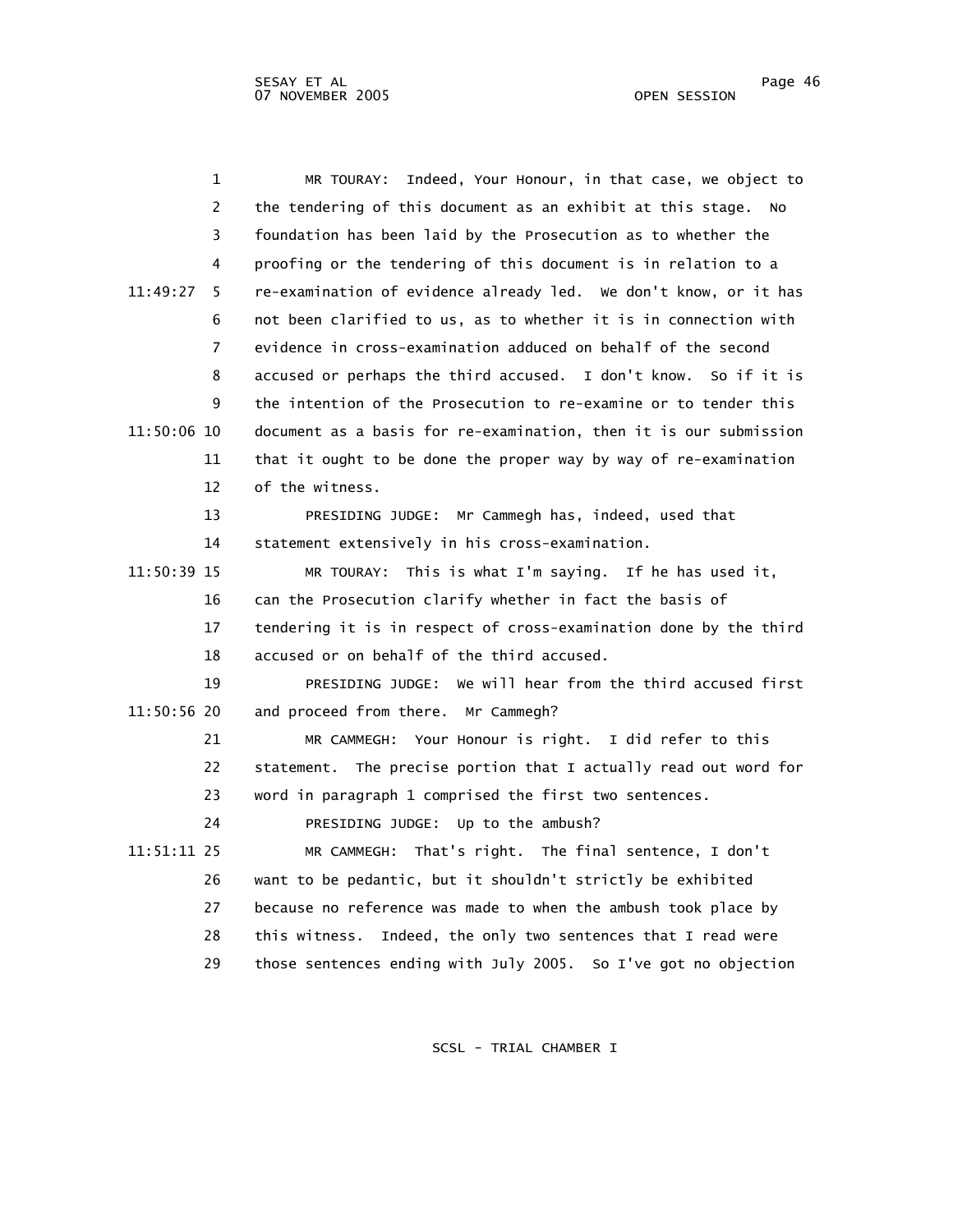1 to those being exhibited.

 2 PRESIDING JUDGE: You accept, Mr Cammegh, that this is a 3 portion of that statement that you did put to this witness as 4 part of your cross-examination? 11:51:47 5 MR CAMMEGH: Quite so. Thereby I have no objection to it 6 going in. 7 PRESIDING JUDGE: Mr Touray, you were mentioning the fact 8 that you didn't know if it was or was not. 9 MR TOURAY: As long as it doesn't affect our case we have 11:51:57 10 no objection. 11 PRESIDING JUDGE: Well, again, as you know, this is 12 tendered for a very limited purpose. Whether it is the 13 Prosecution or the Defence, this is there for a very limited 14 purpose. It is not there for the proof of its content per se, it 11:52:11 15 is to show that on one occasion the witness would have said A and 16 on a different occasion may have, and it is only to assist the 17 Court in making a determination about credibility. That's all. 18 It is no evidence of more than that. It doesn't go to evidence 19 that your client was there or was not there, absolutely not. So 11:52:27 20 if you are concerned about that, this is not evidence for that 21 purpose. 22 MR TOURAY: As Your Honour pleases. 23 MR HARRISON: If I can just assure defence counsel that if 24 in future we have to go through the same process, in future it 11:52:46 25 will be the same principal position that will be adopted, and

 26 that is these are tendered simply as corrections, the prior 27 inconsistency can still be referred to. This is not the final 28 word, it is simply a correction, and Defence can continue on as 29 it would otherwise with any other document they would seek to be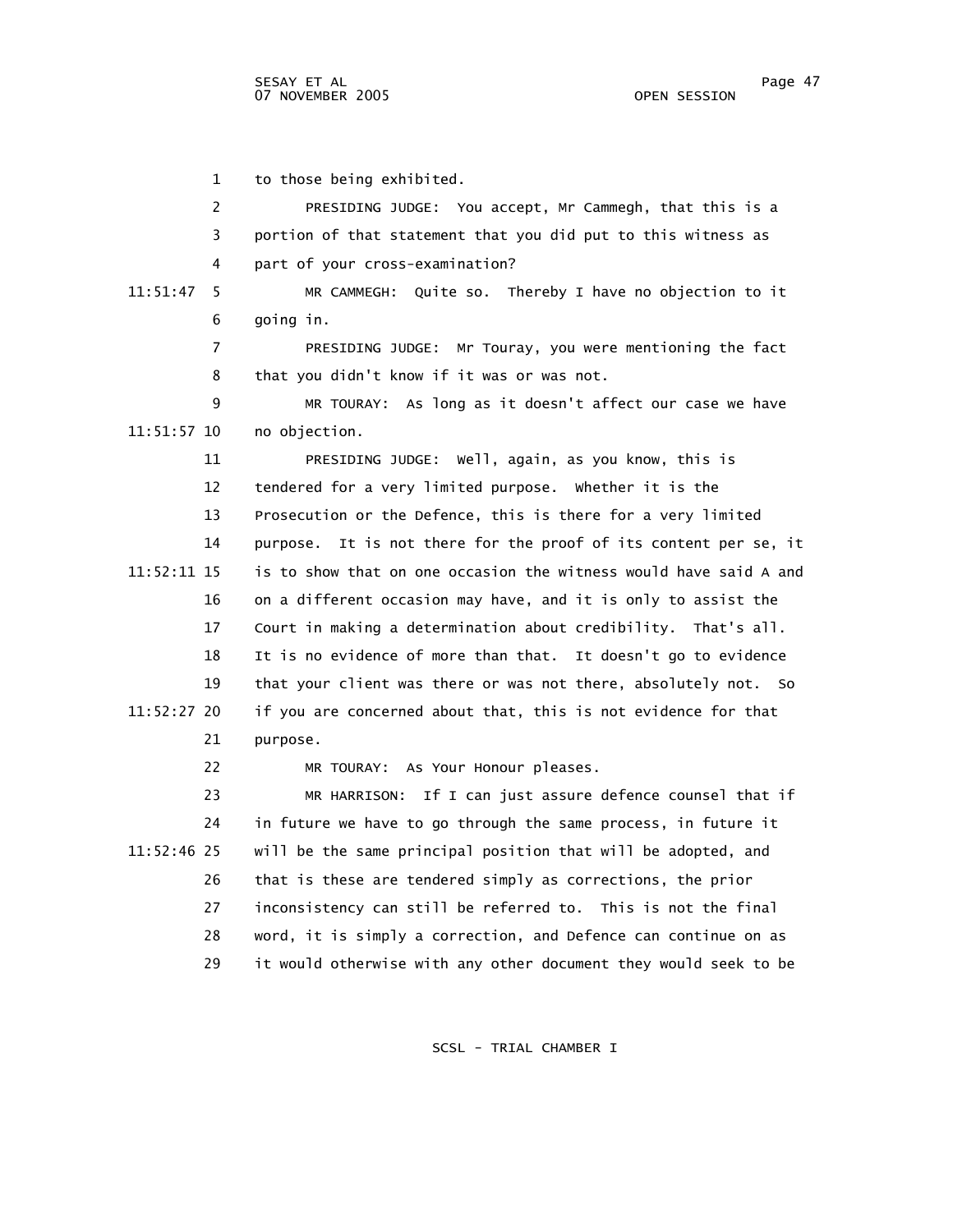1 a prior inconsistent statement. 2 JUDGE THOMPSON: Yes, Mr Jordash. 3 MR JORDASH: Although I have to say, on behalf of the first 4 accused, there are times I would object to such a procedure and 11:53:24 5 want it dealt with through a re-examination and hear what the 6 witness has to say about that correction. 7 JUDGE THOMPSON: Okay. 8 JUDGE ITOE: It can be done on a case-to-case basis. We 9 can't accept that, Mr Harrison, as a rule. 11:53:40 10 MR HARRISON: It's the principle that will be the same; the 11 prior inconsistency remains, we are not seeking in any way to try 12 to say that there never was a prior inconsistency. 13 JUDGE THOMPSON: We'll take it that it's settled then, 14 there are no objections. So the document will be received in 11:54:00 15 evidence and marked Exhibit 53. 16 [Exhibit No. 53 was admitted] 17 MR HARRISON: Is it the Court's preference that when the 18 Prosecution is having something underlined the Prosecution would 19 do it with two lines for some assistance, so it doesn't get too 11:54:22 20 confusing? 21 JUDGE THOMPSON: You can devise any hieroglyphics you think 22 would be useful. 23 MR HARRISON: Well, that's my suggestion; the Prosecution 24 when it is doing it itself, it will use two lines under the 11:54:35 25 sentence to make it clear to the parties. 26 PRESIDING JUDGE: Again for clarity of the record, we're 27 talking here of the additional information provided by TF1-314 28 and it is in the Court's record at page 16861 and it is the first 29 sentence of the first paragraph that ends on "20th July 2005".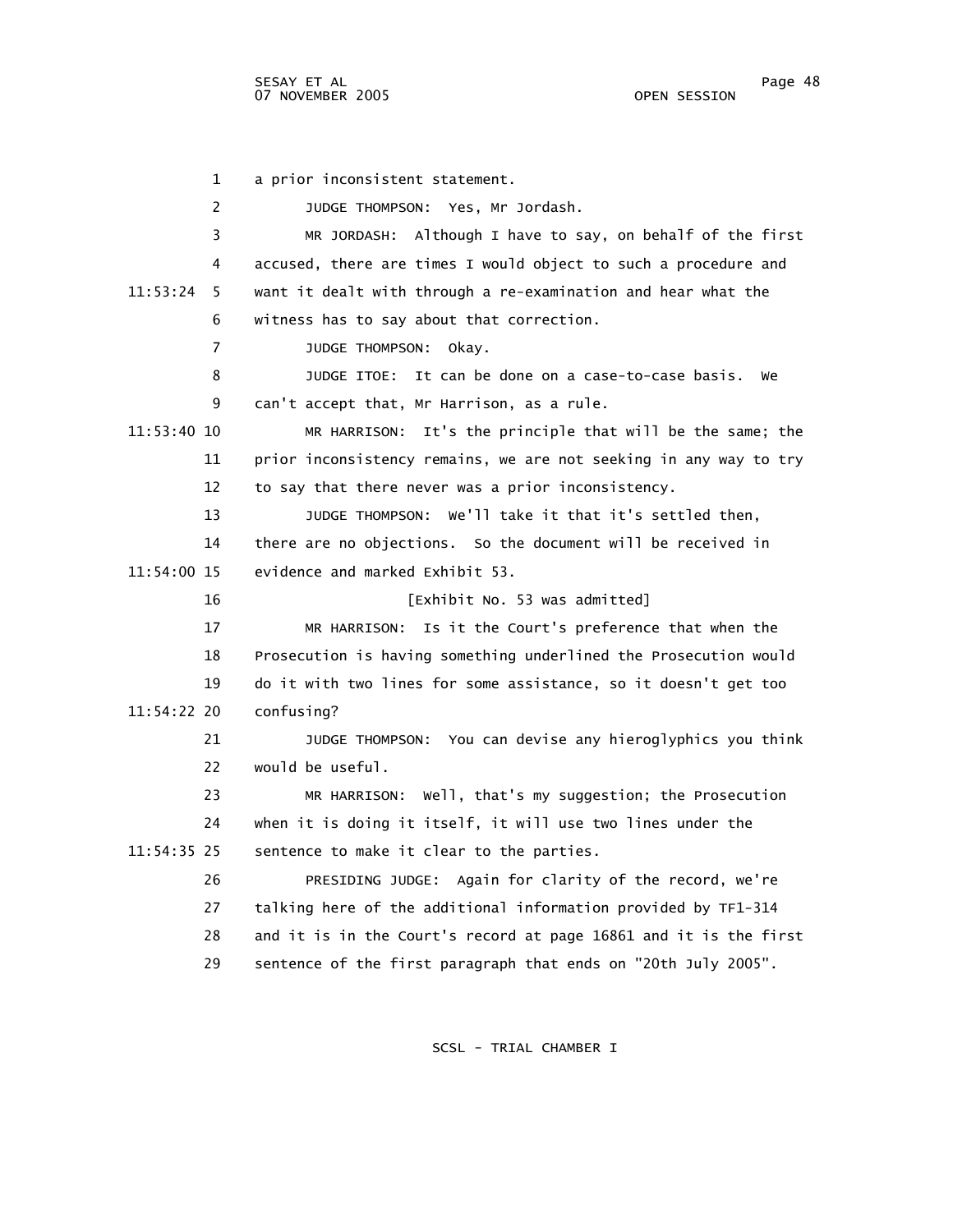1 MR CAMMEGH: Your Honour, with respect, I think it was the 2 first two sentences. 3 PRESIDING JUDGE: First two. 4 JUDGE THOMPSON: That's right. 11:55:07 5 MR CAMMEGH: Did I hear correctly, that is Exhibit 53? I'm 6 a bit lost. 7 PRESIDING JUDGE: 53. So that concludes your 8 re-examination? 9 MS ALAGENDRA: Yes, Your Honour, it does, thank you. 11:55:27 10 PRESIDING JUDGE: Madam Witness, we thank you very much. 11 That concludes your evidence in this Court. We wish you good 12 luck in the future. Thank you. You will be assisted by the 13 Witness Protection Unit. Just wait a few moments, please. 14 **Interval** [The witness withdrew] 11:56:00 15 PRESIDING JUDGE: Mr Prosecutor, while we're doing this, 16 can I inquire as to what is next for the Prosecution? 17 MR HARRISON: Yes. The next witness is TF1-366. This is 18 one that I had indicated at the status conference there would be 19 an application made for the entirety of the evidence to be heard 11:56:19 20 in closed session. 21 JUDGE THOMPSON: This is an insider witness? 22 MR HARRISON: Yes. Otherwise, I should say, no formal 23 designation as category C was ever made. 24 PRESIDING JUDGE: You mean at the time the witness was 11:56:41 25 given a pseudonym there was no qualification as to status? 26 MR HARRISON: Protection measures were offered, but not as 27 the additional category C which is the voice distortion. If I 28 can advise the Court, it will take approximately five minutes to 29 have the witness brought here because we have taken certain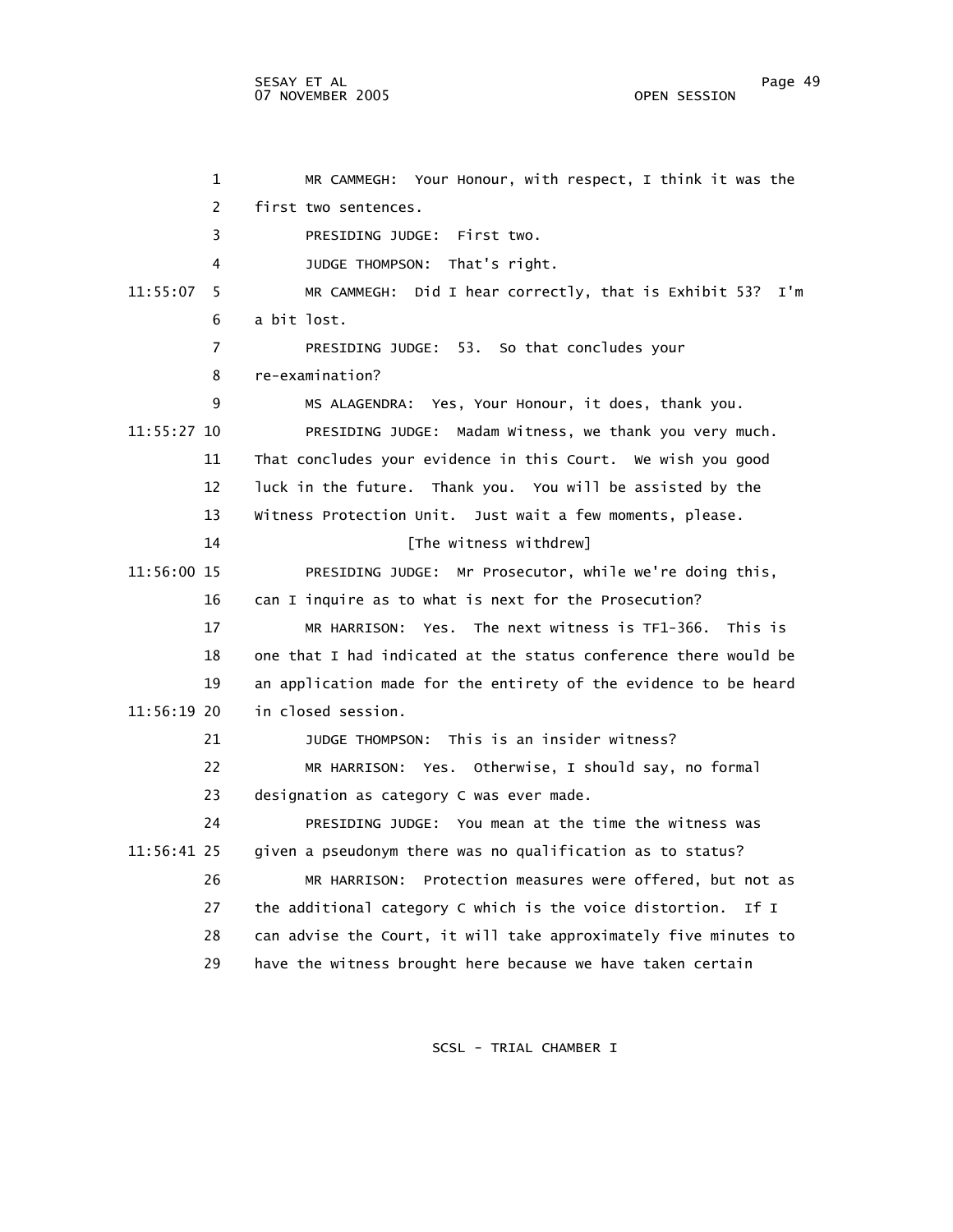1 measures for the witness who is leaving to not have any exposure 2 to the witness who will be testifying. He's within the confines 3 of the Special Court perimeter, but he's not in this particular 4 building.

 11:57:21 5 I'm in the Court's hands. If you would like to hear the 6 closed session application now or wait until I can assure the 7 Court that the witness is actually in the courtroom, or in the 8 Court building, I should say.

 9 PRESIDING JUDGE: I will hear your application now. As you 11:57:46 10 know, the application needs to be made in closed session in any 11 way. We will take your word that the witness is indeed available 12 and will be here shortly. There is no use to just call the 13 witness in for you to say you want to make an application now. 14 We will hear your application and we will have to move into a 11:58:04 15 closed session to hear your application. But for the indication 16 for the public attending the trial at this time, can you give us 17 some indication about the time line that this witness is to 18 testify?

 19 MR HARRISON: The Prosecution anticipates that this witness 11:58:17 20 will finish on Wednesday. It will take all of tomorrow.

21 PRESIDING JUDGE: For the Prosecution case?

 22 MR HARRISON: Yes, for the Prosecution case. I don't wish 23 to pre-empt Defence counsel, but the Prosecution would say that 24 the evidence-in-chief will not complete before sometime 11:58:40 25 Wednesday.

 26 PRESIDING JUDGE: Thank you. Mr Jordash, I know I will not 27 ask you to limit yourself, but I would imagine, based on that, 28 that it would be safe to say that cross-examination will be at 29 least a day, day and a half?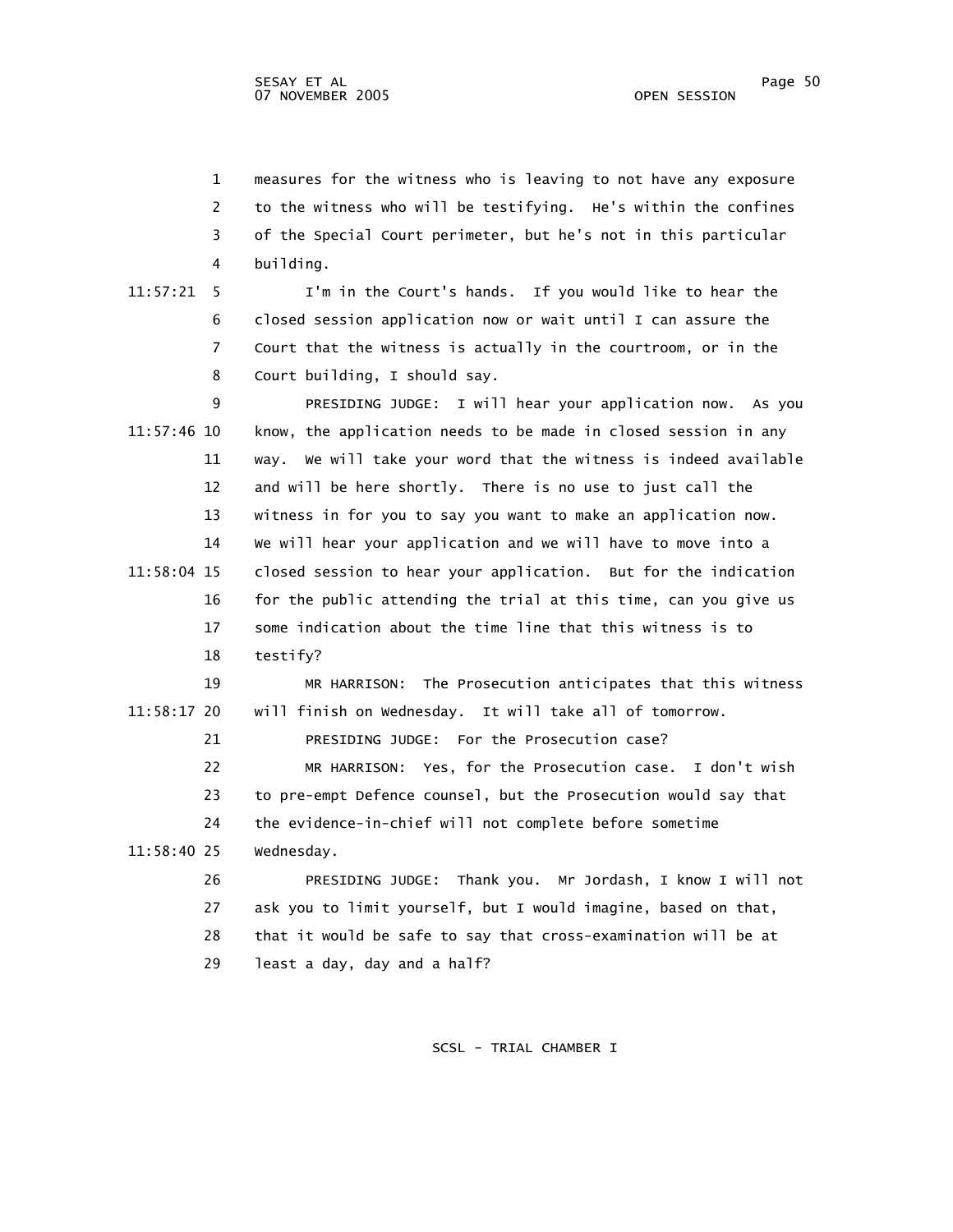1 MR JORDASH: I would have thought so. 2 PRESIDING JUDGE: Which means, essentially, probably the 3 remainder of the week. 4 MR JORDASH: I agree. 11:59:04 5 PRESIDING JUDGE: Thank you. For members of the public, we 6 have to hear this application for closed session. As you have 7 heard counsel from both sides, if this application is granted it 8 is likely that we are going to be in a closed session for the 9 remainder of the week. So we are now moving into a closed 11:59:22 10 session. We will give our decision about the closed session 11 shortly after the lunch break and from that moment on you are 12 going to know if it is to be in closed session or not. Thank you 13 very much. 14 Can we get the information from Court Management that we 11:59:47 15 are in a closed session configuration? 16 MR HARRISON: If I can just indicate, the Prosecution does 17 have a copy of what would be Exhibit 53. I don't think it was 18 actually circulated to Defence counsel to look at the underlining 19 and then actually handed to Court Management. 12:02:26 20 [At this point in the proceedings, a portion of the 21 transcript, pages 52 to 67, was extracted and sealed under 22 separate cover, as the session was heard in camera.] 23 24 25 26 27 28 29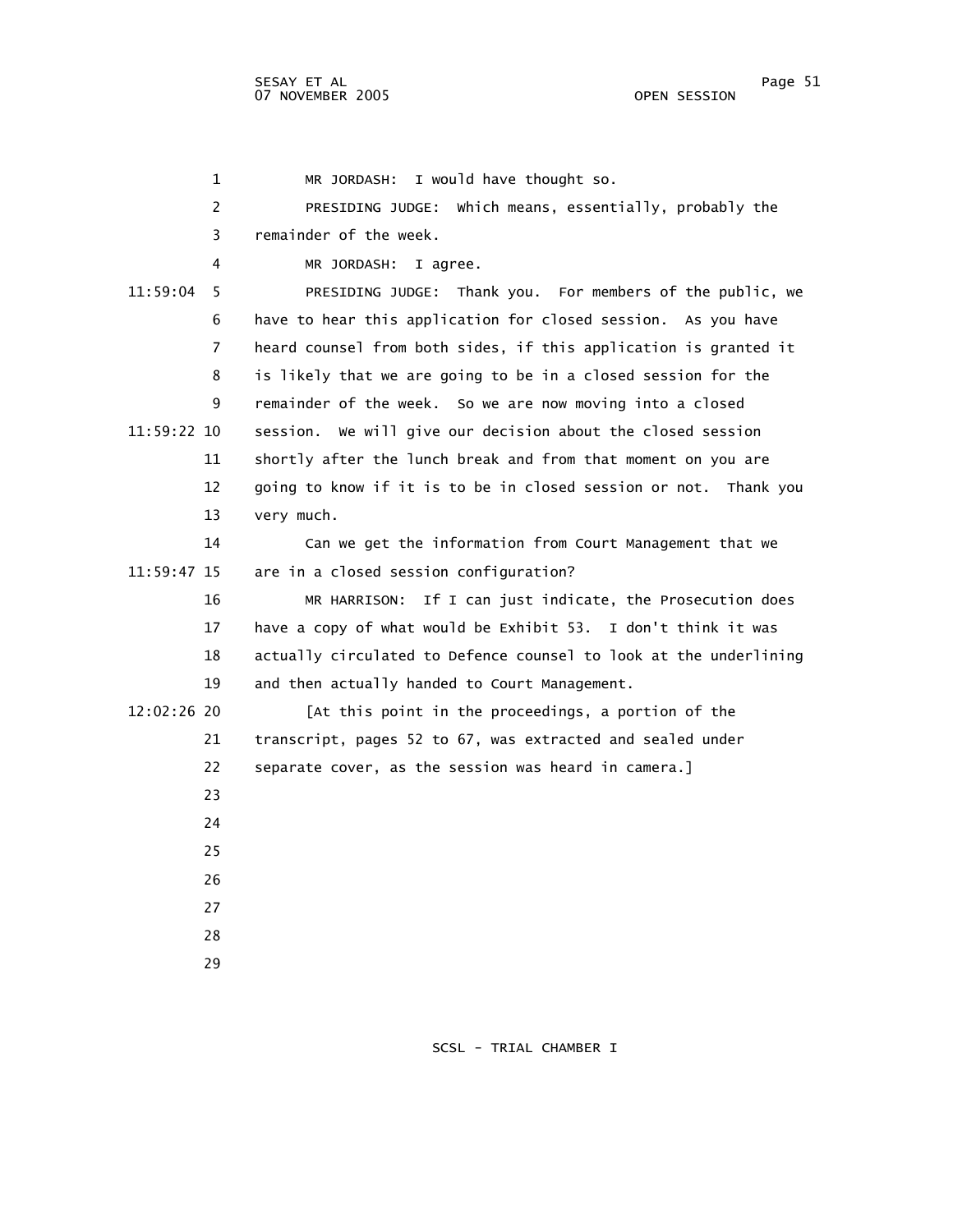1 [RUF07NOV05D-RK] 2 [Open session] 3 [Upon resuming at 2.38 p.m.] 4 PRESIDING JUDGE: So Madam Court Officer, are we in open 14:37:01 5 session? 6 MS EDMONDS: Yes, we are in open session, Your Honour. 7 PRESIDING JUDGE: Thank you. Justice Thompson. 8 Mr Witness, just wait, please. 9 THE WITNESS: Okay. 14:37:20 10 [Ruling] 11 JUDGE THOMPSON: This is a written reasoned ruling of the 12 Trial Chamber on the application of the Prosecution for the 13 entire testimony of witness TF1-366 to be heard in closed 14 session. Recognising Article 17(2) of the Statute of the Special 14:37:43 15 Court for Sierra Leone which provides that "the accused shall be 16 entitled to a fair and public hearing subject to measures ordered 17 by the Special Court for the protection of victims and 18 witnesses", and in pursuance of Rule 75 and Rule 79(A)(ii) of the 19 Rules of Procedure and Evidence of the aforesaid Special Court, 14:38:10 20 the Trial Chamber rules that, considering the nature of the 21 information disclosed to the Court by the Prosecution in support 22 of the application, the testimony of witness TF1-366 shall be 23 heard in closed session. 24 This exceptional procedure is required for this witness 14:38:34 25 primarily because, as submitted by the Prosecution, if the whole 26 of the witness's testimony is given in public, his identity will 27 thereby be disclosed with the possibility of his personal 28 security and that of his family be jeopardised. 29 The Trial Chamber therefore holds that if the whole of this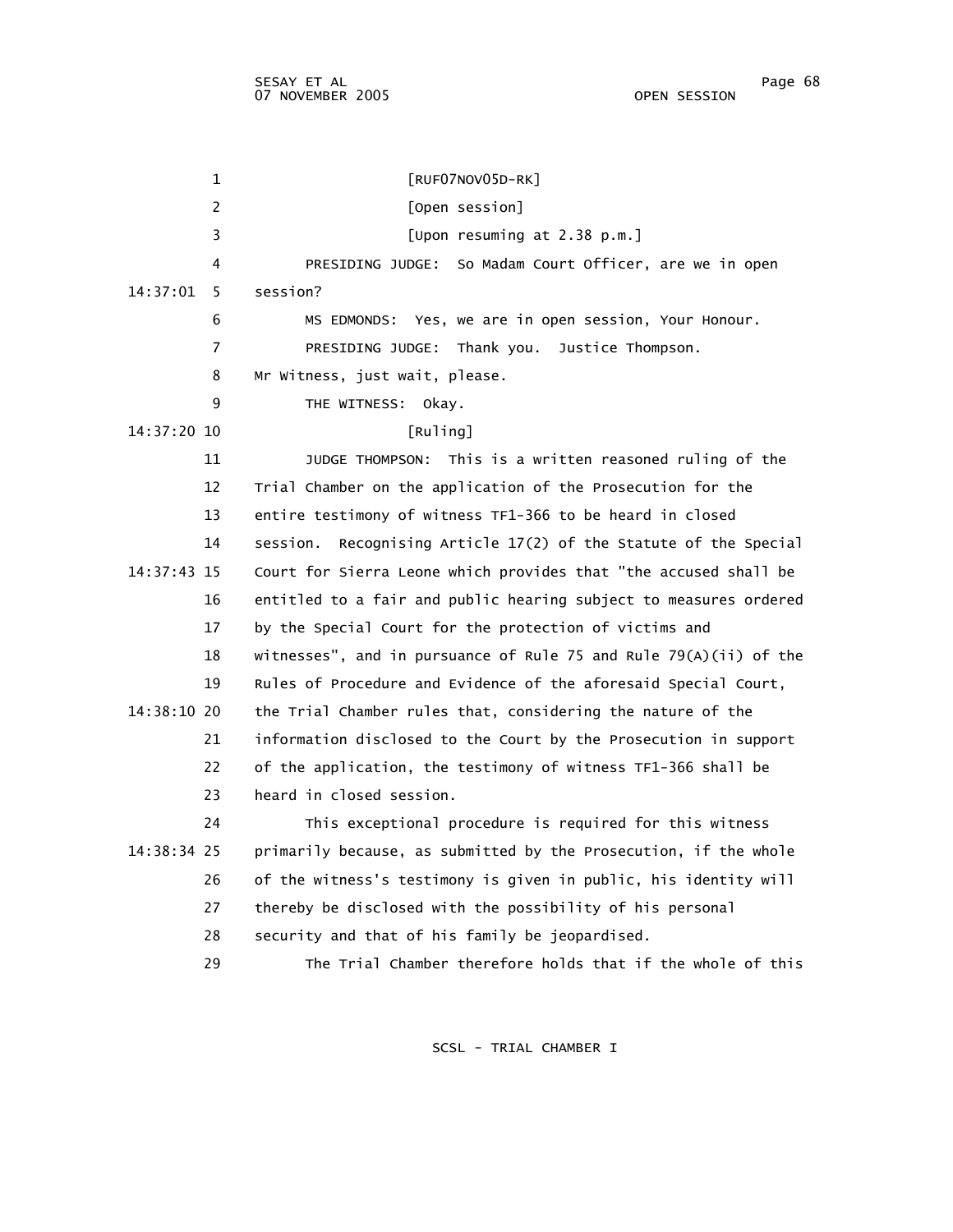1 witness's testimony is given in public it would reveal his 2 identity, thereby putting his personal security and that of his 3 family at grave risk. The application, as already indicated, is 4 granted. 14:39:20 5 PRESIDING JUDGE: So Madam Court Officer, can we go back in 6 closed session now and carry on with the evidence of this witness 7 in examination-in-chief. 8 THE WITNESS: We're going to do this in closed session? 9 PRESIDING JUDGE: Yes, we are moving into closed session 14:40:00 10 now. Was it the witness who was asking? Yes, Mr Witness, we 11 will be in a closed session. We're just waiting for the signal 12 to tell us that we are in a closed session. 13 THE WITNESS: Okay. 14 [At this point in the proceedings, a portion of the 15 transcript, pages 70 to 119, was extracted and sealed under 16 separate cover, as the session was heard in camera.] 17 18 19 20 21 22 23 24 25 26 27 28 29